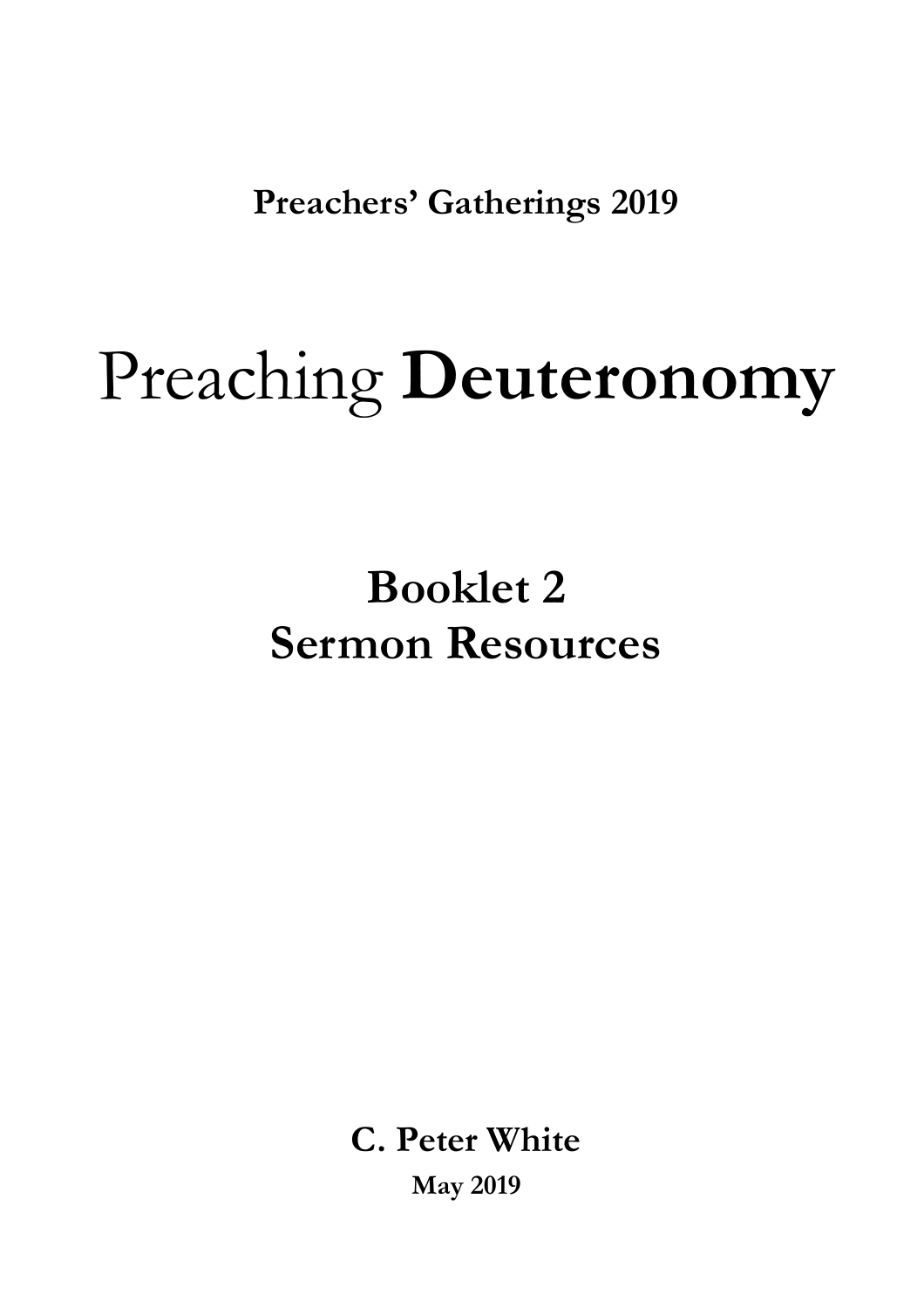## **Table of Contents**

| Sermon 1: Chapter 1 'Here we are about to enter; remember God's        |  |  |  |  |
|------------------------------------------------------------------------|--|--|--|--|
|                                                                        |  |  |  |  |
| Sermon 2: Chapter 5 The covenant God makes with his people, then       |  |  |  |  |
| $Ch. 12-26.$ Laws for God's church-state in the promised land 13       |  |  |  |  |
| Sermon 3: Chapter 12 The centrality of the united worship of God       |  |  |  |  |
| Sermon 4: Chapter 20 Is the OT bloodthirsty? And is ch. 20 connected   |  |  |  |  |
| Sermon 5: Chapter 24 How civil society will behave under God's reign,  |  |  |  |  |
| Ch. 27-34 Weighing it up, closing the deal, staying faithful, moving   |  |  |  |  |
| .27                                                                    |  |  |  |  |
| Sermon 6: Chapter 30 New hearts are needed if we are going to obey     |  |  |  |  |
| Sermon 7: Chapter 33 Moses' blessing. Underneath are the everlasting   |  |  |  |  |
| Sermon 8: Chapter 34 Moses' death and burial; Joshua takes over; final |  |  |  |  |
| Main themes covered in the eight-sermon series40                       |  |  |  |  |
|                                                                        |  |  |  |  |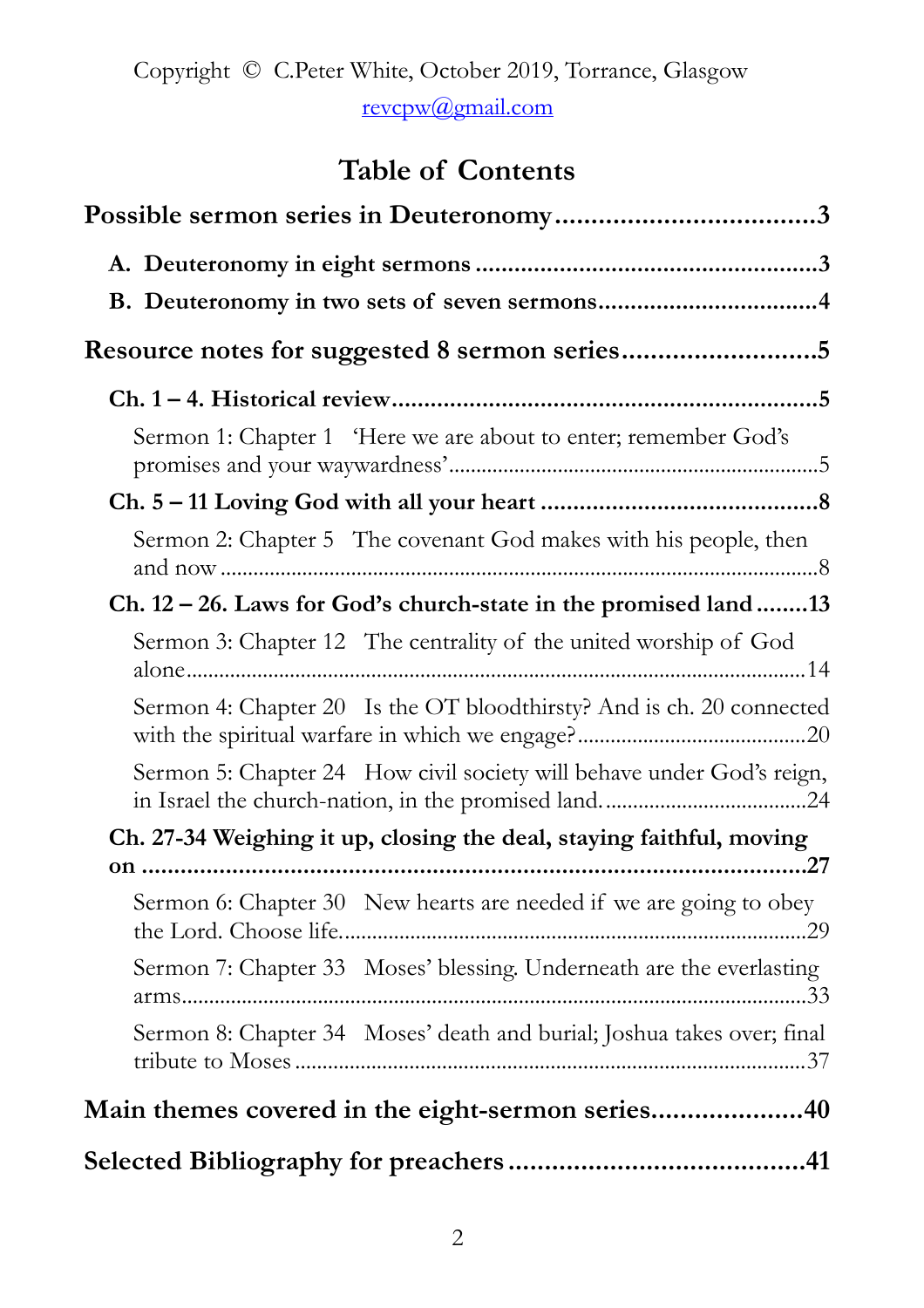## <span id="page-2-1"></span><span id="page-2-0"></span>**Possible sermon series in Deuteronomy A. Deuteronomy in eight sermons**

#### **Sermon No.**

|                  | Prologue (ch. 1-4)                                                                                                     |
|------------------|------------------------------------------------------------------------------------------------------------------------|
| 1. Ch. 1         | Remember God's promises and your waywardness.                                                                          |
|                  | God's covenant with his people (ch. 5-31)                                                                              |
| <b>2.</b> Ch. 5  | a. Its core: the ten commandments, ch. 5<br>I rescued you. My design for life: the ten commandments.                   |
|                  | b. Its spirit: the love of God (ch. 6-11)*                                                                             |
|                  | $c.$ Its stipulations: the law expounded (ch. 12-26)                                                                   |
| <b>3.</b> Ch. 12 | Uproot idolatry, worship God and enjoy life.                                                                           |
| <b>4.</b> Ch. 20 | Principles of war and The YHWH War.                                                                                    |
| <b>5.</b> Ch. 24 | Care for life esp. that of the disadvantaged.                                                                          |
|                  | d. Its sanctions: penalties and blessings, $27 \text{ } \textcircled{r} 28$                                            |
| 6. Ch. $30$      | e. Its acceptance: vassal to sign, ch. 29 $\ll\!\!\varphi$ 30<br>You need new hearts. It's not difficult. Choose life. |
|                  | f. Its preservation: public reading every 7 years, ch. 31                                                              |

#### **Epilogue (ch. 32-34)**

*a. Moses' song, ch. 32* 

*b. Moses' blessing, ch. 33* 

**7**. Ch. 33 Moses' blessing. Underneath are the everlasting arms.

*c. Moses' death, Joshua succeeds him, Moses' epitaph, ch. 34* 

**8.** Ch. 34 Moses dies, Joshua takes over. God knew Moses face to face.

\*If there were a ninth sermon it should be on ch. 6 with its moving Shema, love for God, family life, sharing the faith.

**Note.** Occasionally in the sermon resources I write 'wee exp.' or 'lively exp.'. It means 'relax and explain in a brief, lively way.'

For each sermon passage I have suggested its '**glowing heart**' and '**OHL**': the **O**bjective which, it seems to me, it has for our **H**earers' **L**ives including ours; and recorded the **core headings** I used recently for the eight sermons.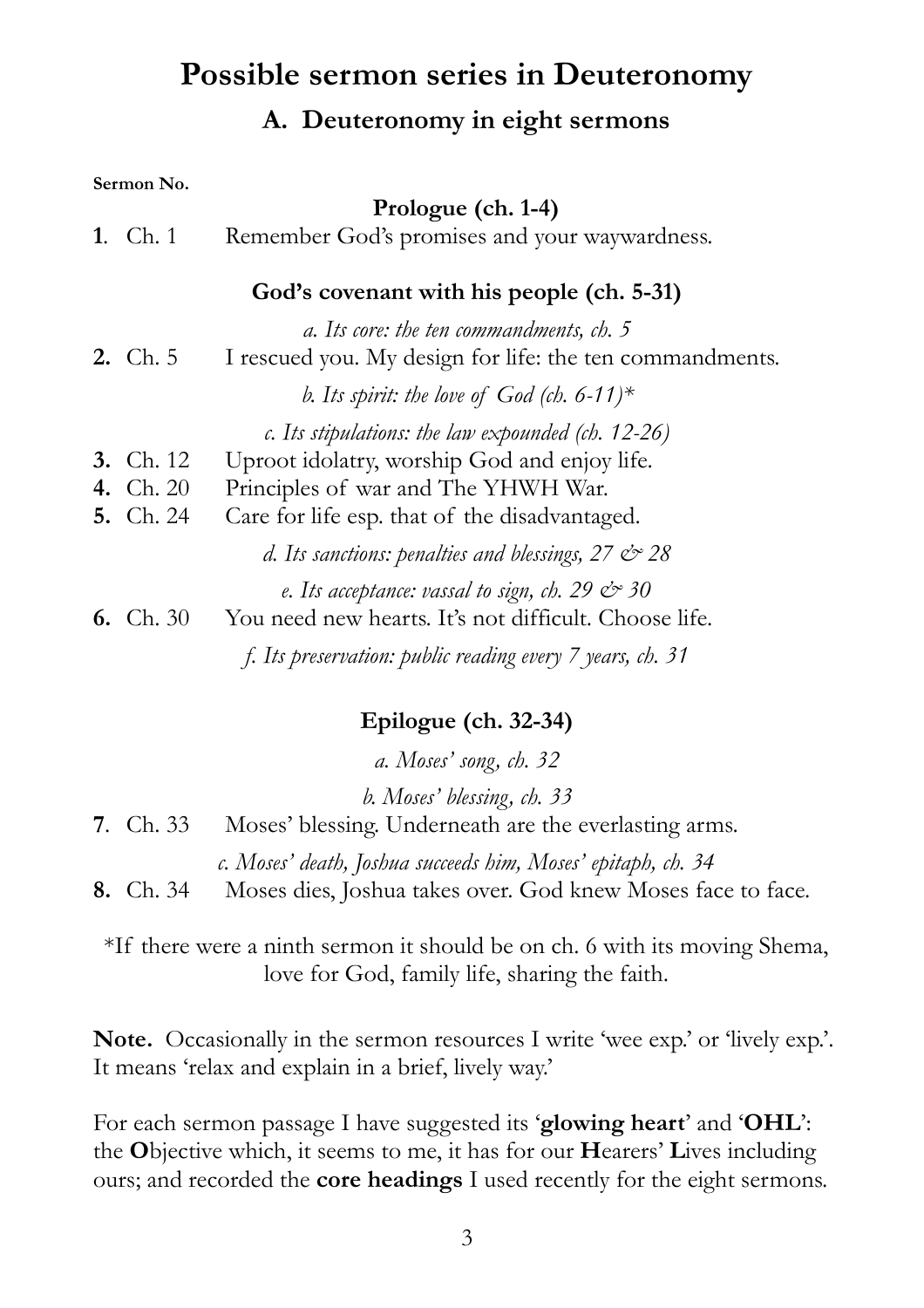## <span id="page-3-2"></span><span id="page-3-0"></span>**B. Deuteronomy in two sets of seven sermons**

| Sermon No.                                             |                                                                                                                                                              |
|--------------------------------------------------------|--------------------------------------------------------------------------------------------------------------------------------------------------------------|
|                                                        | Prologue (ch. 1-4)                                                                                                                                           |
| <b>1.</b> Ch. 1                                        | Remember God's promises and your waywardness.                                                                                                                |
|                                                        | God's covenant with his people (ch. 5-31)                                                                                                                    |
| <b>2.</b> Ch. $5$                                      | a. Its core: the ten commandments, ch. 5<br>I rescued you. My design for life: the ten commandments.                                                         |
| <b>3.</b> Ch. 6<br><b>4.</b> Ch. 7<br><b>5.</b> Ch. 10 | b. Its spirit: the love of $God$ (ch. 6-11)<br>One Lord, one love, one family loyalty. <sup>1</sup><br>Exclusively chosen and loved.<br>Walking in his ways. |
| <b>6.</b> Ch. 12                                       | c. Its stipulations: the law expounded (ch. $12-26$ )<br>Uproot idolatry, worship God and enjoy life.<br>7. 16.18-17.20 Leadership in God's kingdom.         |
|                                                        |                                                                                                                                                              |
| 8. Ch. 20<br><b>9.</b> Ch. 24                          | Principles of war and The YHWH War.<br>Care for life esp that of the disadvantaged.                                                                          |
| <b>10</b> . Ch. 28                                     | d. Its sanctions: penalties and blessings, $27 \text{ } \textcircled{r} 28$<br>The blessings and dangers of being in covenant with God.                      |
| <b>11</b> . Ch. 30                                     | e. Its acceptance: vassal to sign, ch. 29 $\ll\!\!\varphi$ 30<br>You need new hearts. It's not difficult. Choose life.                                       |
| <b>12.</b> Ch. 31                                      | f. Its preservation: public reading every 7 years, ch. 31<br>Keep remembering God's covenant with you.                                                       |
|                                                        | Epilogue (ch. 32-34                                                                                                                                          |
|                                                        | a. Moses' song, ch. 32                                                                                                                                       |
|                                                        | b. Moses' blessing, ch. 33                                                                                                                                   |
| <b>13.</b> Ch. 33                                      | Moses' blessing. Underneath are the everlasting arms.                                                                                                        |
| <b>14.</b> Ch. 34                                      | c. Moses' death, Joshua succeeds him, Moses' epitaph, ch. 34<br>Moses dies, Joshua takes over. God knew Moses face to face.                                  |

<span id="page-3-1"></span> $^{\rm 1}$  $^{\rm 1}$  $^{\rm 1}$  Modified from Chris Wright's title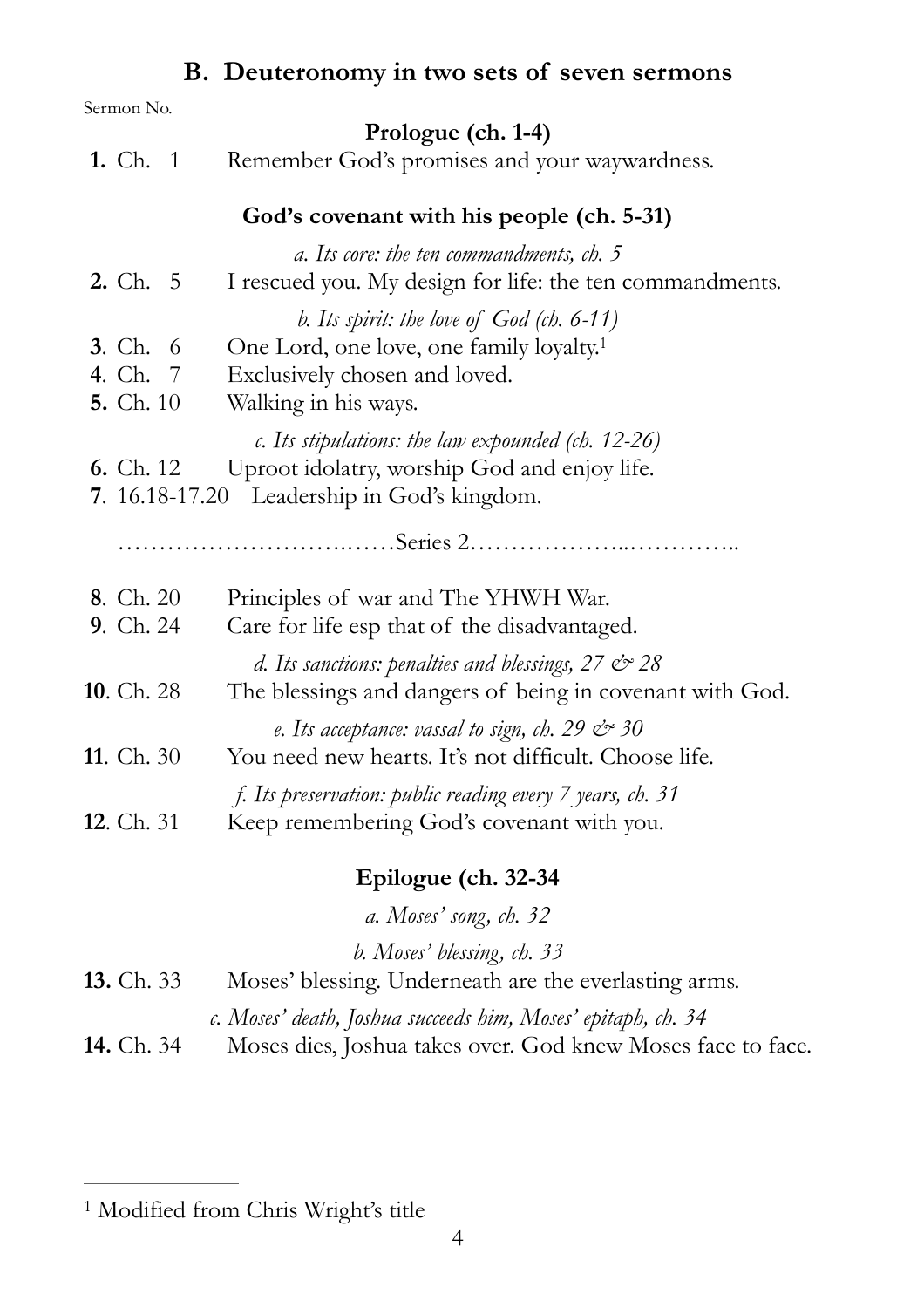## <span id="page-4-0"></span>**Resource notes for suggested 8 sermon series**

*The booklet traces the sequence of thought in Deuteronomy, with the resources for each of the eight suggested sermons inserted after the introductory comments on that chapter.* 

## **The sequence of thought in Deuteronomy**

#### <span id="page-4-1"></span>**Ch. 1 – 4. Historical review**

## **Ch.1. Heading to whole book, and review of circumstances that brought them to this point**. 'Here is Deut. East of Jordan, after an 11 day

journey that took 40 years, Moses preached as God directed.' 'After Sinai YHWH took us north to enter the promised land, and I

appointed leaders to help govern. At Kadesh we sent out spies. They found a good land but you grumbled and despite my protest would not enter. God was angry. "OK, you will not enter; I'll give Canaan to your children. Back to the desert with you." You then disobeyed by trying to enter after all; and of course were defeated.'

 $\rightarrow$  NT: 1 Cor.10 and Heb.3.15-4.7. Don't deprive ourselves through unbelief and idolatry.

 $\rightarrow$  2019: Useful lessons for when we start any new project. Easy to fear as we leave our comfort zone. Then reluctance. But risking all and moving on can bring so much joy. Put unbelief to death. 'You hate us' they said (1.27); do we believe God likes us?

<span id="page-4-2"></span>**<u>Sermon 1: Chapter 1</u>** 'Here we are about to enter; remember God's promises and your waywardness'

**Glowing heart**: God is all generosity but his people can be an untrusting bunch. They say the unexamined life isn't worth living: this gives the opportunity to learn from previous unbelief, trust him and take possession of what he gives them.

**OHL:** To be freshly open to the 'Rest,' the territory God has for us in salvation.

#### **Notes towards a sermon.**

- *The situation*: God's people Israel on the edge of the promised land, about to enter at last. They needed to think about what was at stake.
- *The message for them*: We're here 40 years late because of our unbelief, yet God has so much for us. Learn from our mistakes.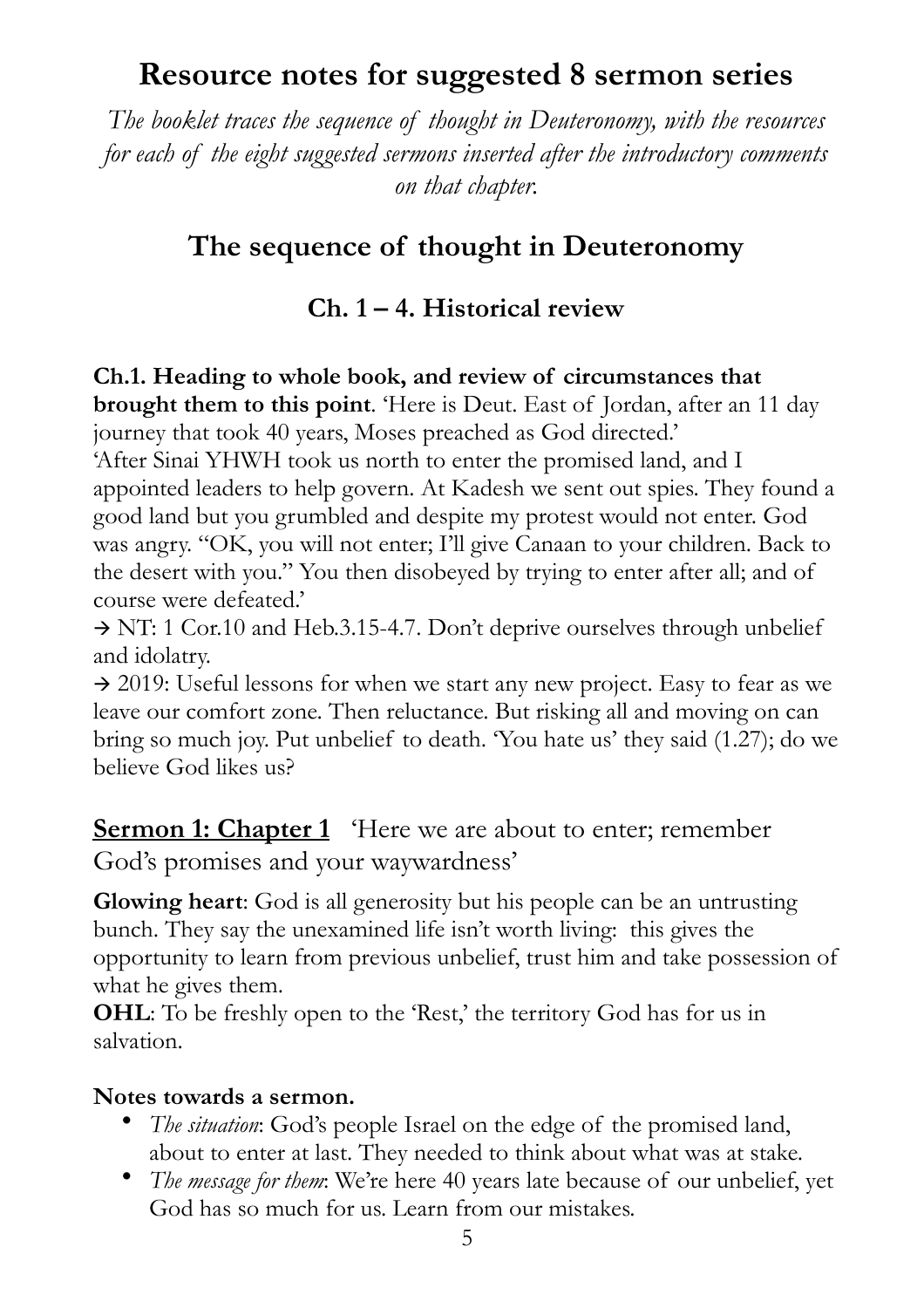- *Christian implications*:
	- o Have we *learnt* from our mistakes?
	- o God offers us in spiritual fulfilment what he offered them in physical history. *They* were to enter the land as their rest (12.9,10); *we* are invited into God's rest, Heb.3.1-6 and 3.16 – 4.7.
	- o How many stop short of full salvation, of wholly following the Lord (see Caleb, v. 36) and of the fabulous freedom in Christ, joy at new life, possession of all that God gives. These studies are your opportunity; start now.
- *Lesson for us:* So many Church folk fail to take possession of what God brings us in salvation. Appeal along lines of Phil.3.12.

#### **My sermon's core headings:** God –

- Achieved our rescue
- Calls us forward
- Wants us to learn
- •

**Ch. 2. Review of more recent events.** 'Then we came north. We had to be peaceful with Edom, Moab and Ammon because YHWH gave them their lands as descendants of Esau and Lot. God has so looked after us (7). The unbelieving generation has now died out. We crossed the Arnon, offered peace to Sihon (whose land I have given you) and when they attacked us, conquered them.'

#### $\rightarrow$  Jesus  $\rightarrow$  2019:

We too enter territory already given by God: salvation is a completed work (John 19.30) and good works are prepared for us, and we for them (Eph. 2.10).

**Ch. 3. Historical review ctd.** 'Similarly with Og of Bashan, destroying the inhabitants and possessing TransJordan all the way from the Arnon gorge to Mt Hermon. I divided it between Reuben, Gad and Manasseh, their fighting men to help conquer Canaan. YHWH would not listen to my plea to enter but I encouraged Joshua in that regard.'

 $\rightarrow$  Jesus  $\rightarrow$  2019:

<span id="page-5-1"></span>(1) Reuben wanted TransJordan for wealth's sake (echoes of Lot) and was allowed it as a concession; but it cost him dearly in the end[.](#page-5-0)<sup>[2](#page-5-0)</sup> Guard against covetousness.

<span id="page-5-0"></span>Num.32.1-5; 1 Kings 22.3; 2 Kings 10.32f, 15.29 etc. Comment in J Philip. [2](#page-5-1)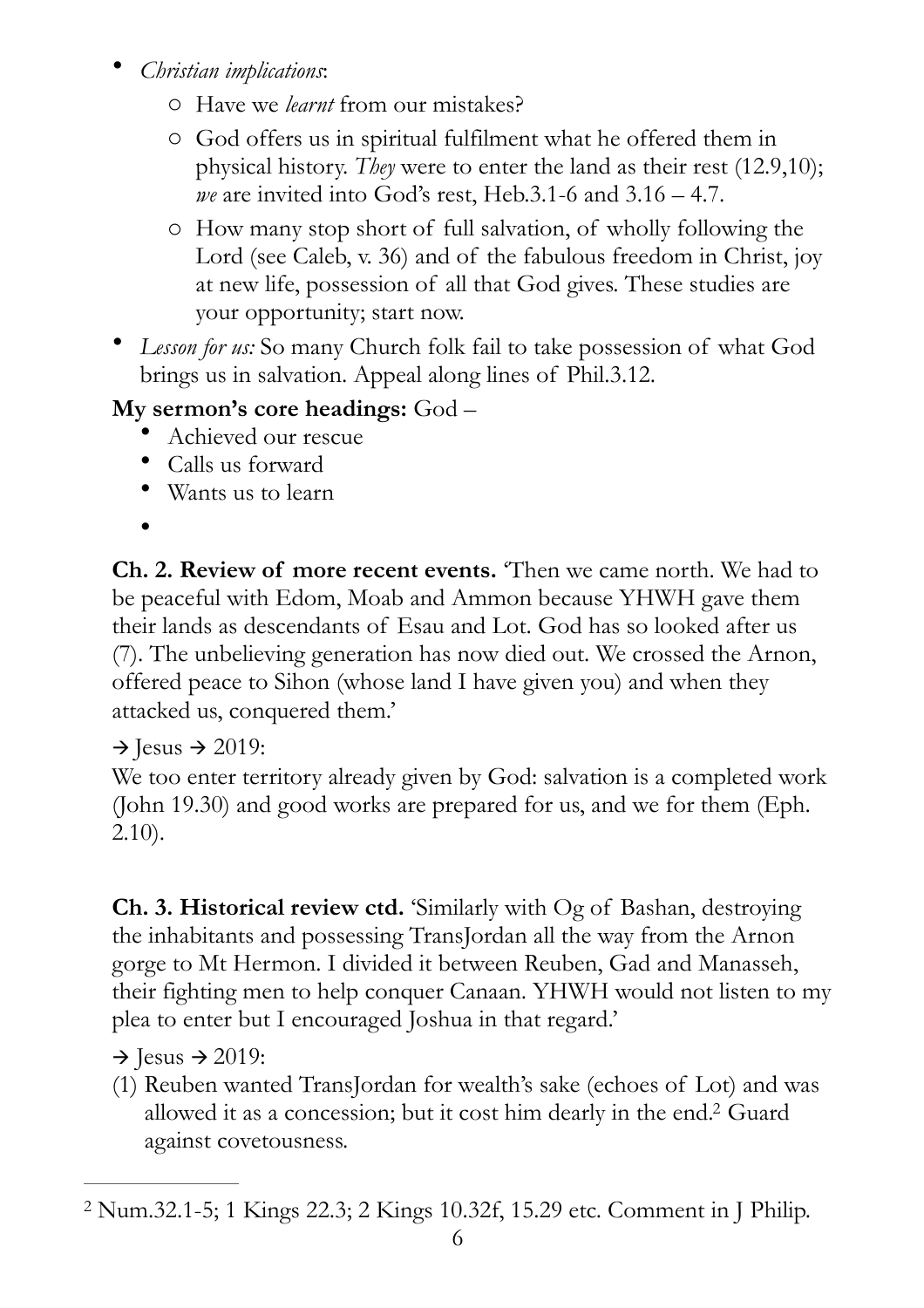- (2) Joshua to take over: God might bury his workers (and denominations?) but he continues his work.
- (3) See how invested Moses was in God's promises (3.23); am I?
- <span id="page-6-5"></span>(4) Was God being mean to Moses? Heb.12.4-11 he was acting as a good father, and Moses later entered the land and met Jesus<sup>[3](#page-6-0)</sup>: the 'harvest of peace and righteousness for those who have been trained by it.'

**Ch. 4. Recall to the covenant.** Ch. 4 is like the opening movement of a symphony, introducing the themes that later movements develop:

- God is especially present among his people *by his Word* (throughout the chapter, but esp v.12f).
- <span id="page-6-6"></span>• v.35 draws attention to God's 'singularity and integrity'<sup>4</sup>[:](#page-6-1) there is no god like him, hence the hostility to all idolatry.
- God's justice and mercy work hand in hand (25-31).

'Observe my commands carefully: it will bring you respect among the nations. Teach them to your children. Flee idolatry: keep remembering God's covenant with you. Has any other god acted as I did at the Exodus? He is *God*.' Moses appointed TransJordan cities of refuge; v. 44f is the heading to the main message of Deut., really to ch. 5-11, -26 or -31.

 $\rightarrow$  Jesus  $\rightarrow$  2019:

- <span id="page-6-7"></span>(1) On v.6 the effect on the nations: the fullness of the spirit evokes respect[.](#page-6-2)<sup>[5](#page-6-2)</sup>
- (2) The importance in our generation of our children knowing the difference between right and wrong;
- <span id="page-6-8"></span>(3) Living God's way is still the road to his blessing[.](#page-6-3) [6](#page-6-3)
- <span id="page-6-9"></span>(4) Keep remembering God's mercy and telling the next generation[;](#page-6-4)<sup>[7](#page-6-4)</sup> how much part did Acts 21.5 (disciples, wives and children praying together for Paul) play in the continuation of the early church?

<span id="page-6-0"></span><sup>&</sup>lt;sup>[3](#page-6-5)</sup> Mark 9.1-13 and parallels

<span id="page-6-1"></span><sup>&</sup>lt;sup>[4](#page-6-6)</sup> McConville's terms; cp Jas.1.17

<span id="page-6-2"></span>Acts 2.42-47; 2 Cor.2.15f [5](#page-6-7)

<span id="page-6-3"></span>Mark 10.28-31; John 14.15-27, 15.1-17 [6](#page-6-8)

<span id="page-6-4"></span>Eph.2.11f; 2 Tim 1.3-7, 3.14-4.5 [7](#page-6-9)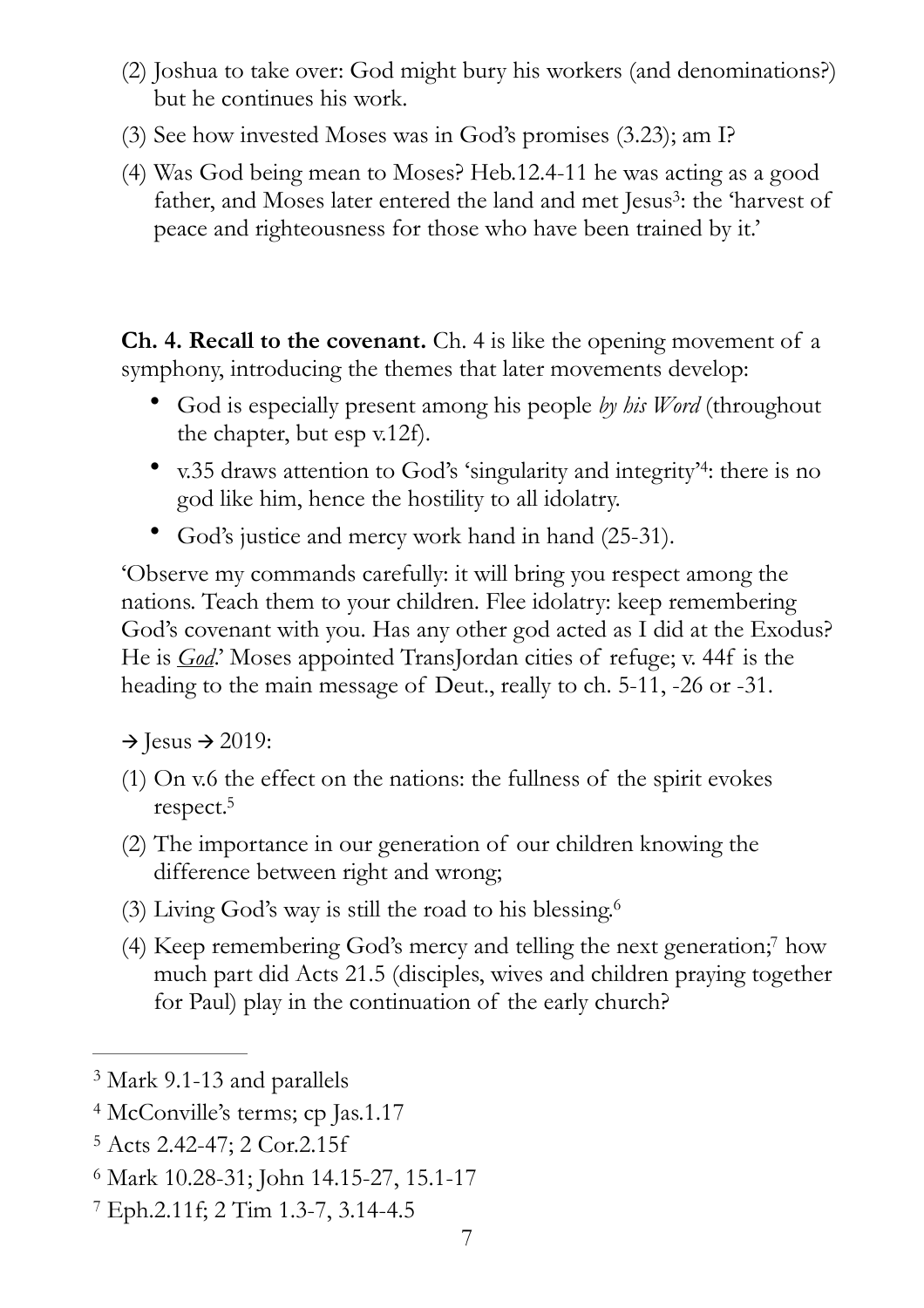## <span id="page-7-0"></span>**Ch. 5 – 11 Loving God with all your heart Intro: the spirit of ch. 5-11.**

With ch. 5 we come to the next major section of Deut. Even just seeing the GNB headings gives matter for reflection. 'The Lord's own people … the *blessings* of obedience ... a good land to be possessed ... the Lord's greatness … the blessings of the promised land.' It's reminiscent of Eph. 1.3-14 'The Father of our Lord Jesus Christ … every spiritual blessing … chosen us to be his … because of his love … make us his sons … free gift … forgiven … grace in such large measure … the Holy Spirit the guarantee.' The sermons on this section just must put on display the grace, the largesse of God and the Person who overflows with them.

**Ch. 5. The covenant in essence. '**God made a covenant with us, starting "I brought you out of slavery, have no other gods before me." You said "Moses we are afraid, you hear him for us." Well, walk in this way so that you may live.'

 $\rightarrow$  Jesus  $\rightarrow$  2019:

This is not a 'religion of works in order to attain life.' It is the expression of gratitude for redemption. It is out of this that all 'doing' springs.

<span id="page-7-1"></span>**<u>Sermon 2: Chapter 5</u>** The covenant God makes with his people, then and now

**Glowing heart:** The Lord says to them/us his people: We are thirled to one another in solemn, fraught covenant. I'm your Saviour, here is the sort of people to be.

**OHL:** Wow, Jesus is in momentous personal covenant with me! Lord, change and mould my heart to live so that is the living truth about me.

#### **Notes towards a sermon:**

• *Introduction:* We've seen that the people of Israel are on the verge of entering the promised land. They've been wandering for 40 years. Now is the time to get their faith right before crossing the Jordan & the battle of Jericho, starting a whole new life as a nation in their own land for the first time. Apprehensive, excited. *It is a key moment in their story*. They need a steadying, motivating, guiding word. Nor is this just an ancient problem. We too can plod along in the duties of life, work and church yet living on the horizontal plane alone. As J.N.Darby said, 'Alas! How often we have to reproach ourselves with going on in a round of Christian duty, faithful in general intention, but not flowing from the fresh realisation of the love of Christ to our souls.' Let this moment from the Lord reach us too, today.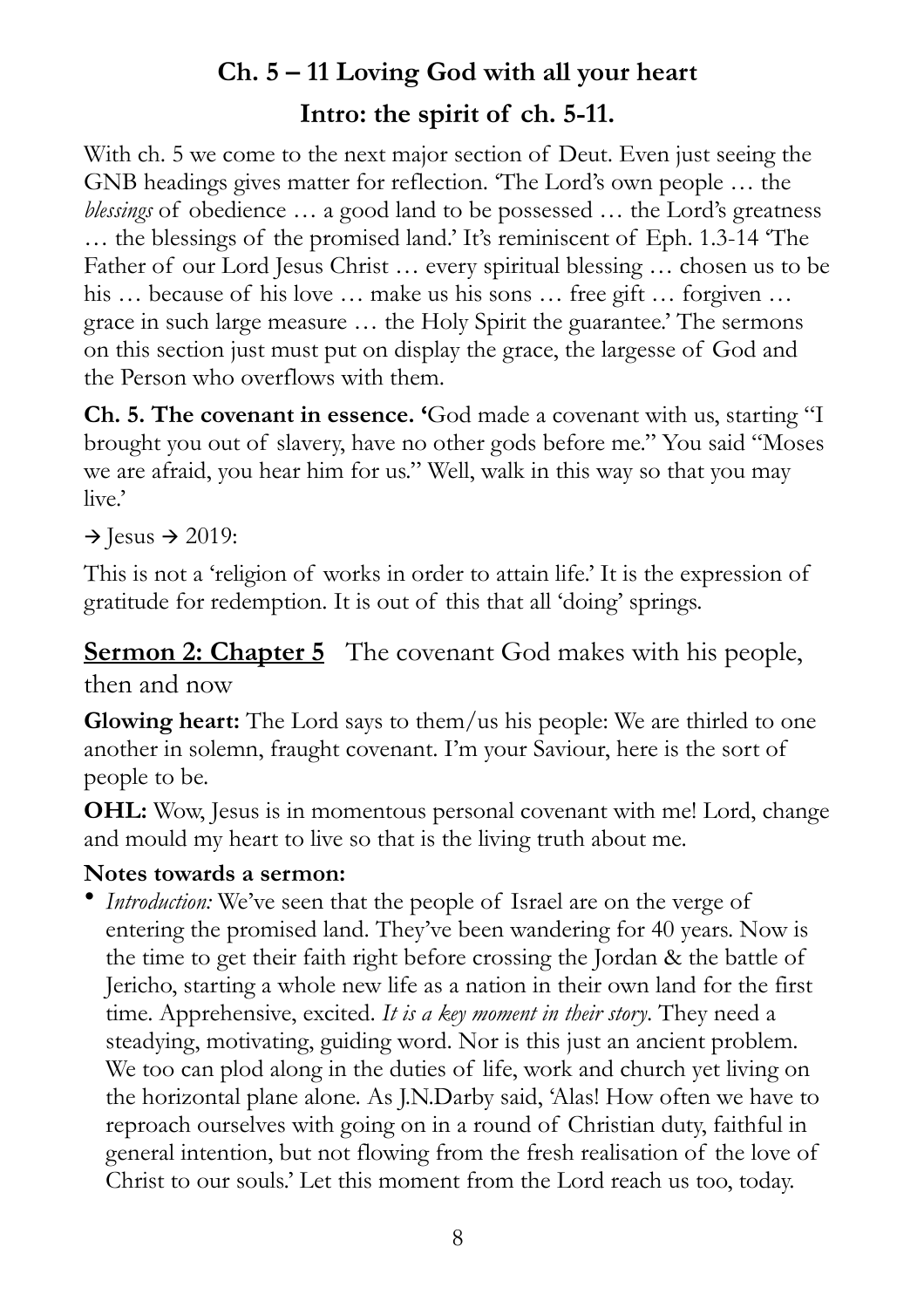• *Content:* Here in Deut ch. 5 God affirms the covenant relationship that he has with Israel. In a sentence it is this, in all its sovereignty and grace: 'I will be your God and you will be my people.' Just like that, whether or not they want it, irrespective of desert, simply because God declares and thus makes it so. It is just the same with us.

But think about that for a minute. In James Philip's words, 'When we think who the Lord is, Creator of the ends of the earth, almighty, all-glorious, the Father of an infinite majesty – the greatness of God is so staggering when we think of it, yet that God takes pleasure in his people! The God who made the universe by the word of his power, the God who said Let there be light and there was light, the God who created the milky way with a snap of his fingers, that God takes pleasure in his people! The thing is absolutely fantastic, absolutely astounding.['8](#page-8-0)

<span id="page-8-1"></span>In this chapter God makes two basic points. The first – he is their saviour. The second – the type of people they are to be. Let's look at those in turn.

- 1. God is their saviour. 'I am the Lord your God, who brought you out of Egypt, out of the land of slavery.' (lively exp!). It is the situation of every believer now, although more so. Not from external slavery in the country of Egypt, but inner slavery to sins, sin and Satan. Rom.3.23f, John 8.36 ad lib.
- 2. The type of people they are to be: he states the ten commandments. This is the kind of people humankind was created to be, the sort that Adam and Eve were before the Fall, although now mostly put in negative terms because they are now sinners. It's worth very briefly rehearsing:
	- a. The first four commandments are Godward: to have no other god, to make no images of gods, not to misuse his name by their actions or words; to give one day in seven altogether from work to him. Let him have top place in their hearts and lives.

That God is top in our hearts and comes first in our lives is still the most important and happiest thing for a human being, as Jesus said: 'Love the Lord your God with all your heart, soul and mind: this is the first and greatest commandment (Matt.22.36f wee lively exp!)

b. The next six commandments are manward: to bring honour to our parents, to save life and not destroy it, to be faithful about marriage, to respect others' property and not steal it, to tell the truth, to put covetousness and envy to death and to be content.

<span id="page-8-0"></span>J Philip, Bible Study 2 June 1976 'The theological basis of prayer' p. 3,4. [8](#page-8-1)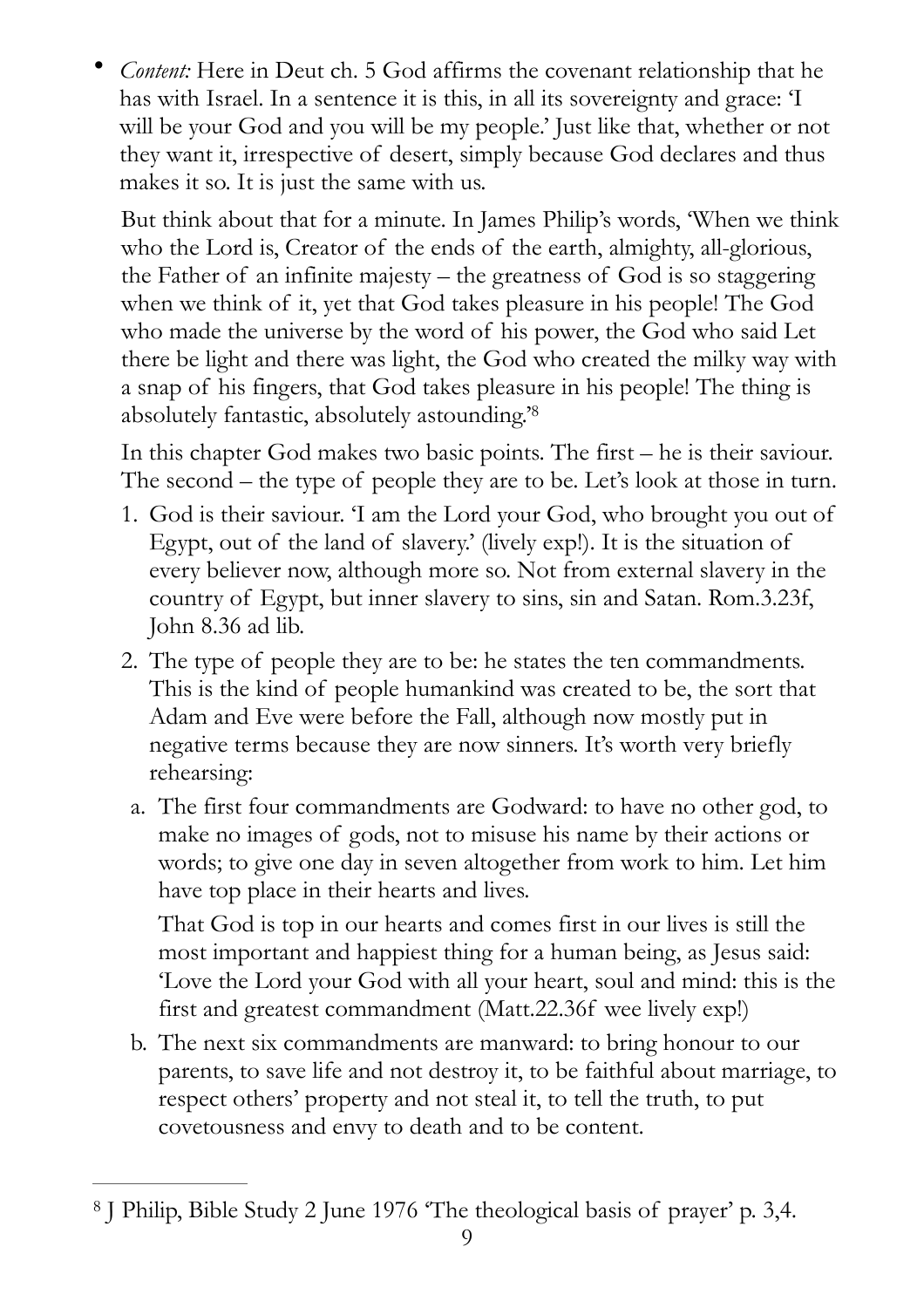Again, Jesus affirms the second table of the law: 'And the second is like it: Love your neighbour as yourself. All the Law and the Prophets hang on these two commandments' (wee lively, w illustration)

God concludes, 'Oh that their hearts might fear me and keep my commands always, so that it might go well with them and their children for ever!' (v. 29).

• *Conclusion.* The preacher Aijith Fernando tells of an occasion when planes by the score had to be cancelled at a certain airport. You can imagine the chaos. There was one staff member who kept her cool the whole time, explained what was happening, took all the vilification, helped with the alternative arrangements. A man came up to her at the end of it all and asked her name so he could write to the airline about her. She said, 'well sir, you can write to the airline if you wish, but I'm not really working for the airline, I'm working for Jesus Christ.'

To what extent would you say *you* are gripped by the glory of God being in a covenant with you? To what extent are those two 'tables of the law' (Godward, man-ward) the sort of person you are? Could this be a day, for you, of a fresh marriage to Jesus? Or of choosing him as your saviour?

**My sermon's core headings:** God's covenant with his people:

- o The grace that starts it
- o The decrees that guide it
- o The provision for failure (it was a communion service. Matt.26.27f)

**Ch. 6. Love God and teach your children to.** Ch. 6 puts in place the link between the Decalogue and the future life of Israel. The one-ness of God is a dominant theme (v.4). **'**Listen so as to enjoy long life. Hear, Israel, YHWH our God is one. Love him with all your heart, soul and strength. Have the commandments on your hearts, impress them on your children. When prosperous, take care not to forget them. When your children ask, explain the Exodus rescue and God's command to obey so that we prosper.

 $\rightarrow$  Jesus  $\rightarrow$  2019:

- (1) Jesus said the Shema is the most important commandment (Mk.12.29). He wants not just hearers but disciples: in justification through faith, obedience has not become superfluous or secondary. [9](#page-9-0)
- <span id="page-9-3"></span><span id="page-9-2"></span>(2) 'Wear this on your hands and foreheads, doorposts and gates' (v.8) means ['](#page-9-1)let this be how you think and behave at home and wherever you go.'<sup>[10](#page-9-1)</sup>
- (3) Impressing it on our children remains a value: Acts 2.39; Eph. 6.1-4 // Col.3.20f; 1 Tim.3.4f.

<span id="page-9-0"></span><sup>&</sup>lt;sup>[9](#page-9-2)</sup> Emil Brunner, quoted by J Philip ad loc.

<span id="page-9-1"></span> $10$  Micah 6.8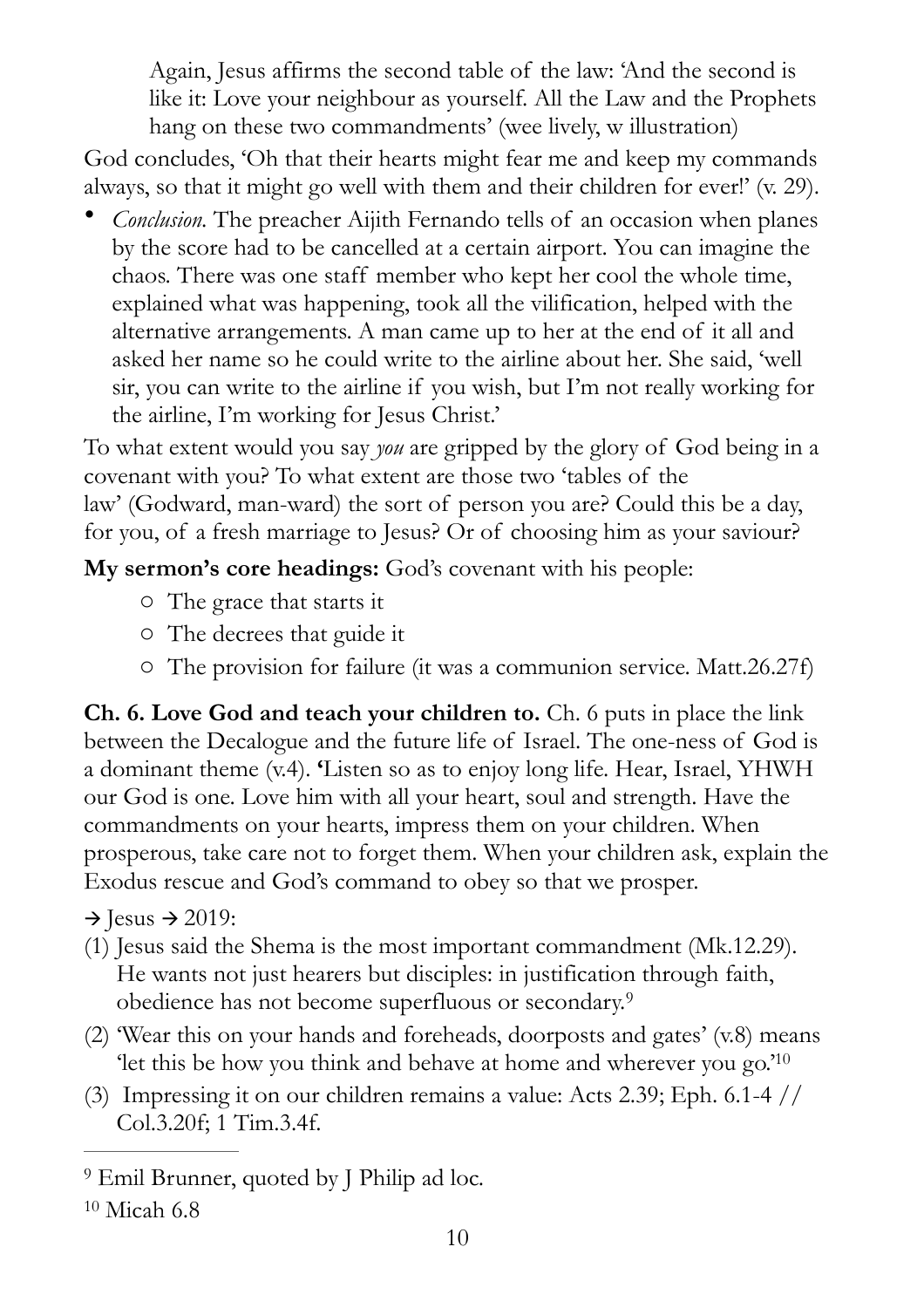<span id="page-10-5"></span>**Ch. 7. Drive out the current inhabitants.** Ch. 7 is 'the main exposition in Deut. of Israel['](#page-10-0)s election.<sup>'[11](#page-10-0)</sup> The rejection of other nations goes with this: all other rule is excluded, so that Israel can be a paradigm of God's kingdom to the world. **'**Exterminate the Canaanites and their religious artefacts and do not intermarry with them: you are YHWH's. He chose you because he loves you. If you follow his ways he will make you flourish. Do not fear them: remember YHWH and the exodus. But again: stay clear of detestable things.  $\rightarrow$  Jesus  $\rightarrow$  2019:

- (1) The resolution called for in our growth to holiness, cp 1 Cor.9.26f, 2 Cor. 6.14-7.1 'Let us purify ourselves from everything that contaminates body and spirit, perfecting holiness out of reverence for God.'
- (2) from the words 'if you obey he will love you:' God can express his love to us when we walk with him, in a way that is not possible otherwise. // Christ lives in me -> I was caught up to paradise, heard inexpressible things[.](#page-10-1) $12$
- <span id="page-10-7"></span><span id="page-10-6"></span>(3) from 'fear not; remember:' recollection is the cure for fear[.13](#page-10-2)

**Ch. 8. Obey and stay grateful.** The chapter is about dependence on God. 'In the desert God tested your hearts. He made you hungry and provided manna so you would realise man lives not by bread alone but also by what he commands. How good he is: your clothes did not wear out (etc) for 40 years, and he is bringing you to a good land. Don't forget, lest when prosperous you become proud.'

 $\rightarrow$  Jesus  $\rightarrow$  2019:

- (1) God continues to mature us by his disciplines.
- (2) the dangers of affluence. Stay grateful.
- <span id="page-10-8"></span>(3) the importance of thankfulness: how good God was to them, is to us[.14](#page-10-3)

<span id="page-10-9"></span>**Ch. 9. God will give you success; but remember you are golden calf people.** On what basis may Israel enter the land, make his promises their reality? Entirely on the basis of his grace.<sup>[15](#page-10-4)</sup> God will bring you into the land. When you drive out the Anakites don't say that is because of your righteousness. It's because of their wickedness. You are stiff-necked: remember the golden calf, Taberah, Massah, Kibroth-Hattaavah and your unbelief at Kadesh-Barnea. I prayed 40 days and nights for God to relent towards you and save his reputation.'

<span id="page-10-3"></span>v. 2,4,7,15,16. Ps.33.1, 107.8. Luke 17.15f; 2 Cor.9.15; Eph.5.20 [14](#page-10-8)

<span id="page-10-4"></span><sup>[15](#page-10-9)</sup> McConville p.191

<span id="page-10-0"></span> $11$  McConville p. 162.

<span id="page-10-1"></span> $12 \text{ Gal.2.20} \rightarrow 2 \text{ Cor.12.1-6, 1}$  $12 \text{ Gal.2.20} \rightarrow 2 \text{ Cor.12.1-6, 1}$  John 1.1-7; John 14.21-23, Luke 7.36f.

<span id="page-10-2"></span><sup>&</sup>lt;sup>[13](#page-10-7)</sup> 1 Cor.11.24; Eph. 2.11f; 2 Tim.2.8; Heb.10.32; 2 Peter 1.12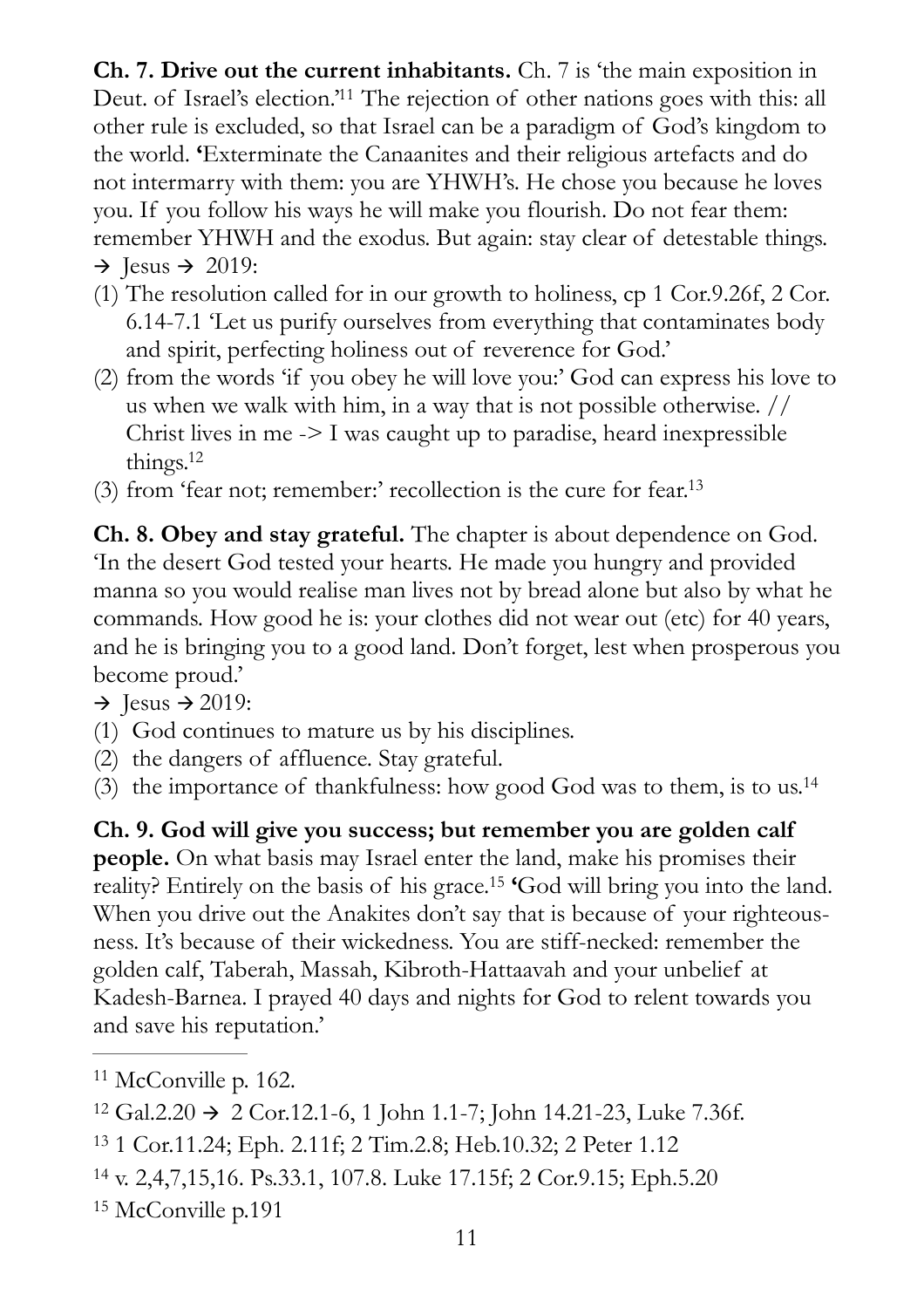- <span id="page-11-6"></span> $\rightarrow$  Jesus  $\rightarrow$  2019:
- (1) We are in the same danger of resisting the Holy Spirit. [16](#page-11-0)
- <span id="page-11-7"></span> $(2)$  God will fulfil his purposes for us as he did for them[.](#page-11-1)<sup>[17](#page-11-1)</sup>
- <span id="page-11-8"></span>(3) Much to learn and imitate from Moses' prayer life. The people, God's reputation, meant so much to him. [18](#page-11-2)

<span id="page-11-9"></span>**Ch. 10. Second set of Decalogue; do fear God.** 'It is nothing less than a discourse on loving God. As such it becomes one of the profoundest expressions of deuteronomic theology, because it develops this love command in the context of covenant faithfulness.<sup>['](#page-11-3)19</sup> It says, 'In response, God re-carved the ten commandments and let us go on.' Brief narrative about the priesthood. 'He asks that you love him and walk in his ways. He owns the universe, yet chose *you.* He cares for the weakest; do that too.'  $\rightarrow$  Jesus  $\rightarrow$  2019: (1) That re-carving of the Decalogue speaks of God giving another chance, as he does so often.<sup>[20](#page-11-4)</sup> (2) They had priests, and Christians are mediators to the world, 1 Pe.2.9. (3) Let those who speak against Christians keeping the law remember v[.](#page-11-5)13: God's ways are for our good.<sup>21</sup> (4) *What* a God is shown in v. 14-18; cp Acts 17.24-28.

<span id="page-11-11"></span><span id="page-11-10"></span>**Ch. 11. Choose God and be blessed … or not. Your choice.** 'Love God and keep his laws for you are the Exodus people, both saved and warned (v. 6f). Do realise that obedience gives strength and long life. The promised land is so fertile; don't be enticed away from YHWH. Keep his words in mind, teach them to your children and you will spread abroad victorious. You have a choice between blessing and curse, which you will declare on Mts Gerizim and Ebal.'

- $\rightarrow$  Jesus  $\rightarrow$  2019:
- (1) Here is the final, heart-felt appeal before the detailed stipulations of ch. 12-26. It is warm yet astringent. God is all grace, provident, rescuing, faithful; his ways bring strength and life in all its fullness. It is the same today.
- (2) The significance of the forward reference to Gerizim and Ebal: they will plant God's word in Canaan, as the Apostles did (Acts 12.24). Let us be quite clear how momentous it is to be the land of the Book.

<span id="page-11-5"></span> $21$  Also 1 John 5.3 and note 26 above.

<span id="page-11-0"></span><sup>&</sup>lt;sup>[16](#page-11-6)</sup> Acts 7.51; Eph.4.30; 1 Thes.5.19; Gal.5.17

<span id="page-11-1"></span> <sup>9.1;</sup> Ps.90.17; Is.43.13; John 6.37; Phil.1.6; Heb.6.17 [17](#page-11-7)

<span id="page-11-2"></span> <sup>9.2;</sup> Ex.32.32; Luke 11.5-13, 18.1-14; Rom.9.3 – can we say that? [18](#page-11-8)

<span id="page-11-3"></span> $19$  McConville p. 207

<span id="page-11-4"></span><sup>&</sup>lt;sup>[20](#page-11-10)</sup> Isaiah 42.22 – 43.13; and with John Mark, Acts 15.38 -> 2 Tim.4.11.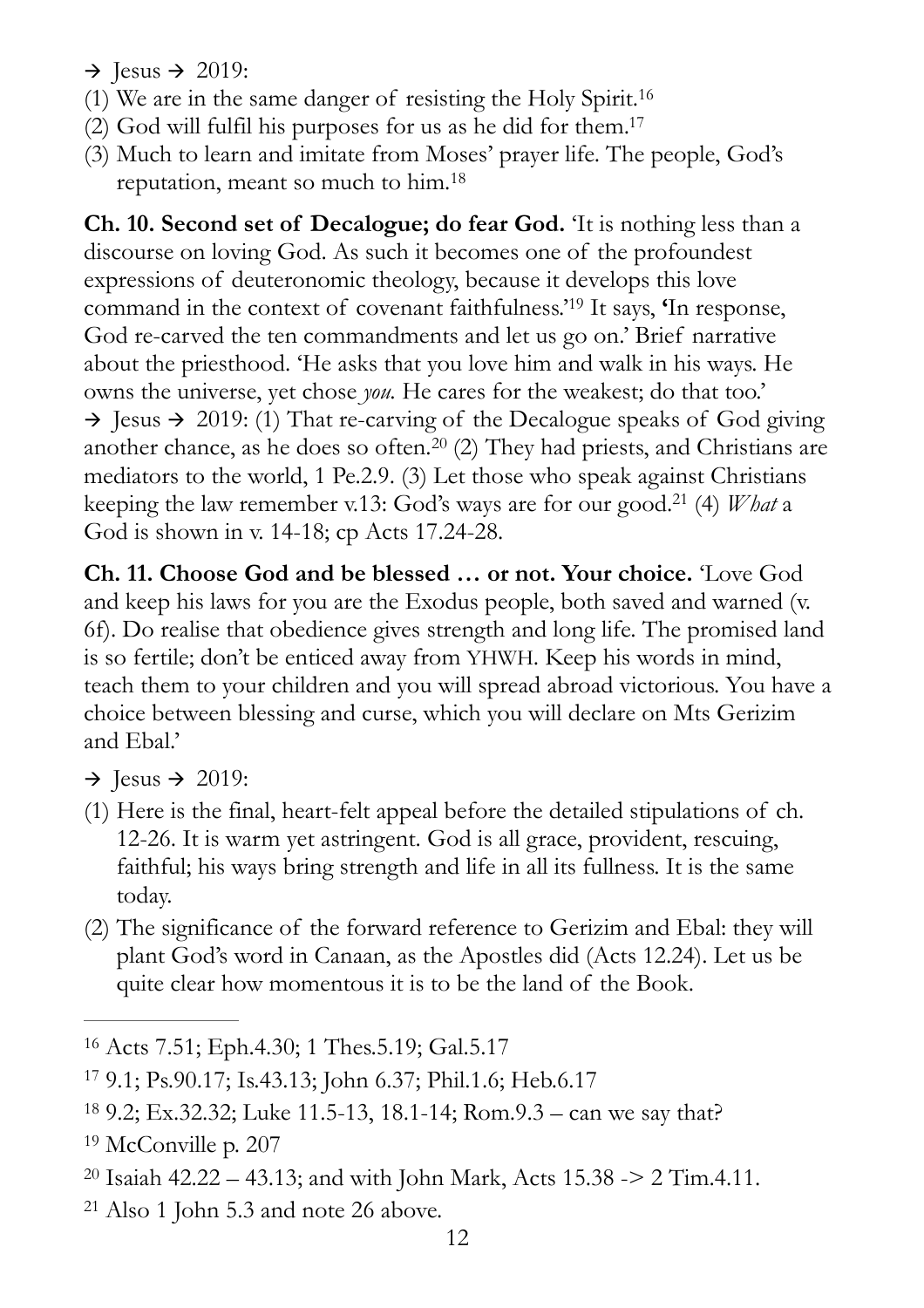#### <span id="page-12-0"></span>**Ch. 12 – 26. Laws for God's church-state in the promised land**

Ch. 12 opens Deut's long central section and affirms its starting point: Israel is set apart to YHWH, so her first vocation is to glorify and enjoy him.

#### **Preaching ch. 12-26**

If we are not preaching every chapter, choosing which chapters to include raises the question what are the absolutely core themes in Moses' practical application of the Covenant. Interestingly, the different analyses that approach this problem all produce three themes, but different ones.

(1). *Millar's* solution for the purpose of drawing lessons from ch. 12-26 is to analyse the chapters thematically. '(Their) ethical demands result from the application of the Deuteronomic theology of *worship*; of *the land*; and of *human relationships*, to Israel's new existence' (italics mine):

- Worship: their primary responsibility in Canaan: not as the Canaanites, but at the place and in the manner God reveals.
- The land: God's gift so that they may enjoy his company, and therefore not to be defiled eg by sin.
- Human relationships: they must do everything in their power to guard justice and equity so that the relationship for which they have been set apart may be fully enjoyed. [22](#page-12-1)

<span id="page-12-2"></span>(2). *The Bible Project* takes the following as its themes. It has the advantage of taking the chapters in order:

- Ch. 12-16a Israel's worship
- Ch. 16b-18 Israel's leaders
- Ch. 19-26 Civil laws (marriage, family, business) and social justice.

(3). *My proposal*. I have taken account of the checklist (Booklet 1 p. 3) of issues that Moses himself treats as large and deals with repeatedly as the heart of God's covenant relationship with his people: the land with its 'one place for worship' (which is the land in microcosm, being where he blesses and is especially present) in microcosm; the heart; obedience; the love of God. I have chosen the three passages **ch. 12** (centrality of God; death to idolatry), **ch. 20** (the battle to enter God's territory; enlightened warfare) and **ch. 24** (what righteousness and justice look like in action in a community) to reflect these.

<span id="page-12-1"></span><sup>&</sup>lt;sup>[22](#page-12-2)</sup> Millar p. 145, 146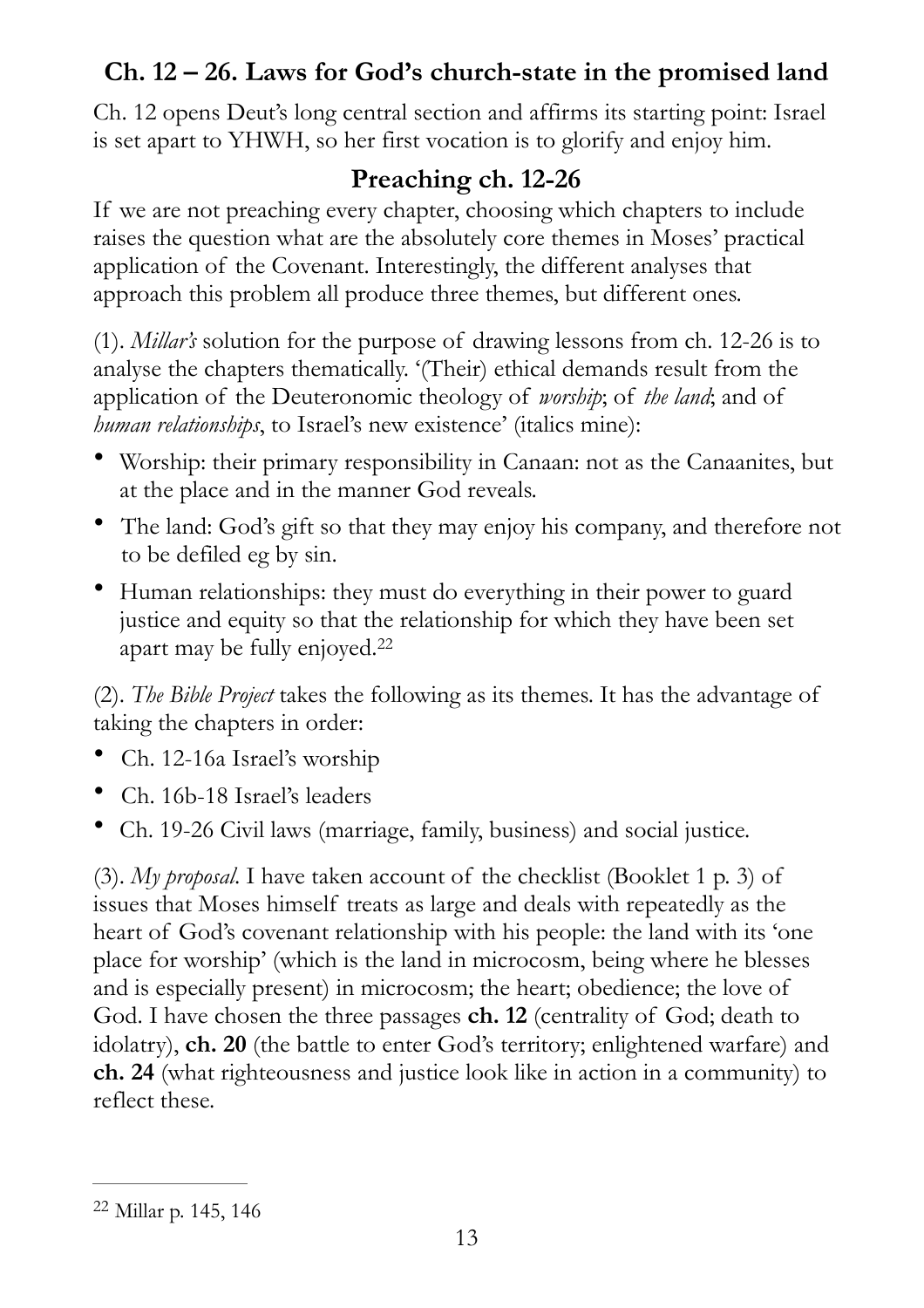**Ch. 12 Loyal worship** in contrast to Canaanite religion. The negative *inclusio*  vv.2-4 and 29-31 against Canaanite worship surrounds the positive issue of worshipping YHWH. The emphasis is on obeying YHWH:

- v. 5-7 it is to take place where YHWH says
- v. 8-12 theological basis: (a) as a pilgrim people, (b) enjoying YHWH's actual Presence.
- v. 13, 14 'not anywhere you *see* (NIV has 'anywhere you please') but as commanded:' i.e. let the ear ('as God says'), not the eye ('this is an attractive-looking place; let's have a satisfying spectacle') be your canon.
- v. 15-25 Don't let this restrict your lives. Enjoy meat meals with the family (although not with the blood in) wherever you are living.
- <span id="page-13-8"></span><span id="page-13-7"></span><span id="page-13-5"></span>• v. 26-28 But the sacrifices – do them right, that it might go well with you.

<span id="page-13-6"></span>Seeing this chapter through Jesus spectacles, notice the pilgrim spirit<sup>[23](#page-13-1)</sup>; the joy<sup>[24](#page-13-2)</sup>; the 'as God says'  $25$  and the v. 15-25 fullness of life<sup>26</sup>.

<span id="page-13-0"></span>**<u>Sermon 3: Chapter 12</u>** The centrality of the united worship of God alone

**Glowing heart:** First requirement: be rid of all pagan homage and worship God where and why he says.

**OHL:** The first part of my spiritual reality will be to worship God, among his people, in his very presence: like the first question in the Catechism which says the chief end of man is to glorify and enjoy God for ever.

#### **Notes towards a sermon:**

*Introduction.* Today we take our first study in the core of Deut, ch. 12-26, in which Moses spells out how the ten commandments will work out for the religious, civil and moral life of Israel when they are in the promised land. v. 1 speaks of decrees and laws. There is not a great distinction between the words; 'decree' comes from 'to engrave' a precept or rule that should be obeyed, while 'laws' comes from to judge or govern, implying that they are the sceptre or ordinances by which the Lord exercises his reign over us. Significantly, Moses deals first with worship. A right relationship with God is the beginning of everything. He puts his description within a framework of 'not the way the pagans do it' (v. 2&3, 29-31) lest the people be tempted to wonder, especially in difficult times, how their predecessors in the land went about *their* worship and are seduced away to other gods and practices.

<span id="page-13-1"></span>Phil.1.23; Heb.11.13; 2 Peter 1.13-15; Calvin's Golden Booklet (Inst. 3. 6-10) on living [23](#page-13-5) with our gaze on heaven; 1 Cor.11.26 anent the Lord's Supper.

<span id="page-13-2"></span>Acts 2.45f; Rom. 5.11; Phil.4.4; 1 Tim.6.17; 1 Pe.1.3-9 [24](#page-13-6)

<span id="page-13-3"></span><sup>&</sup>lt;sup>[25](#page-13-7)</sup> John 14.15; Rom.12.1f; 1 John 5.2f

<span id="page-13-4"></span><sup>&</sup>lt;sup>[26](#page-13-8)</sup> John 10.10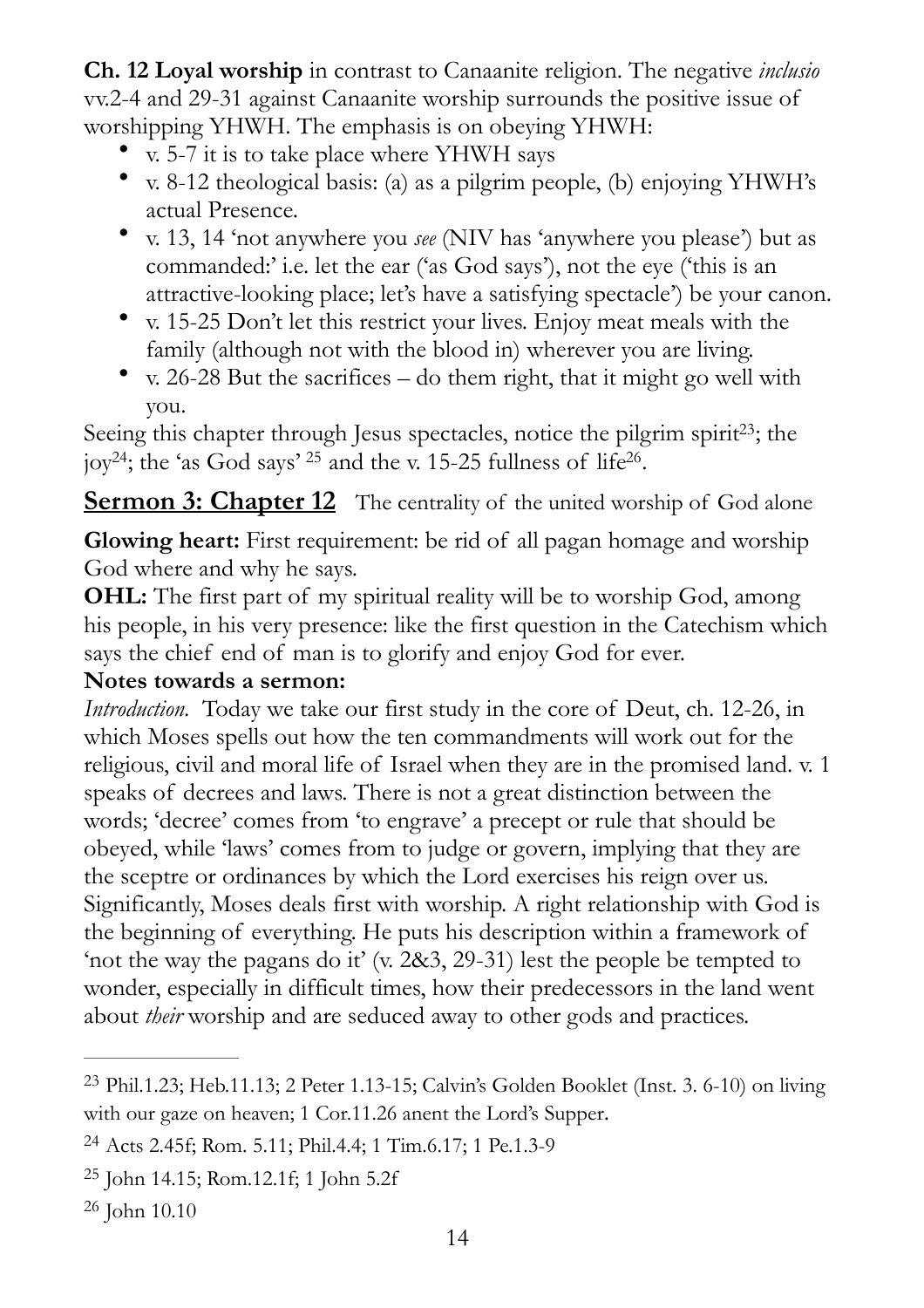Moses strikes three special notes about worship:

1. *Not to other gods*. Just look at 2 & 3 about the previous inhabitants' worship places: Destroy completely, break down, smash, burn, cut down; wipe out their very names.

Don't imagine for a moment this is narrow-mindedness. We prepare engaged couples for wedding vows that include 'keeping me only unto thee:' it's not unknown for people to hang on to rival relationships but it's unthinkable, it's a betrayal. Alcoholics know they mustn't touch a drop. Pagan worship brought people power, and sex, and wealth; there are times for being selective and exclusive, and worship is one such activity.

Even Jesus was tempted to wrong worship, and he answered the Devil from Deut: 'worship the Lord your God and serve him only.' The converts in Ephesus brought their sorcery scrolls and burnt them publicly, financially valuable though they were. Jesus called us to hate even our family in comparison to him. His place in our lives, as our God, is a place for him alone.

2. *With joy, in God's very presence*. He will have given them safety, and rest, and their inheritance  $(v.9, 10)$  – why not rejoice to belong to such a God, and enjoy him as they offer their worship? Three times Moses says, rejoice (7, 12, 18). How much more reason have we to enjoy God; cp Rom.5.11 and Bklt 1 n.36.

Seven times in this chapter alone, Moses speaks of *the one place* for worship (v. 5,5,11,14,18,21,26). The NT internalises that principle: 'neither in this mountain nor in Jerusalem;' God seeks those who worship him in spirit and in truth (John 4.19-26).

3. *Amidst freedom of life*. There are sacrifices and freewill offerings to offer God centrally, but in the many places where they will live let them have all the meat they want (15, 20), the clean and the unclean alike (22). This liberty would also keep them from the temptation to turn to local Canaanite shrines.

*Conclusion.* The chief end of man is to glorify and enjoy God; have you discovered what you are for?

#### **My sermon's core headings:**

- Refuse the world's seduction
- Embrace the Lord's salvation
- Enjoy the Lord's provision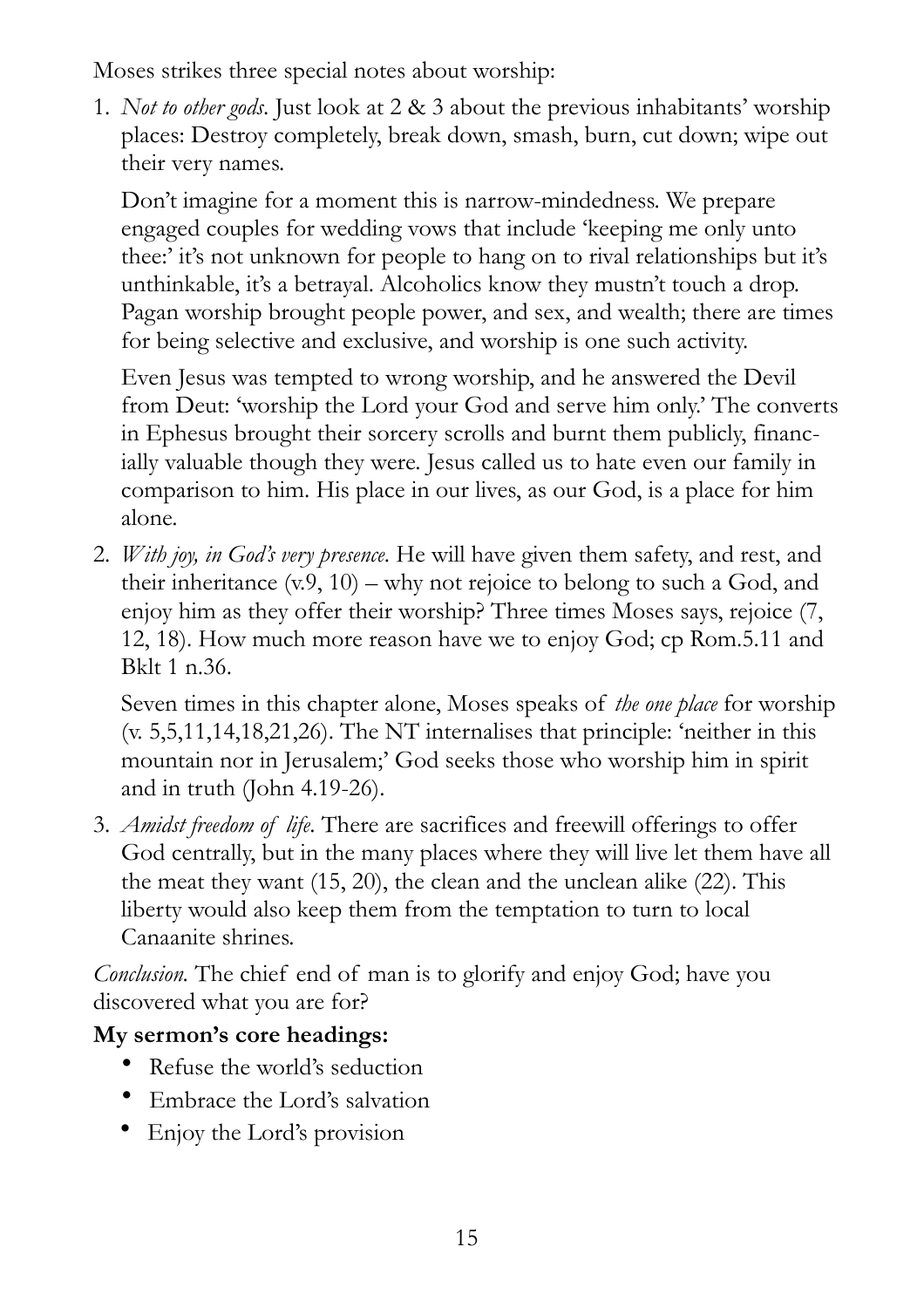**Ch. 13.1-14.2 No idolatry.** Why is loyal worship so key? Because the idolatries of our neighbours are so attractive. They offer power, crops, sex, wealth, parties… Note the thrice-repeated protasis ('if…'), apodosis ('then…') and motivation (therefore…). The sin warned against is being enticed to other gods. The penalty is death. The three potential enemies of our souls are impressive prophets (1-5), our family or friends (6-11) and 'wicked people' (lit. 'sons of Belial',12-18) enticing whole towns. Notice the reasons for capital punishment: to purge of evil; deterrence; to deflect the Lord's anger; and to open the door to his blessing.

Seeing this chapter through Jesus eyes reminds us how very important it is to guard our relationship with him. Cp 'you have forsaken your first love;' being enticed by modern day Balaks and Nicolaitans; tolerating Jezebels; putting our particular idolatries to death; the courage of some in Ephesus[.27](#page-15-0)

<span id="page-15-2"></span>**Ch. 14. Clean and unclean food and tithes** (resuming the tithes and food theme from ch. 12). The two themes are linked superficially by the act of eating (3ff, 26ff), but more importantly by their expressing Israel's holiness: 'you are a people holy to the Lord, his treasured possession' (14.2).

- **Food.** The basis of the clean-unclean distinction is still not clear (hygiene? The 'normal' which speaks of life and the 'less normal' of death?). We are left with the important message to live by the distinctiveness God calls for, whether or not we understand it. v. 21b about not cooking a kid in its mother's milk occurs three times (also Ex. 23.19, 34.26): apparently a term incommon currency, shorthand for 'avoid pagan practices.'<sup>[28](#page-15-1)</sup> Simon Manchester made the useful suggestion it is wrong because it mixes what is life-giving with death.
- <span id="page-15-3"></span>• **Tithes.** A link section typical of Moses in that it simultaneously continues the eating theme and introduces the humanitarian instructions that follow. Bring a tenth of your produce, or what it buys on sale, to the one worship place. Again the basis is theological: God is the landowner, so eat it in the place he directs. Every third year, give it to the Levites and the poor (thus introducing the poor relief of ch. 15).

**Ch. 15.1-18. Cancelling debts, releasing slaves.** The dominant idea is release (the Son sets us free). Time and again Israel fell spiritually to a dominance by the rich, as the prophets tell. The release laws reverse this inequity. 'Every 7th year cancel debts and release slaves.' It is right to

<span id="page-15-0"></span>Rev 2.4, 2.14f, 2.20; 1 Cor. 10.14 with Col. 3.5; Acts 19.18-20 [27](#page-15-2)

<span id="page-15-1"></span><sup>&</sup>lt;sup>[28](#page-15-3)</sup> Discussion by Millar p. 118f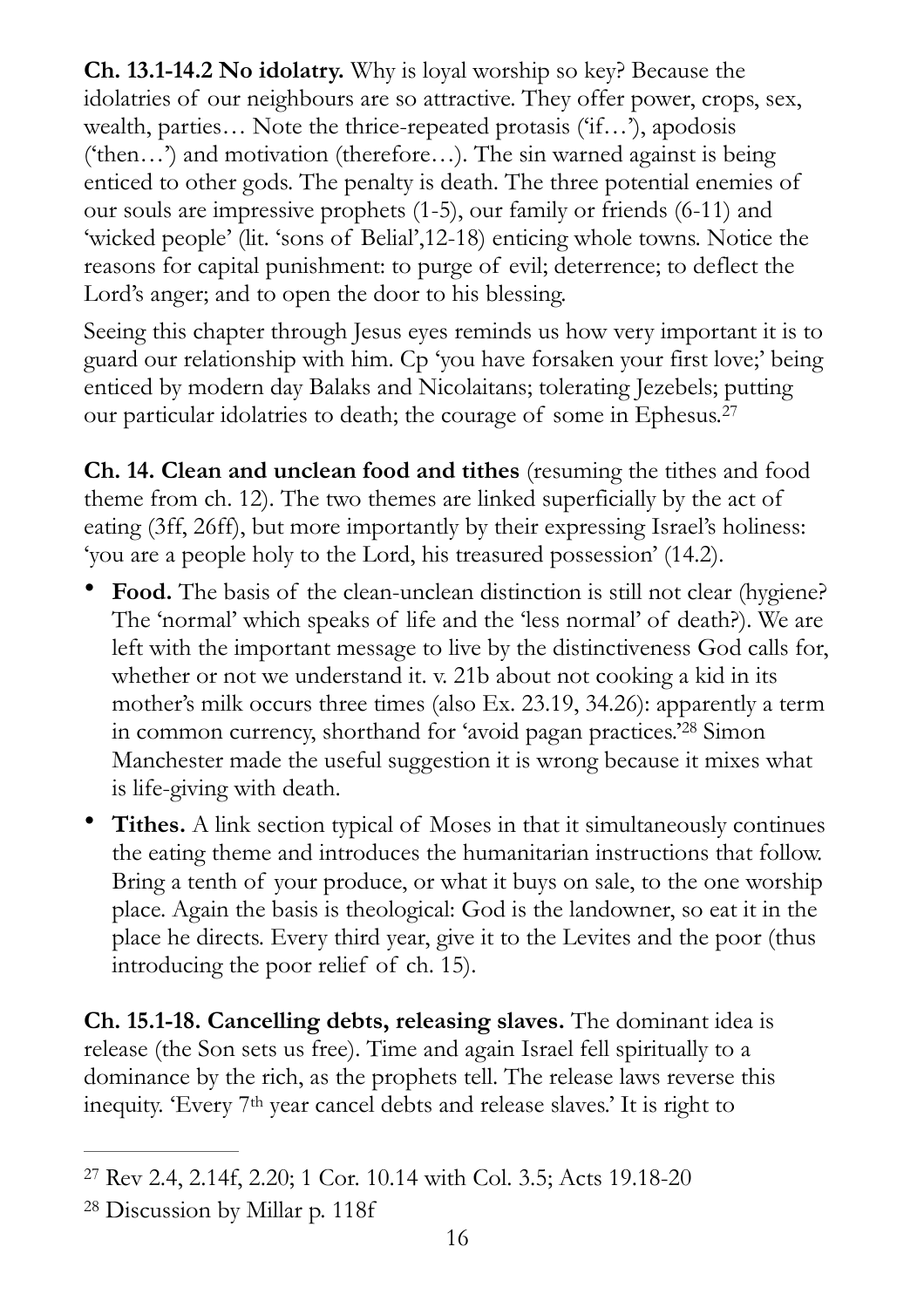<span id="page-16-2"></span>distinguish their slavery from that which Wilberforce helped to eradicate. Slavery in Israel was an institution whereby the wealthy provided, by way of temporary indenture, employment to destitute self-employed small farmers[.29](#page-16-0) In spirit it was a kind act, to be followed by release in the 7<sup>th</sup> year. Deut is notable in urging the additional generosity of a golden handshake matching God's generosity to the master  $(v.14)$ . The challenge in v. 11 and 4 is very impressive: there will always be poor *in the land* but there should be no poor *among you.* 

 $\rightarrow$  Jesus  $\rightarrow$  2019: Seeing this chapter through the eyes of the Jesus revolution brings Acts 2.42-47, Acts 4.32-5.11 irresistibly to mind; cp Acts 11.27-30; 1 Cor.11.17-22; 2 Cor. 8 & 9; Gal.6.10; Philemon.

**Ch. 15.19 – 16.17 Firstlings and festivals**. The feasts, ensuring that Israel regularly assemble before the Lord, further emphasise Israel's status as YHWH's people. 'The firstlings are YHWH's so eat them (without the blood); and celebrate Passover, Weeks and Tabernacles, where he appoints: the *whole* community (16.11).' Note the joy (11,14,15): God made it his part to liberate and give the land  $(= \text{rest}, 12.9f)$ , theirs to enjoy and worship (could there be a sermon there). 'Celebrate' ('hg'  $\lambda \overline{n}$ , v.1,10,13) has the root notion of feast, holiday. Eg in 1 Sam.30.16 after the Amalekites raided Ziklag David found them eating, drinking and 'hg-ing': variously translated as revelling, dancing with joy, rejoicing and celebrating.

#### $\rightarrow$  Jesus  $\rightarrow$  2019:

Celebrating God's mercies. Rom. 5.11; Phil.4.4; 1 Tim.6.17; 1 Pe.1.3-9 (as note 17 above). When Christian came up with the Cross and his burden loosed from off his shoulders, Bunyan goes on,

'Then was Christian glad and lightsom, and said with a merry heart, *He hath given me rest by his sorrow, and life by his death*. Then he stood still a while, to look and wonder; for it was very surprising to him that the sight of the Cross should thus ease him of his burden. (then tears, and peace, and change of raiment, and Seal, and Bunyan goes on) 'Then Christian gave three leaps for joy, and went on singing.

<span id="page-16-3"></span>*Blest Cross! Blest sepulchre! Blest rather be The Man that there was put to shame for me'[30](#page-16-1)*

They *celebrated* Passover; could we find ways of making the Lord's supper more like that while avoiding the dangers?

<span id="page-16-0"></span><sup>&</sup>lt;sup>[29](#page-16-2)</sup> Wenham p. 72

<span id="page-16-1"></span>John Bunyan *Grace Abounding and The Pilgrim's Progress* Oxford 1966 p. 169f *[30](#page-16-3)*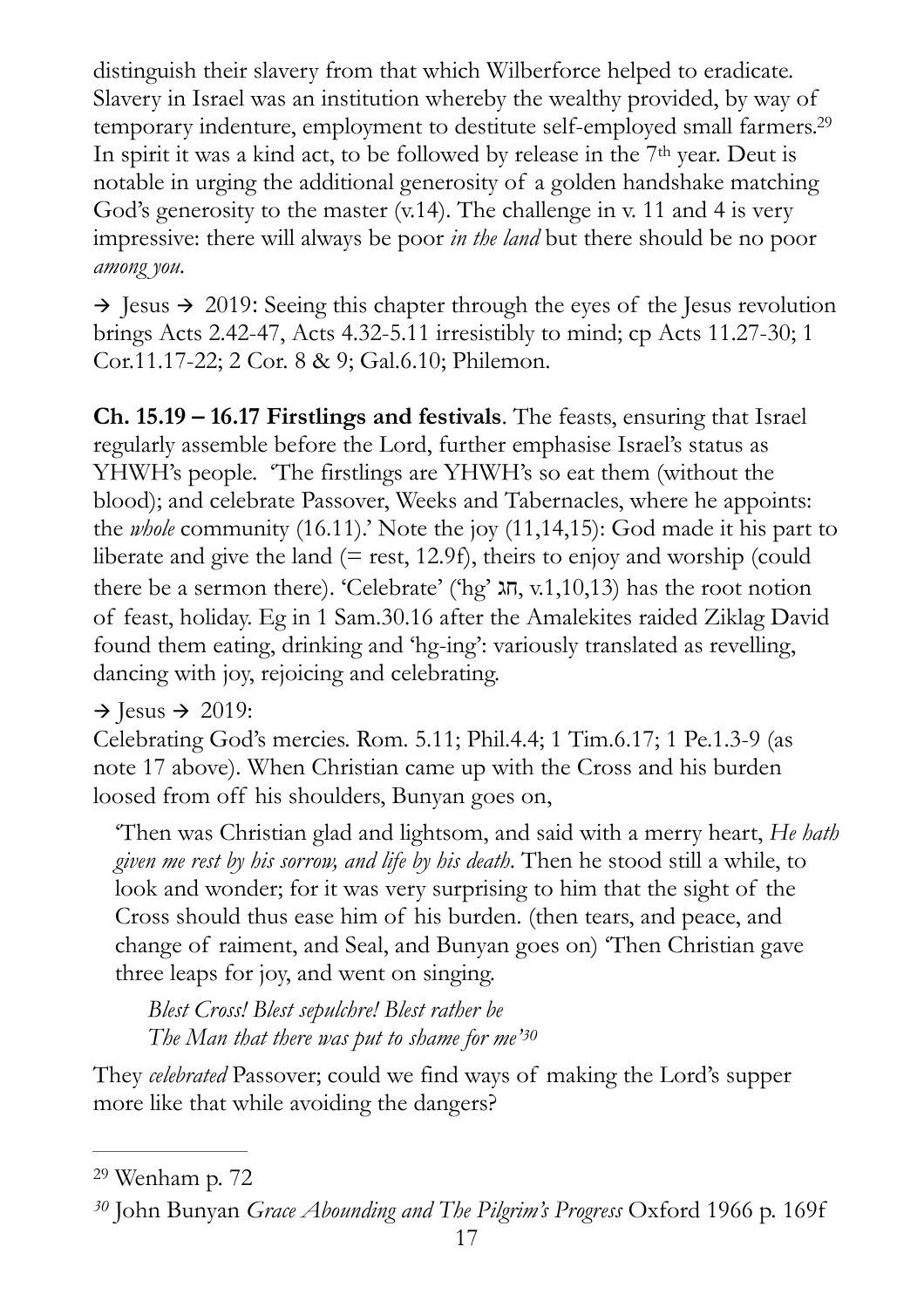#### **Ch. 16.18 – 18.22 Authorities: judges, justice, the king, the prophet.**

Deut. moves from worship to the political and religious organisation of Israel. Moses will not enter the promised land. Torah will in his place, with the responsibility for its day to day living lying with the people, and its formal implementation lying with the judges (16.18f). Even then failure to obey will arise, and God will raise prophets to recall the people to God (18.14f).

16.18-20 lays down the general principle. Give (yes) the nation judges to dispense 'justice-righteousness' (v. 18) - a unique double word - and follow '*justice* justice' (v. 20; my italics): a doubling that is also unique in the Hebrew Bible. This really matters. The tone of a nation (and congregation) is set by its leaders. Let the tone of the nation's life be set by fairness in the courts. People must get a just deal in Israel.

Detailed procedure follows. Idolatry carries the death penalty (17.2-7). Let difficult cases be sent to judge plus priest (8-13). The objective: to purge the land of evil. The king, when appointed, must not be extravagant, must make himself familiar with Deut. and live accordingly (14-20). Priests and Levites to be supported by the people's offerings (18.1-8). Detestable practices: remove them (9-13). God will raise up prophets, and one in particular, to be his mouthpiece and to be executed if they speak for other gods. 'A prophet like me' (15-18) is the one clear Messianism in Deut., which Peter made capital out of in his great speech in Solomon's colonnade[.31](#page-17-0)

<span id="page-17-1"></span> $\rightarrow$  Jesus  $\rightarrow$  2019:

- On good procedure: Matt.18.15-20; 1 Cor.6.1-8; 1 Cor.14.40
- On appointing authorities to ensure it in the church: 1 Tim 3, Titus 1, 1Pe. 5
- On supporting and respecting them: 1 Cor. 9; Gal.6.6; 1 Thes.5.12f; 1 Tim. 5.17-20; Heb.13.7
- On Christian respect for lawfully constituted authority: Rom. 13, Titus 3, 1 Pe.2.13f
- The Deut-promised prophet: Matt.21.11; John 1.1-18 esp 17f, 6.14, 30-35, 15.15; Acts 3.22, 7.37, Heb.1.1f. Compare the close of Deut. 34 and John 20: 'many miracles … none like him.'
- Luther's doctrine of the godly prince being for the weal of the nation.

<span id="page-17-0"></span><sup>&</sup>lt;sup>[31](#page-17-1)</sup> Acts 3.17-23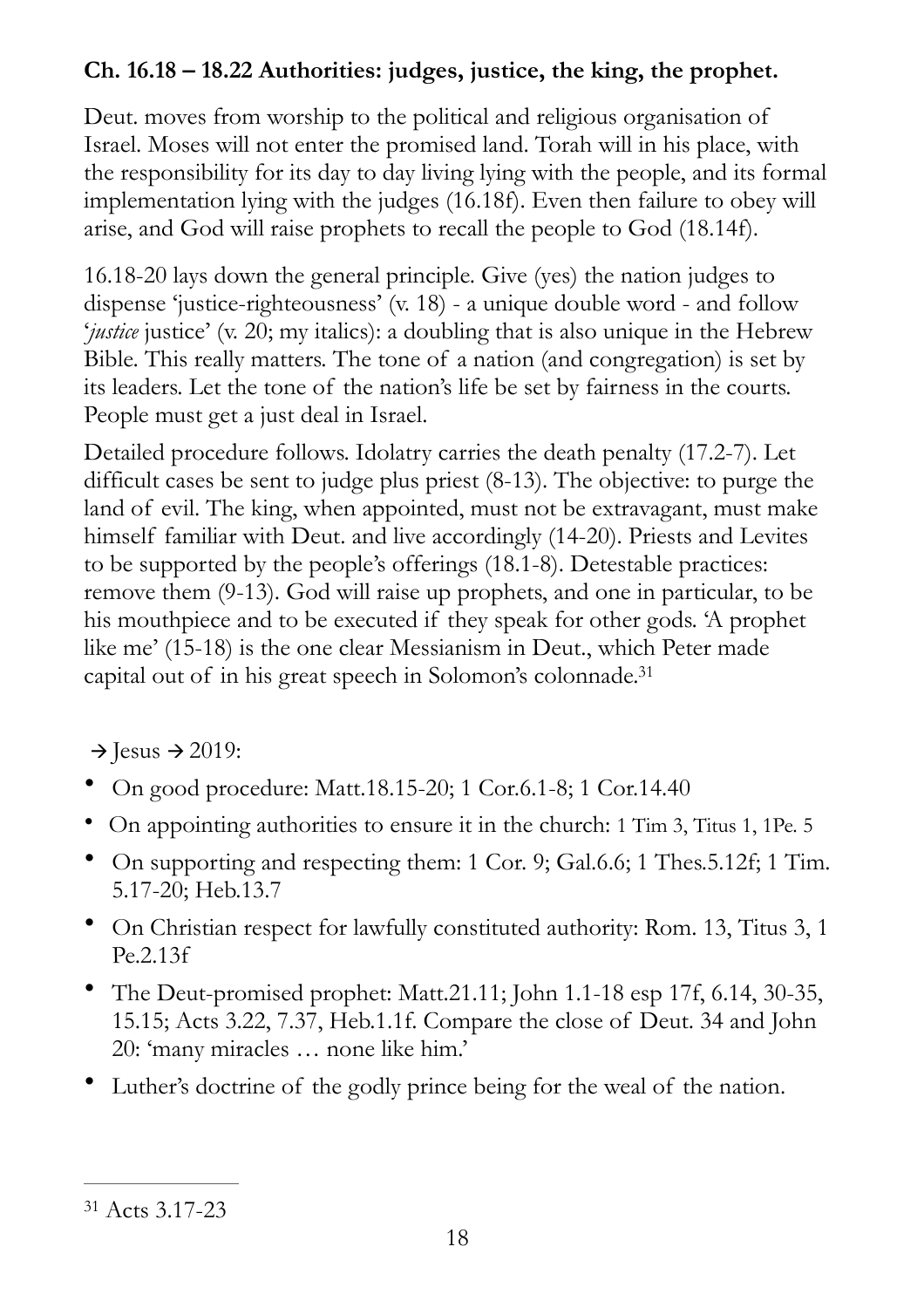#### **Ch. 19.1 – 22.9 Protect life, especially human.**

<span id="page-18-4"></span><span id="page-18-3"></span>The concern is to limit loss of life. The cities of refuge (19.1-13) protect those guilty of accidental manslaughter from revenge murder by the go'el, the relative of the deceased<sup>[32](#page-18-0)</sup>. The boundary stone legislation  $(19.14)$  safeguarded a person's livelihood. The two-witness requirement (15-21) protected justice. Principles of war (ch. 20), the only OT laws on warfare, specified exemptions from military service and required attackers to offer terms of surrender except for the unique holy war of taking Canaan, 16-18. The latter has the pur-pose of securing Israel's 'rest' in their land[.](#page-18-1)<sup>[33](#page-18-1)</sup> Spare the fruit trees even in war (19f): you have a future to provide for. Murder pollutes the earth below us; 21.1-9 provides a procedure for unsolved murders in order to purge the land of that contamination. The case of the female POW (10-14) leads to prohibition against disinheriting a rightful heir; perhaps a livelihood as well as a justice issue (15-17)? Capital punishment for the impenitently rebellious son is afforded the protection of careful, proper procedure (18-21). Removing the body of a criminal from a tree (22f) likewise protects the land from curse and contamination; Paul makes use of the theology in expounding the Cross[.34](#page-18-2) Animal life is protected in 22.1-4, 6&7; why transvestism is placed at v. 6 is a mystery. The parapet round a flat roof is a life-saving regulation (22.8).

<span id="page-18-5"></span> $\rightarrow$  Jesus  $\rightarrow$  2019: Jesus *our* 'city of refuge' acts as go'el, not only as older brother kinsman to redeem us from slavery but who conquered the Devil to avenge us. He bore our curse so that it might not fall on us. He protects our lives: John 3.16, John 10.

The principles of war (ch. 20) show compassion for both Israel (eg exemption if you were engaged to be married or simply afraid) and the enemy (offer terms of peace, don't ravage the land) and deserve to be learnt from. The two examples of total destruction are of the Canaanites who have had 400 years to repent and only become worse (7.1-7; 20.16-18), and apostate Israelites who have made a whole town deliberately idolatrous (13.12f). On the former, see the note on ecological cleansing in 'historical setting' in Booklet 1 p. 10.

Whether **ch. 22.9-12** on mixtures and tassels belongs here or in the next section, or Moses is being *stream of consciousness* in the Spirit and without known rationale in the order of decrees and laws at this point, is unclear to me.

<span id="page-18-0"></span><sup>&</sup>lt;sup>[32](#page-18-3)</sup> Numbers 35.9-30

<span id="page-18-1"></span><sup>&</sup>lt;sup>[33](#page-18-4)</sup> McConville p. 322

<span id="page-18-2"></span><sup>&</sup>lt;sup>[34](#page-18-5)</sup> Gal. 3.13f. Jesus in bearing the curse removed it from us so that we Gentiles might receive the blessing, promised to Abraham, through Christ Jesus.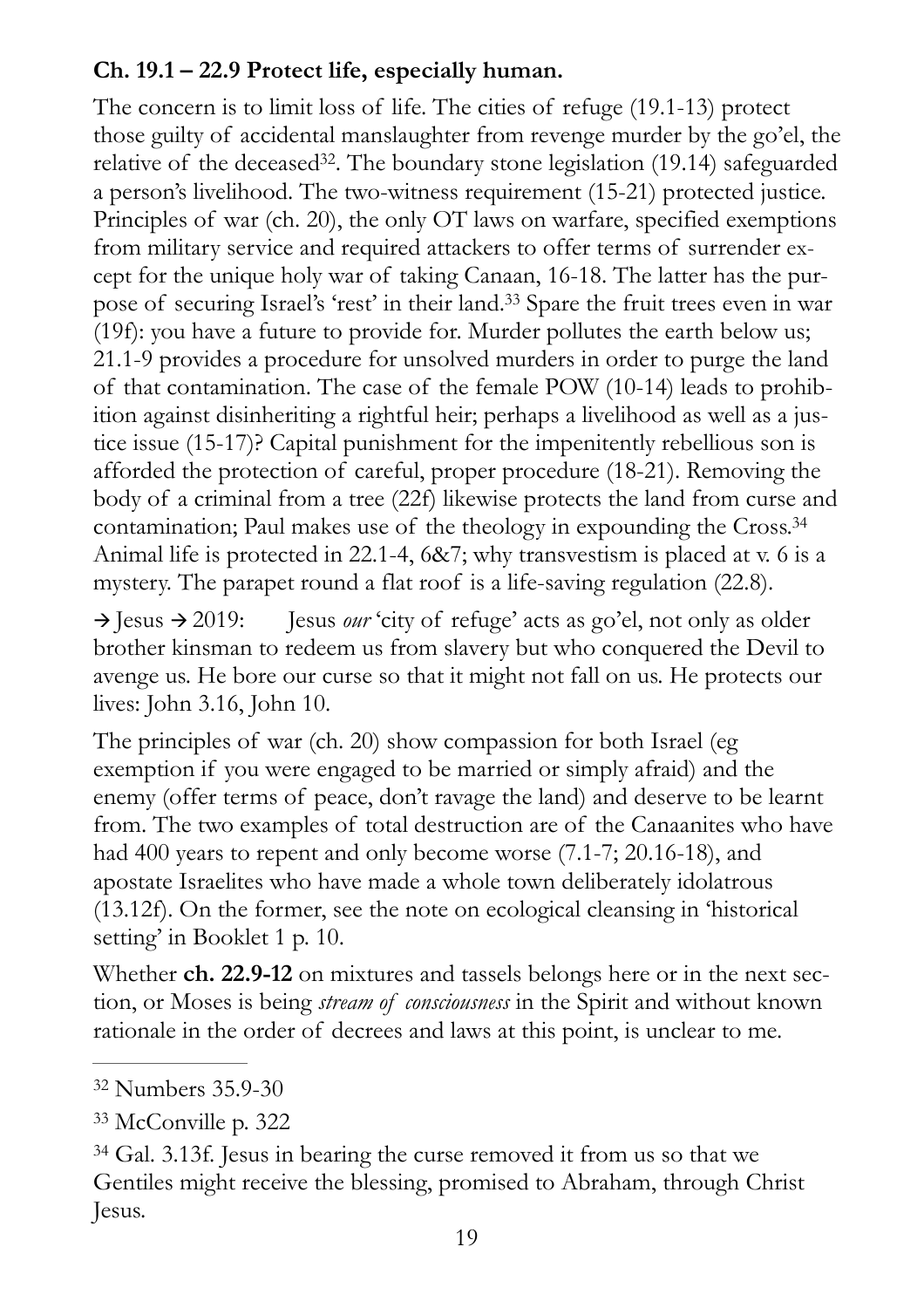<span id="page-19-0"></span>**<u>Sermon 4: Chapter 20</u>** Is the OT bloodthirsty? And is ch. 20 connected with the spiritual warfare in which we engage?

**Glowing heart:** Israel were entering a theatre of war; God must rule in how they conducted it, and that has prophetic power in respect of modern warfare. The Kingdom of God is a theatre of spiritual war waged with different weapons but Deut. 20 has plenty we can learn from.

**OHL:** unembarrassment about the unique YHWH war of entry into the promised land; vision for the way wars must be waged if they become essential; clarity about our spiritual battling for the souls of the lost.

#### **Notes towards a sermon:**

Moses has dealt with personal violence in ch. 19. Ch. 20 deals with corporate violence, the practice of warfare. There are three sections to the chapter:

- preparation for war (1-9)
- principles of war (10-18)
	- o general, and w.r.t. cities further afield: 'ordinary' war (10-15)
	- o specific action w.r.t. the inhabitants of the promised land (16-18)
- the ecology of war  $(19, 20)$
- 1. *Preparation for war (1-9).* Two features make this extraordinary chapter noteworthy. Do you see the God statements in 1, 4, 13, 16, 17, 18? The key to warfare is not their relationship with the nations but with the Lord. This sermon is not a war manual, it is 'torah', pastoral instruction.
	- a. So in v. 1-9 Moses the pastor addresses the fear that must accompany the prospect of battle. *First*, acknowledge the cause of it: horses, chariots and an army greater than yours. True. *Then*, the antidote to it: God goes with you, fights for you, will give you victory (the imperfect verb is saying 'be treading fear down' for those reasons. After all, God conquered the Egyptian army (v.1). *Finally*, the method of providing the antidote: the priests remind them that God goes with them, and the officers will offer a beautiful range of exemptions from military service and appoint commanders to ensure the people are well managed.
	- b. Secondly, kindness runs almost every stage of the process. There are plenty of let-outs for Israel: marriage, business, even plain fear (5-8). And there is a let-out for the enemy, the prior offer of peace (10f).
- <span id="page-19-2"></span>2. *The conduct of ordinary war* (10-15). Besiege the walled city that refuses the peace offer[.](#page-19-1)<sup>[35](#page-19-1)</sup> The men who refused peace are to be killed. The women children and livestock are to be spared. The plunder may be kept and used.

<span id="page-19-1"></span><sup>&</sup>lt;sup>[35](#page-19-2)</sup> Compare Ezek. 4.2 for more detail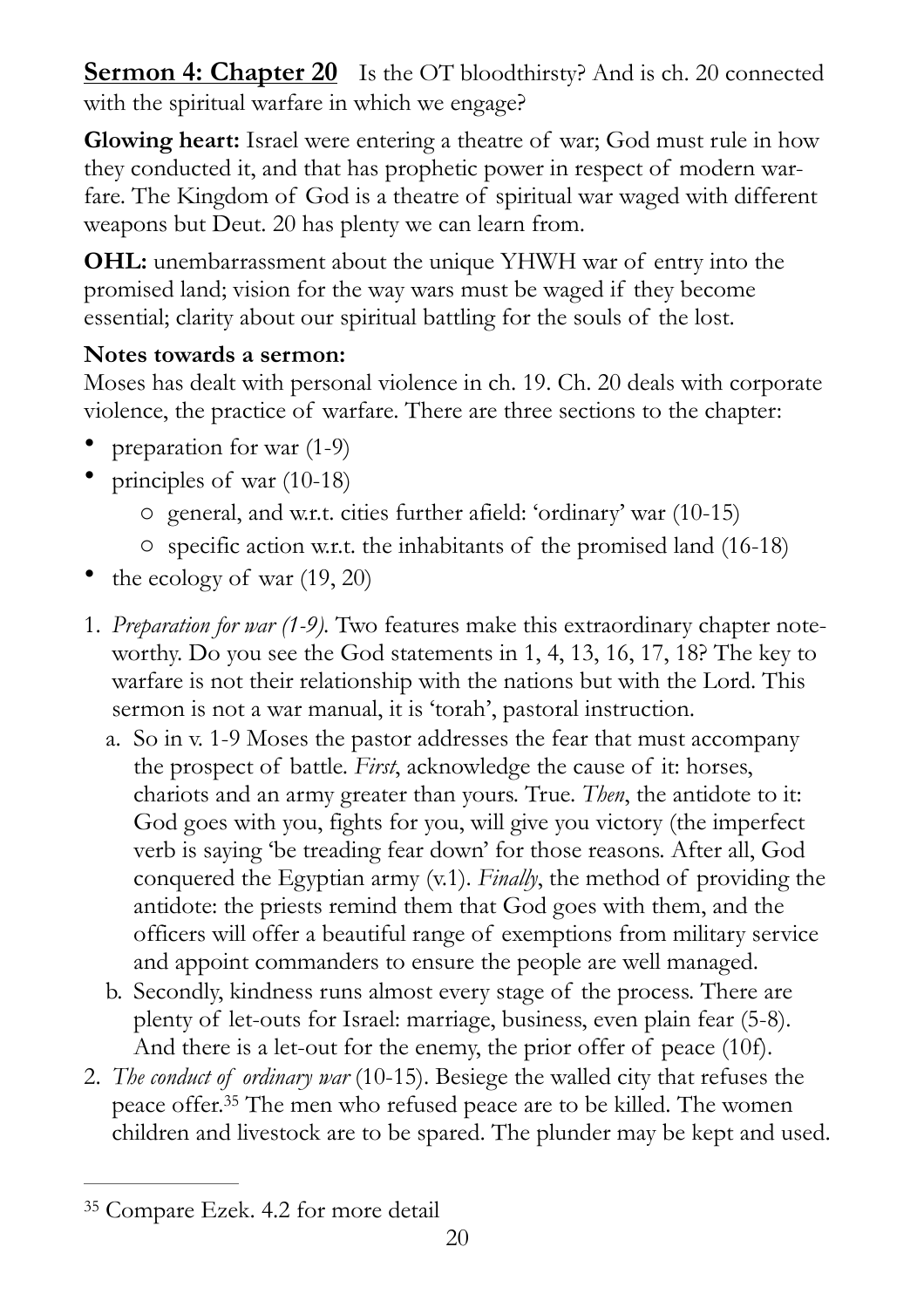All this is much more enlightened and moderate than the barbaric practices of the time.

- <span id="page-20-6"></span><span id="page-20-5"></span>*3. The unique YHWH war of entry (16-18).* Complete destruction (the famous *herem* or ban) is to apply here. The reason stated at this point is the protection of their relationship with the Lord (18) but others are given elsewhere. God had waited 400 years giving opportunity for repentance and the Canaanites had simply become more corrupt in disgusting ways (see booklet 1, historical setting and Gen.15.16-21, Lev. 18.24-28). He was executing justice on them using Israel: this was God's activity. 'God's elimination of the Canaanites was a necessary step in the history of salvation.A holy people requires a holy land.<sup>[36](#page-20-0)</sup> Not only so. We know from God's mercy to Rachel and family that repentance, siding with God andsalvation were available to any that wanted it. $37$  It was, moreover, a pattern role: we shall all stand before the judgement seat of Christ and ['](#page-20-2)receive what is due for the deeds done while in the body.<sup>[38](#page-20-2)</sup> If we think this punishment was bloodthirsty, it is a mere foretaste of judgement day: Jesus and the apostles give awesome warning of that judgement, where (to use their language) the worm is not quenched, the flames are prepared and theblood will run horse-high.<sup>[39](#page-20-3)</sup> And think how muscular Jesus' thinking was about tragedies like those who died when a tower fell on them. 'Were they more guilty than other Jerusalemites? No; but unless you repent, you too will all perish' (Lk 13). We have no cause for embarrassment about God's unique, judging war of entry into the holy land.
- <span id="page-20-8"></span><span id="page-20-7"></span>*4. The ecology of war.* In the conduct of war, Israel were to be enlightened even about nature around them. Retain the fruit trees in the area: they are not your enemy (20.19), though you may use non-productive trees for siege.

How different recent history and future health would be if Deut. 20 had been observed. Use of the defoliant Agent Orange in Vietnam not only destroyed half a nation's agriculture; even now and into the indefinite future its poison is causing frightening frequencies of genetic birth defects in the population. Listen to Deuteronomy.

<span id="page-20-9"></span>*5. The spiritual battle for the kingship of God.* There is a war for the souls of humankin[d](#page-20-4)<sup>[40](#page-20-4)</sup> but it is not a war against flesh and blood. We use spiritual

<span id="page-20-0"></span><sup>&</sup>lt;sup>[36](#page-20-5)</sup> D. Block, *Deuteronomy* p. 483

<span id="page-20-1"></span><sup>&</sup>lt;sup>[37](#page-20-6)</sup> Joshua 2.1-16, 6.22f

<span id="page-20-2"></span>[<sup>38</sup>](#page-20-7) 2 Cor.5.10

<span id="page-20-3"></span><sup>&</sup>lt;sup>[39](#page-20-8)</sup> Mark 9.48; Matt. 25.41 & 46; Rev. 14.20 & 19.13

<span id="page-20-4"></span><sup>&</sup>lt;sup>[40](#page-20-9)</sup> 1 Tim.1.18; 1 Peter 2.11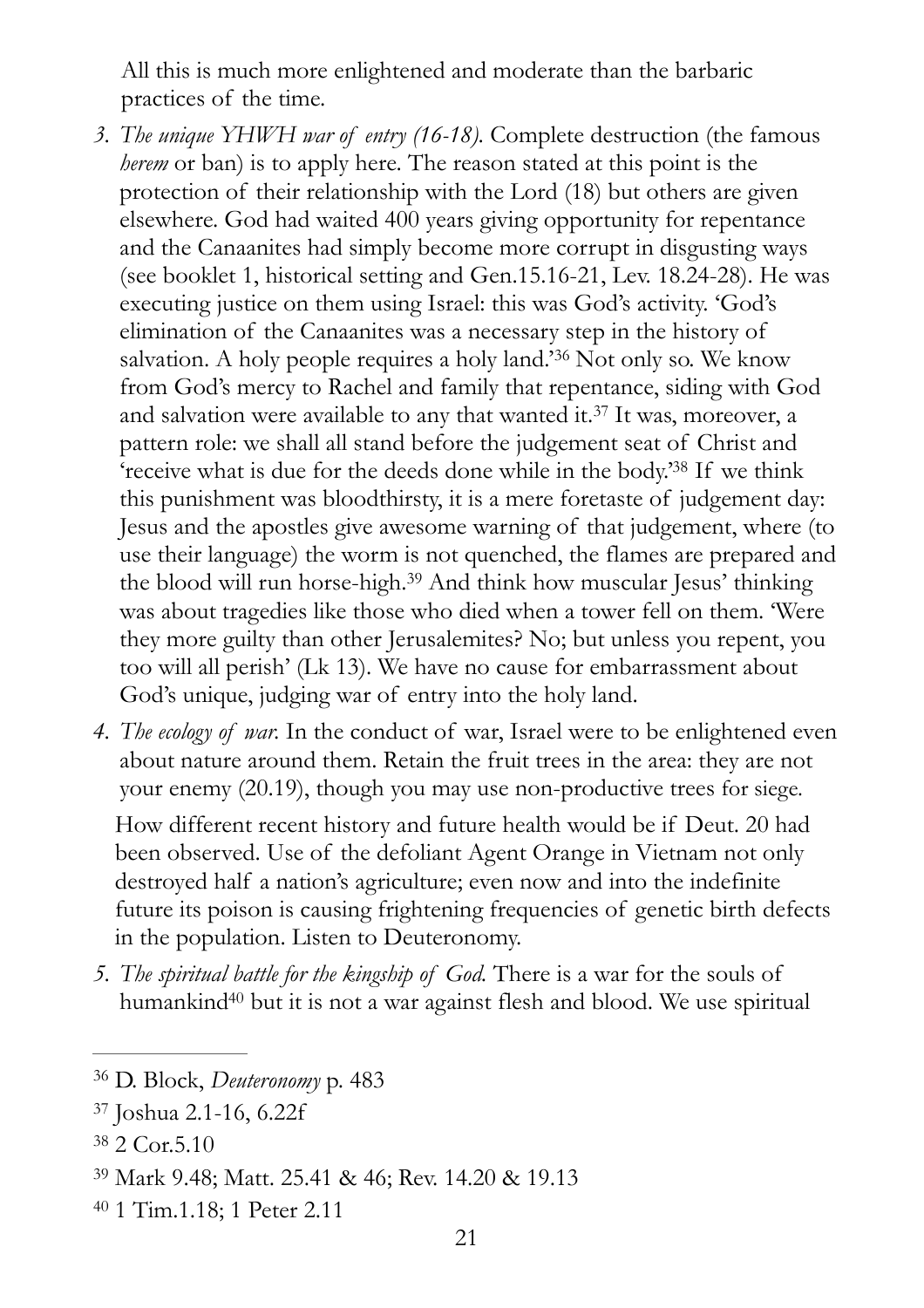<span id="page-21-8"></span><span id="page-21-7"></span>andargument weapons to rescue sinners from Satan's grip<sup>[41](#page-21-0)</sup> and the armour that God supplies against the spiritual forces of evil in the heavenly realms in our own battles.<sup>[42](#page-21-1)</sup>

**My sermon's core headings:** A God of justice: rules of war –

- Look to God (v.1-4)
- Keep his rules (v. 5-15)
- The one LORD'S war: execute the Canaanites (v. 16-18)
- No scorched earth (v. 19, 20)

<span id="page-21-10"></span><span id="page-21-9"></span>**Ch. 22.13 – 23.18 Gender and exclusion.** 'These laws aim to ensure that the people are able to enjoy all the benefits of belonging within the covenant community.<sup>2[43](#page-21-2)</sup> Scripture is clear that our human sexuality somehow links us with God's own self, since 'in the image of God he created him male and female.<sup>244</sup>Edith Humphrey comments, What we think and say and do about our sexuality is intimately connected to who we are - who we are in the created order, who we are in society, who we are with our spouses and friends, who we are ecclesially, and who we are in the new creation which God has brought into being and which he will complete through the work of the Holy Spirit. It is no doubt because of the inter-relatedness of this issue that it brings forth visceral reactions, for good or for ill.'[45](#page-21-4)

<span id="page-21-12"></span><span id="page-21-11"></span>The evidence of order becomes ever more uncertain from this point, but the section is mostly about sexual relationships. 22.13-30 protects wives from unscrupulous husbands. Marriage is for life: he may not simply be rid of an unwanted wife but must provide proof of previous sexual experience (or perhaps of pregnancy<sup>46</sup>[\)](#page-21-5) and so of belonging to another, abusing the covenant of marriage. The penalty is death 'in order to purge the evil from among you.' Deut. has modified contemporary legal ideas so as to emphasise the importance of women's honour, a value which sets Israel apart from all other nations[.47](#page-21-6)

- <span id="page-21-1"></span> $42$  Ephesians 6.10-20
- <span id="page-21-2"></span><sup>[43](#page-21-9)</sup> McConville p. 343
- <span id="page-21-3"></span>[44](#page-21-10) Gen.1.27

<span id="page-21-6"></span><span id="page-21-5"></span><span id="page-21-4"></span> E. Humphrey, 'Why this issue?' (i.e. homosexual practice). Article prepared [45](#page-21-11) for the Faith and Order Commission of the Anglican Church in Canada [46](#page-21-12) G. Wenham 'Betulah, a girl of marriageable age,' *Vetus Testamentum* **22.**326-48 1972 quoted in Millar p. 137 Millar 137 [47](#page-21-13)

<span id="page-21-13"></span><span id="page-21-0"></span> $41$  2 Cor. 10.3-6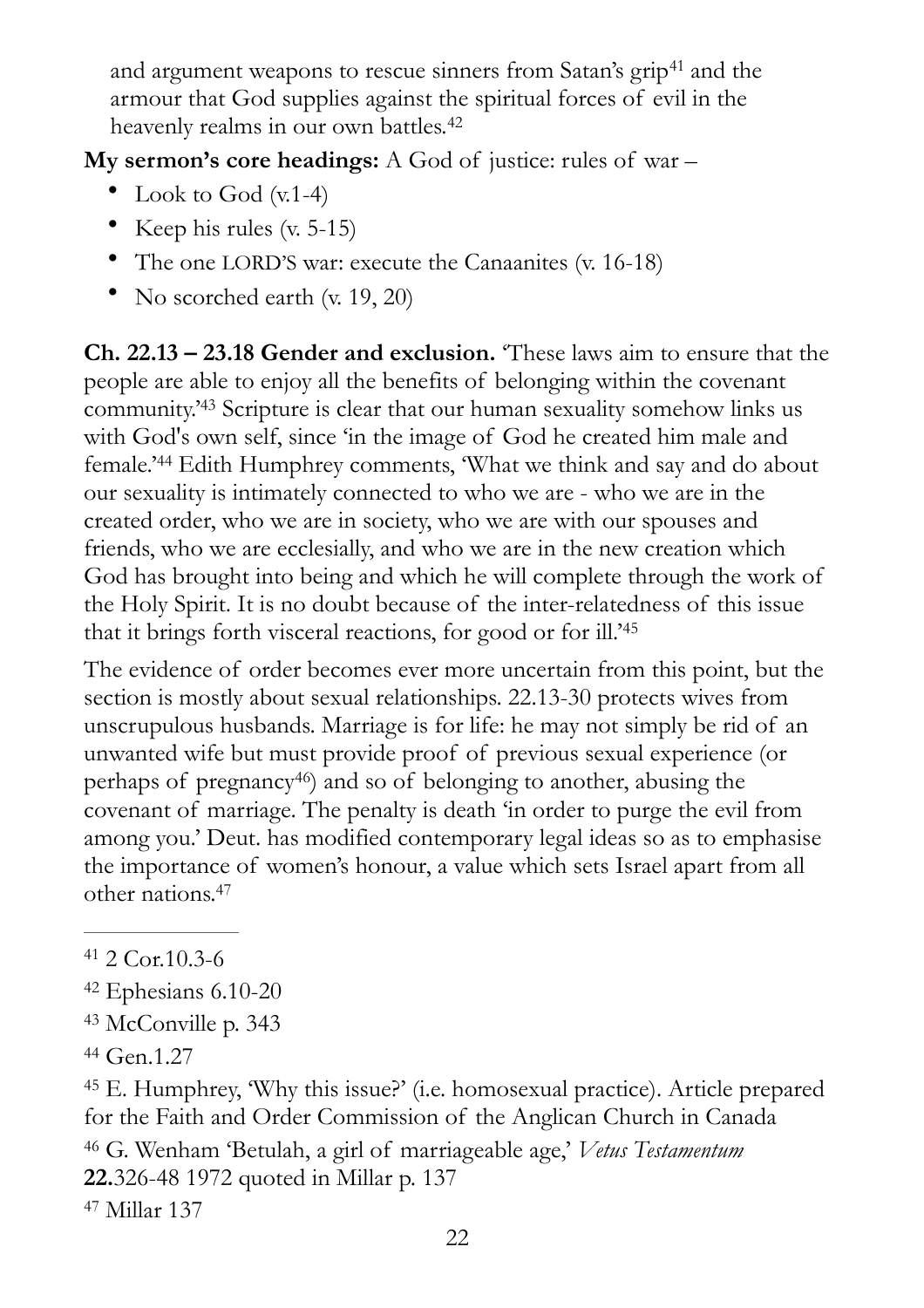Adultery, fornication and rape follow. Exclusion from worship on the basis of castration (23.1) perhaps refers to self-mutilation associated with Canaanite cults. Illegitimacy (23.2) is on the basis not of sex before marriage but of intermarriage with one of a pagan religion. Moses continues with exclusion from the Assembly: Moabites and Ammonites but not Edomites or Egyptians (23.3-8); the clean-ness of the military camp (9-14). Refugees are to be made welcome (15f); the section ends by forbidding cult prostitution  $(23.17f).$ 

<span id="page-22-3"></span>**Ch. 23.19-24.7 Property law.** What drives these remarkable regulations is the vision of a society truly different from others, in which the use of wealth serves Israel's calling to be a brotherhood[.](#page-22-0)<sup>[48](#page-22-0)</sup> We are called to live out the covenant. Not charging an Israelite interest; paying one's vows (about property pledged to God, says Wenham); permission to hand-glean: these are clearly property issues. Proscribing remarriage is less so; it might involve the scam of acquiring your wife's dowry by making a false accusation against her[.](#page-22-1)<sup>[49](#page-22-1)</sup> Military exemption, security for debts and kidnap conclude the section.

<span id="page-22-4"></span>**Ch. 24.8 – 25.4 Protect the disadvantaged.** Kaufman and Harman link this section to the ninth commandment about false witness (see tables 2 & 3) above) but given the content of the section that looks forced. I have chosen Millar's heading. It has the advantage of drawing attention to the repeated emphasis in Deut. on humanitarianism[.](#page-22-2) [50](#page-22-2)

<span id="page-22-5"></span>The section consists of regulations about leprous diseases, pledges for loans, fair wages, each person dying only for their own sin, leaving gleanings for the poor, punishments; and not muzzling a working ox.

Then Jesus  $\rightarrow$  Col.3.15-24 and James 1.27 on kindness to others; 1 Cor.9.9 the rights of a working apostle, 1 Tim.5.18 honouring or rewarding a hardworking elder; Gal.6.10, Rom.13.8-10, and the passage on liberality towards needy Christians in 2 Cor.9.

<span id="page-22-0"></span><sup>&</sup>lt;sup>[48](#page-22-3)</sup> McConville p. 354

<span id="page-22-1"></span><sup>&</sup>lt;sup>[49](#page-22-4)</sup> R. Westbrook 'Prohibition on restoration of marriage in Dt.24.1-4' in *Studies in the Bible* ed. Japhet 1986 p. 387-405 quoted in Wenham *Exploring* p. 138f.

<span id="page-22-2"></span><sup>&</sup>lt;sup>[50](#page-22-5)</sup> Wenham quotes 5.14f; 10.18f; 12.18f; 14.21 & 29; 15.13-15; 16.11f & 14; 23.7, 15 & 16; 24.7, 14f, 17-22; 26.11-13 and asks us to notice how, and why, Deut wants slaves, immigrants, orphans, widows and the landless to be helped: p. 135.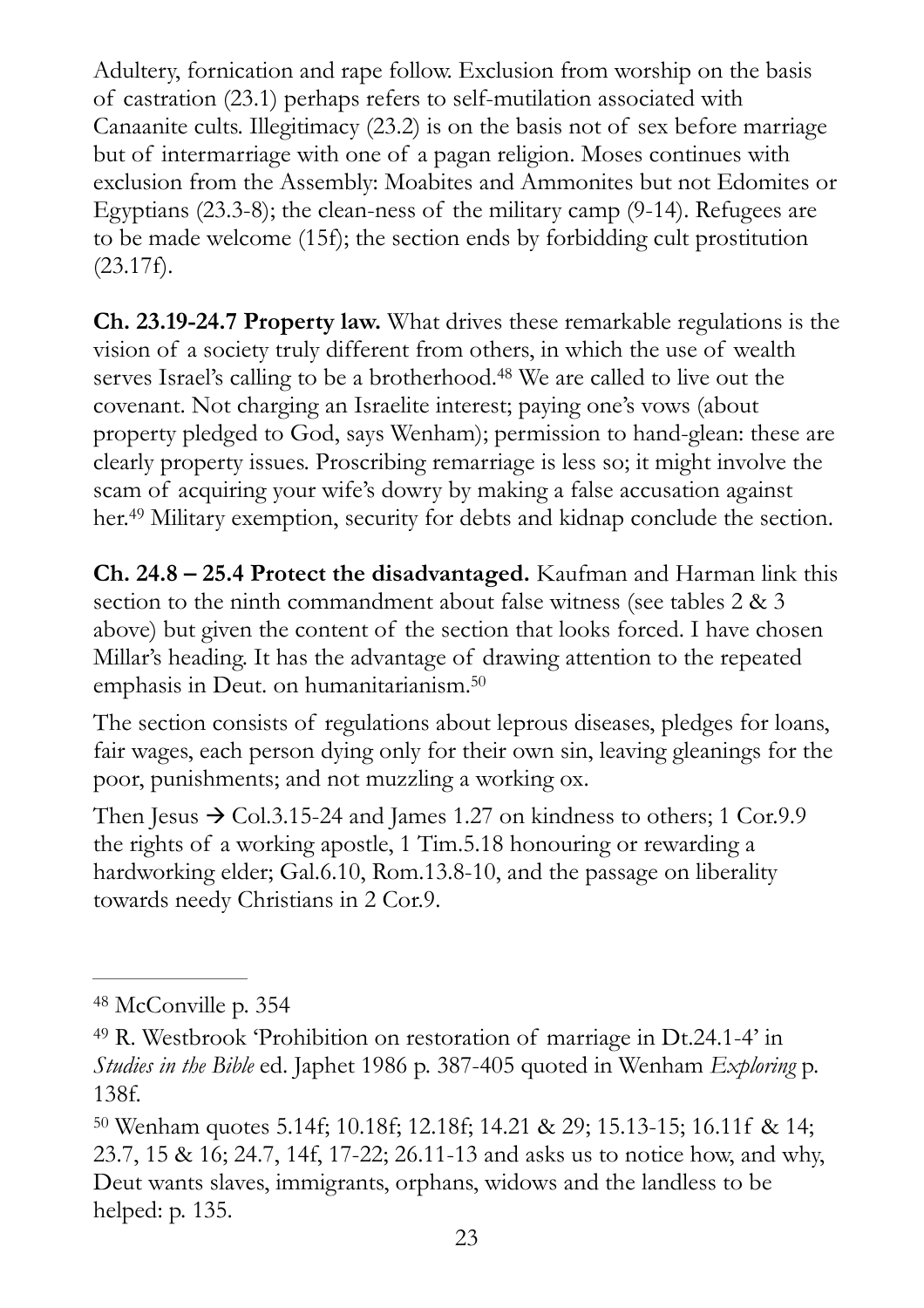<span id="page-23-0"></span>**Sermon 5: Chapter 24** How civil society will behave under God's reign, in Israel the church-nation, in the promised land.

**Glowing heart:** Let the wellbeing of the family and the vulnerable be the concern of all, for we are jointly in such a covenant.

**OHL:** Generosity, justice and kindness towards immigrant, widow and orphan.

#### **Notes towards a sermon:**

In our sermon series we move in this chapter from holy war to civil peace. 'The broad themes of the integrity of the people and justice for all its memberscontinue here.<sup>'[51](#page-23-1)</sup> We might not be under this law but we love to be its in-law. First, just get a feel for this society as I read the issues in this chapter:

<span id="page-23-2"></span>No 'divorce so as to get the dowry' and then remarriage; marriage exemption from military duty; when taking security for a loan don't take a person's livelihood; kidnap is a capital offence; keep the regulations about leprous diseases. Preserve the dignity of debtors, pay fair wages on time. Punish only the guilty, not the family as well. Treat the alien, widow and orphan gently; leave the gleanings of the harvest for the poor to gather.

Can you see why Jesus said the second most important commandment was 'love your neighbour as yourself '? Deut. ch. 24 is more than law; it is full of reasons for being fair to folk and nurturing the family. Here are some: 'so that your wife can be happy' (v.5); protect people's livelihood especially those in difficulty; let evil be purged away. This is the opposite of exhaustive casuistry, it is illustrative examples of neighbourly integrity for a society where all are brothers. Let's see some details; would you notice the reasoning underlying the commands:

v.1-4, the only divorce law in the OT, permits it for 'indecent' behaviour: a word usually meaning naked. The divorcer was probably able to keep the dowry; maybe he was thinking of that all along. So after her second divorce he must not marry her again: she has been declared defiled. The woman is a victim thanks to at least one husband, maybe two, shaming her: not allowed.

v. 5 exemption for newly marrieds from military service because it brings her happiness! Pro family, pro marriage.

v. 6 don't take half a pair of millstones as security, it will deprive him of a livelihood. Family wellbeing and care for the poor again.

v. 7 kidnap is done for profit, it's theft. Capital punishment to purge the land of this evil.

<span id="page-23-1"></span><sup>&</sup>lt;sup>[51](#page-23-2)</sup> McConville p. 356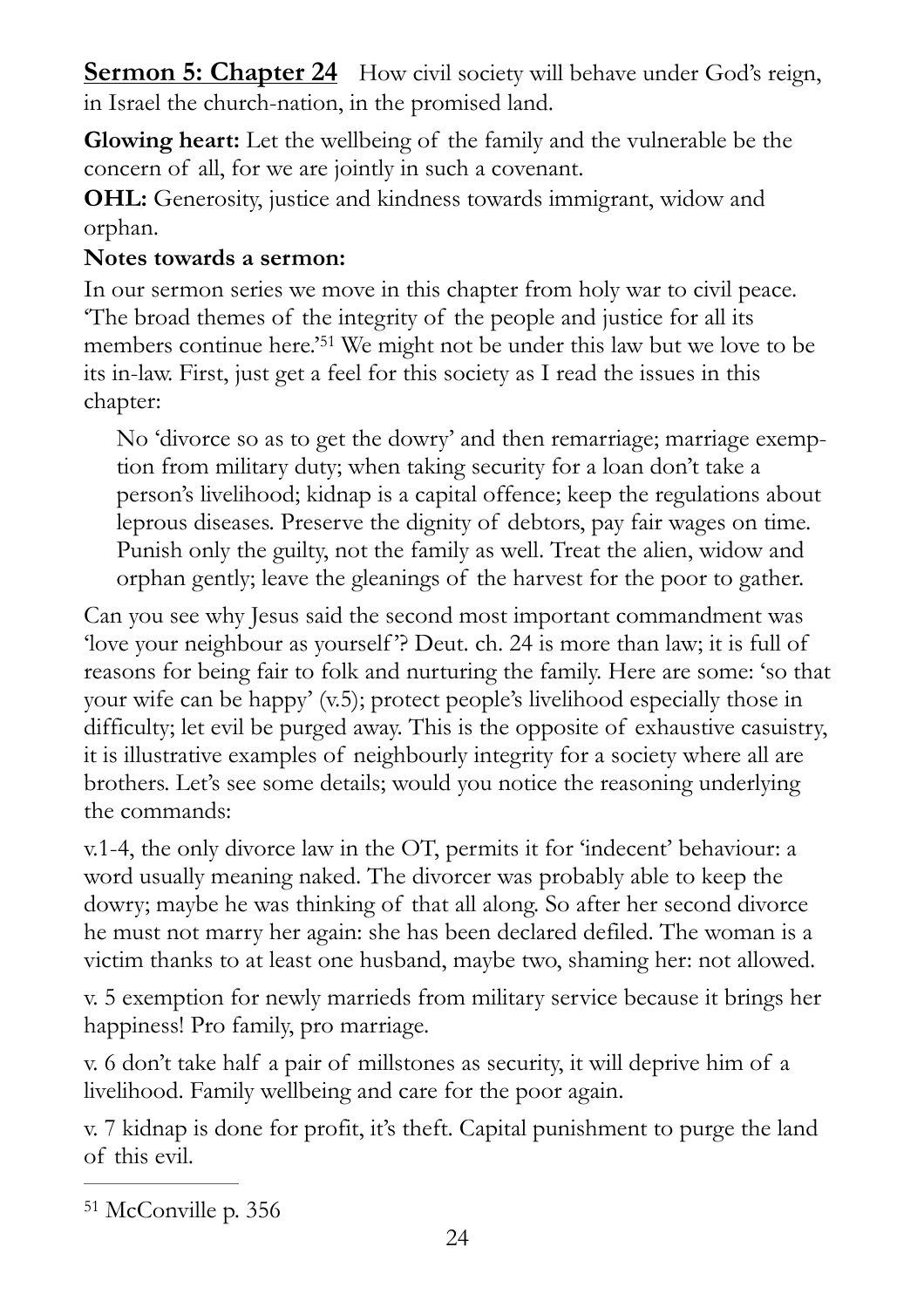v. 8,9 leprous diseases: must follow God's declared procedure because they spread. Therefore the priest is to be involved.

v. 10-13 Don't be oppressive when seeking security for a loan; respect the person. Even return his cloak overnight so he can sleep: the covenant which directs our community life protects the interests of all of us. *(wouldn't this be great in the UK?).*

v. 14f Pay wages fairly and on time, whether Israeli or immigrant.

v. 16 affirms the legal accountability of each individual; it is wrong to impugn the whole family.

v. 17f Ensure everyone receives justice, including the poor & disadvantaged.

v. 19-22 gleanings: this gives those in the weakest position a stake in the harvest. Everyone in the covenant community has the right to share in the blessings of the land, because the Lord has given it to *all* Israel. That limits the profits of the wealthy and the rich-poor gap: good.

*Overall,* God's covenant with them gave the land to all Israel (v.4). They are slaves no more (v. 18, 22) and no-one's freedom is to be infringed. The purpose of the land is blessing for everyone; economic self-interest must not disserve God's covenant with his people.

But these imperatives are not works of righteousness. They describe the integrity that flows from a right relationship with God and our neighbour; they flow from his Saviourhood into our community.

**Challenge:** Personal integrity and the wellbeing of others, including a limit to our own prosperity (time, talents and money) for the sake of the poor and vulnerable, form one seamless robe under the kingship of God. Does that value call for any reflection about my own approach to business, or to the poverty of so many Christians either here or in the world church?

**My sermon's core headings:** Signs of a Deut.24 society –

- Happy wives  $(v.1-5)$
- Temporary debtors (v. 6, 10-13)
- Justice for all (v.16)
- Healthy neighbours (v. 8,9)
- Promptly paid workers (v.14,15)
- Support for the vulnerable (v.17-22)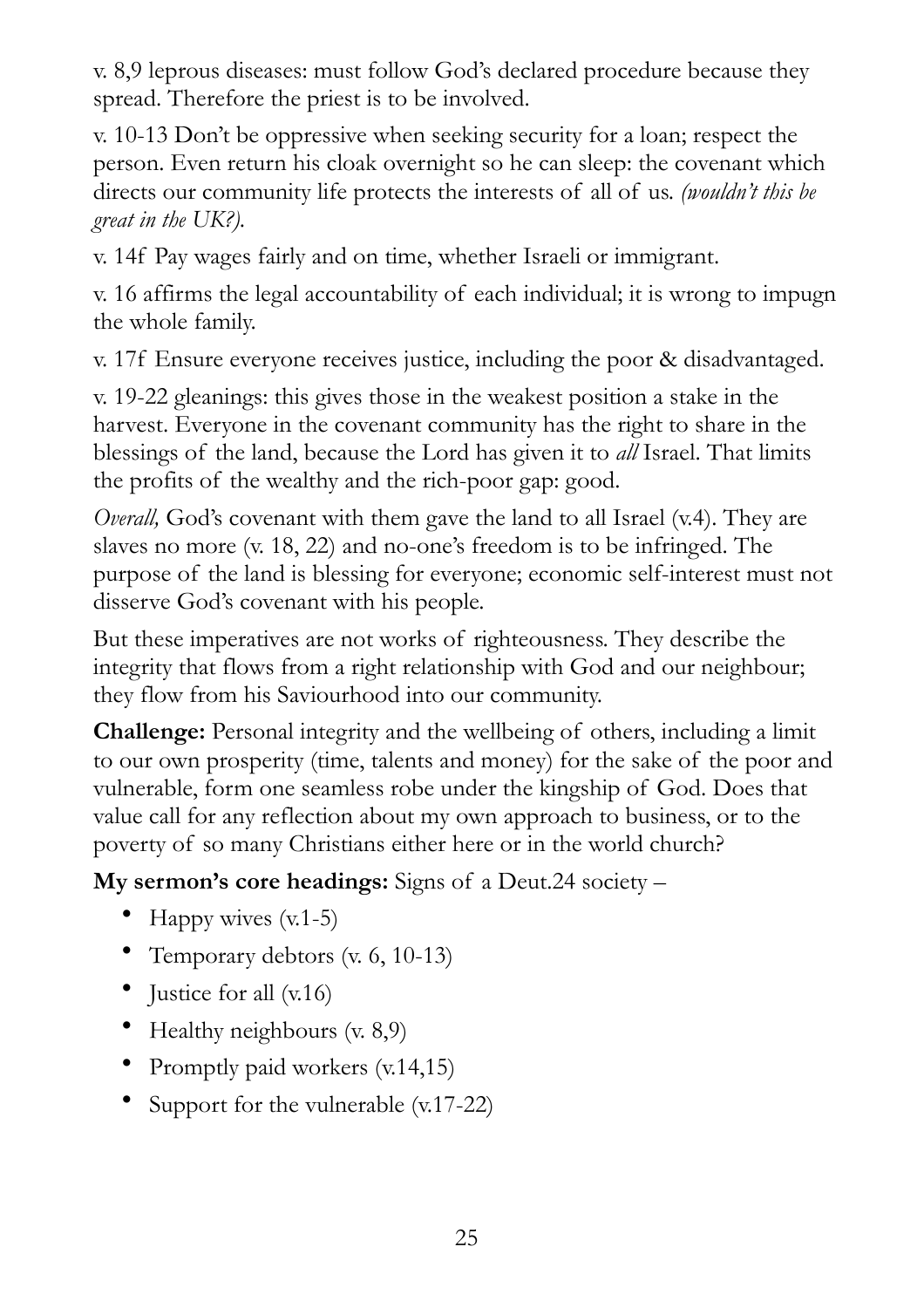**Ch. 25.5-19 additional laws.** This is the final section on individual inculcations before the rounding up of ch. 26. For Kaufman to link it to the tenth commandment (do not covet) seems to me to abandon exegesis. Its themes are Levirate marriage, a wife grabbing the opposing husband's testicles, honest weights, and the extermination of the Amalekites.

**Ch. 26 Conclusion**. Ch. 26, part of the framing structure around ch. 12-26, is a chapter of three great declarations reflecting exactly the covenant God has made with his people  $(v. 3, 5, 13, 17, 18)$ :

- A declaration of God's salvation, 3-9
- A declaration of the people's commitment to obey, 13
- <span id="page-25-1"></span>• A declaration that both the people and the Lord are willing partners to the covenant,  $17 \& 18.52$  $17 \& 18.52$  (*I do like that*)

'As soon as you are in the land, bring the first fruits as tribute to the grace of God in getting you here and giving you this wonderful land as your place of rest: rejoice (11)! And be generous: it will open you to God's blessing (12-15).' v. 16-19 closes the *inclusio* which 12.1 started. 'So, follow these decrees and laws because you are YHWH's treasured possession.' An excellent reason.

<span id="page-25-0"></span>[<sup>52</sup>](#page-25-1) McConville's fine analysis: p. 377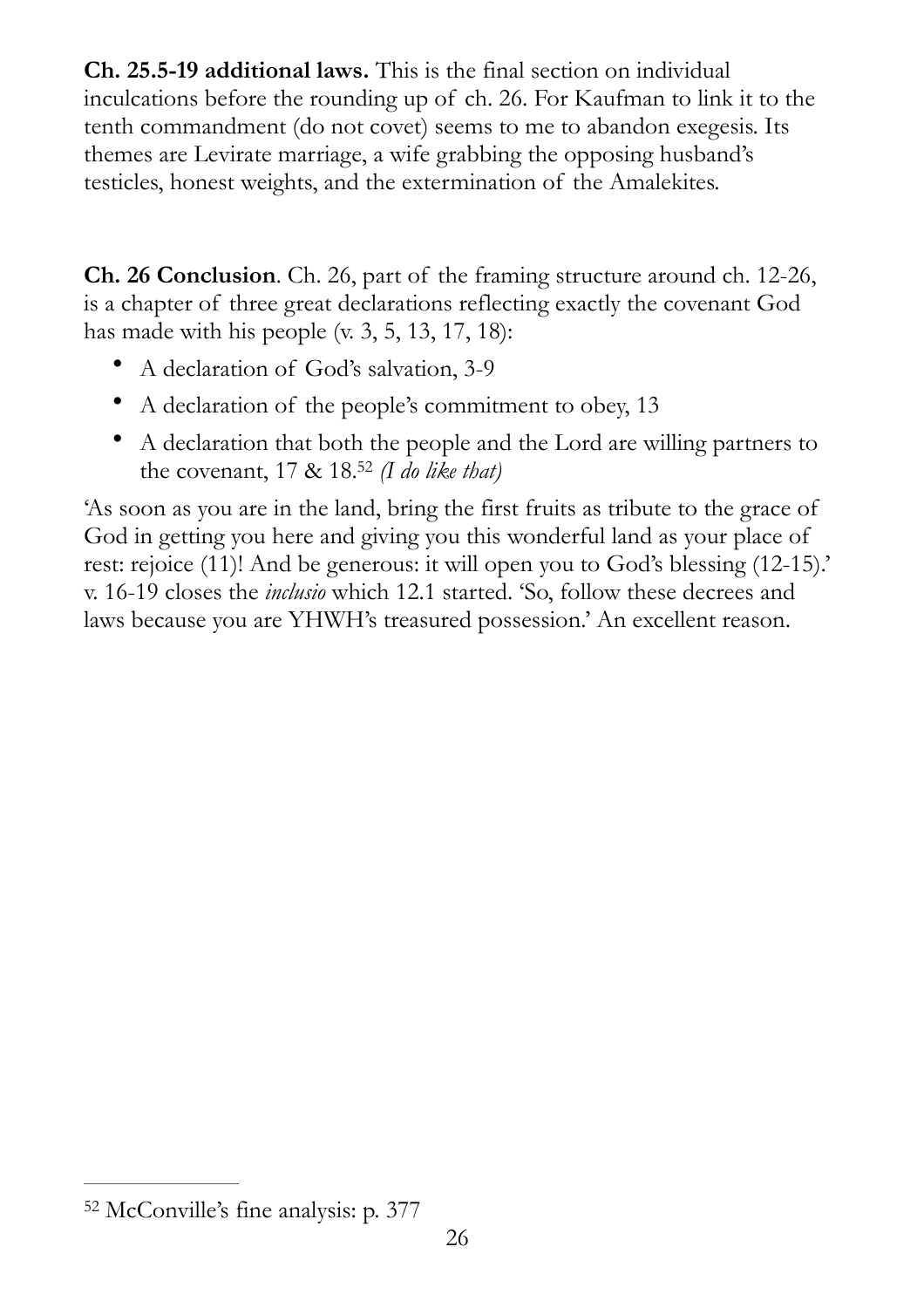#### <span id="page-26-0"></span>**Ch. 27-34 Weighing it up, closing the deal, staying faithful, moving on**

**Weighing it up: ch. 27 & 28** provide the cost-benefit analysis of living God's way or not.

<span id="page-26-3"></span>**Ch. 27. Mounts Ebal and Gerizim.** God *made* the covenant with them at Sinai (5.2), Moses has been *teaching* them about it in Moab; they are to *reaffirm* it as soon as they are in the promised land, at Shechem with all its memories and future significance[.](#page-26-1)<sup>53</sup> Prepare stones. Once across the Jordan, *write all this law* on them, set them on Mt Ebal and joyfully sacrifice fellowship offerings. *Recitation of curses*: for idolatry, injustice, bestiality, corruption. The people shall say 'Amen.''

 $\rightarrow$  Jesus  $\rightarrow$  2019:

- (1) All the sins listed are still wrong. How vital in our day that people know right from wrong and recognise that costs accompany breaking God's law.
- (2) The sacrifice to atone and restore fellowship with God is provided on Ebal, the mount of curses. A foreshadowing of the cross: Christ redeemed us from the curse of the Law by becoming a curse for us (Gal.3.13)

**Ch. 28. Blessings and curses ctd.** All of life is under our relationship with God.

 a) *Blessings* that God will send upon obedience, in the form of children, crops, herds, general business, military victory, prosperity

 b) *Curses* that will come upon disobedience, in the form of ruin, disease, defeat, failure, oppression, scattered among the nations.

 $\rightarrow$  Jesus  $\rightarrow$  2019:

<span id="page-26-4"></span>Living God's way is good for us, tending towards health and flourishing. Rom.8.11 He who raised Christ from the dead will also give life to your mortal bodies through his Spirit who lives in you … streams of living water will flow from him.<sup>54</sup>

<span id="page-26-1"></span>[<sup>53</sup>](#page-26-3) Gen.12.6 and 35.4; Jos. 20.7 and 24.1

<span id="page-26-2"></span>[<sup>54</sup>](#page-26-4) John 7.37, 4.13; Isaiah 58.6-14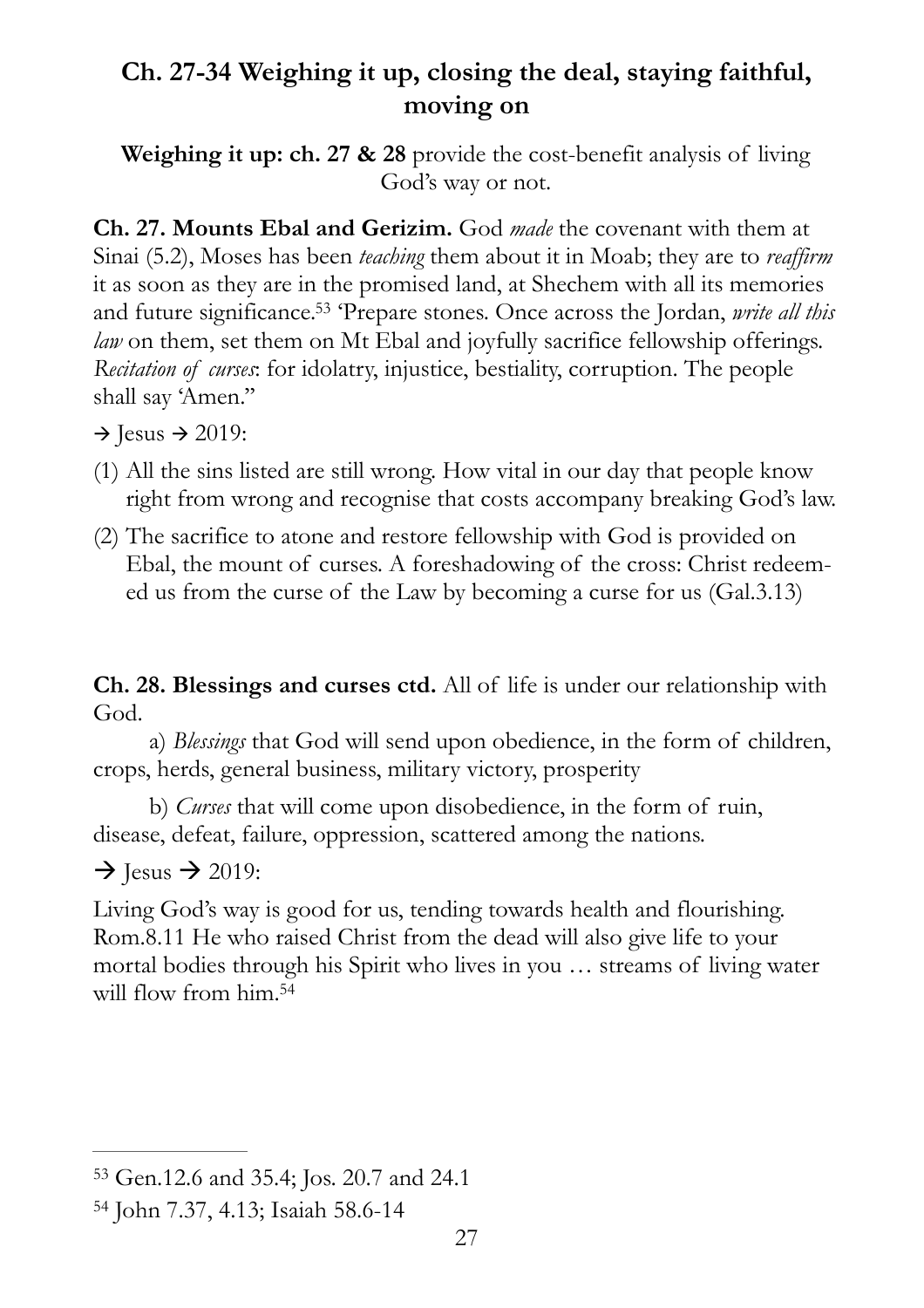**Closing the deal: ch. 29 & 30** provide the terms for embracing the covenant and appeal to the people to choose life.

**Ch. 29. The pep talk.** The chapter drives home the momentousness of the choice they are about to make (ch.30). Narrative: 'so, those are the covenant terms.' (Moses:) 'You experienced the exodus but you still don't *see* it. You are here to embrace the covenant with YHWH so, no idolatry lest these curses come on you and people realise why. This revelation belongs to us and our children.'

Structure of chapter: 1-15 exhort to enter covenant; 16-29 warn vs apostasy.

 $\rightarrow$  Jesus  $\rightarrow$  2019:

- <span id="page-27-3"></span>(1) the constant danger of 29.4: knowing the facts but not getting it. eg the religious establishment[;](#page-27-0)<sup>[55](#page-27-0)</sup> the crowds (eg Mk 10.48, 14.4-9); the disciples (Mark 8.14-20); ourselves.
- (2) the constant lesson of 29.29. There is plenty we are not told; but we are told enough, and it is for us. Cp Luke 13.1-5.

**Ch. 30. Decision time: the promise of a new covenant and the call to choose life.** Ch. 30 is the climax to which Moses has been leading. Now is the time, in view of all he has been saying, to make a definite, definitive, destiny-choosing, decisive Yes to God. It's like Rom.12.1-3. 'When you experience God's curses and blessings and take them to heart he will bring you back to the land, change your hearts, make you prosper and delight in you. Now, settle it. This is not difficult: it is near you. The choice is life and prosperity or death and destruction. Oh, choose life.'

 $\rightarrow$  Jesus  $\rightarrow$  2019:

- (1) The restoration comes when we take God's disciplines to heart (v.1). Do we learn from what God is trying to teach us? (Heb. 12.10f; v.6 is immense. New hearts is the only road to fullness of life and a healthy society[.](#page-27-1)<sup>[56](#page-27-1)</sup>
- <span id="page-27-5"></span><span id="page-27-4"></span>(2) Like Moses, Jesus and the apostles said what is at stake and called for a response. It isn't too hard for anyone; it is a matter of mouth and heart (v. 14),as Paul points out.<sup>[57](#page-27-2)</sup> People, choose life.

<span id="page-27-0"></span>[<sup>55</sup>](#page-27-3) Mark 2.1-3.6, 6.3, 14.63; John 3.10, 6.66, 9.28-34

<span id="page-27-1"></span>[<sup>56</sup>](#page-27-4) Jer.31.33f; Ezek.36.25f; John 3.3-8; Rom. 8.1-3; Heb.8.8-12.

<span id="page-27-2"></span><sup>&</sup>lt;sup>[57](#page-27-5)</sup> Mark 10.34-38; John 3.16; Acts 2.38, 16.29-31; Rom.3.19-26, and 10.6-11 where Paul uses v.11-14; 2 Cor.5.1-6.2.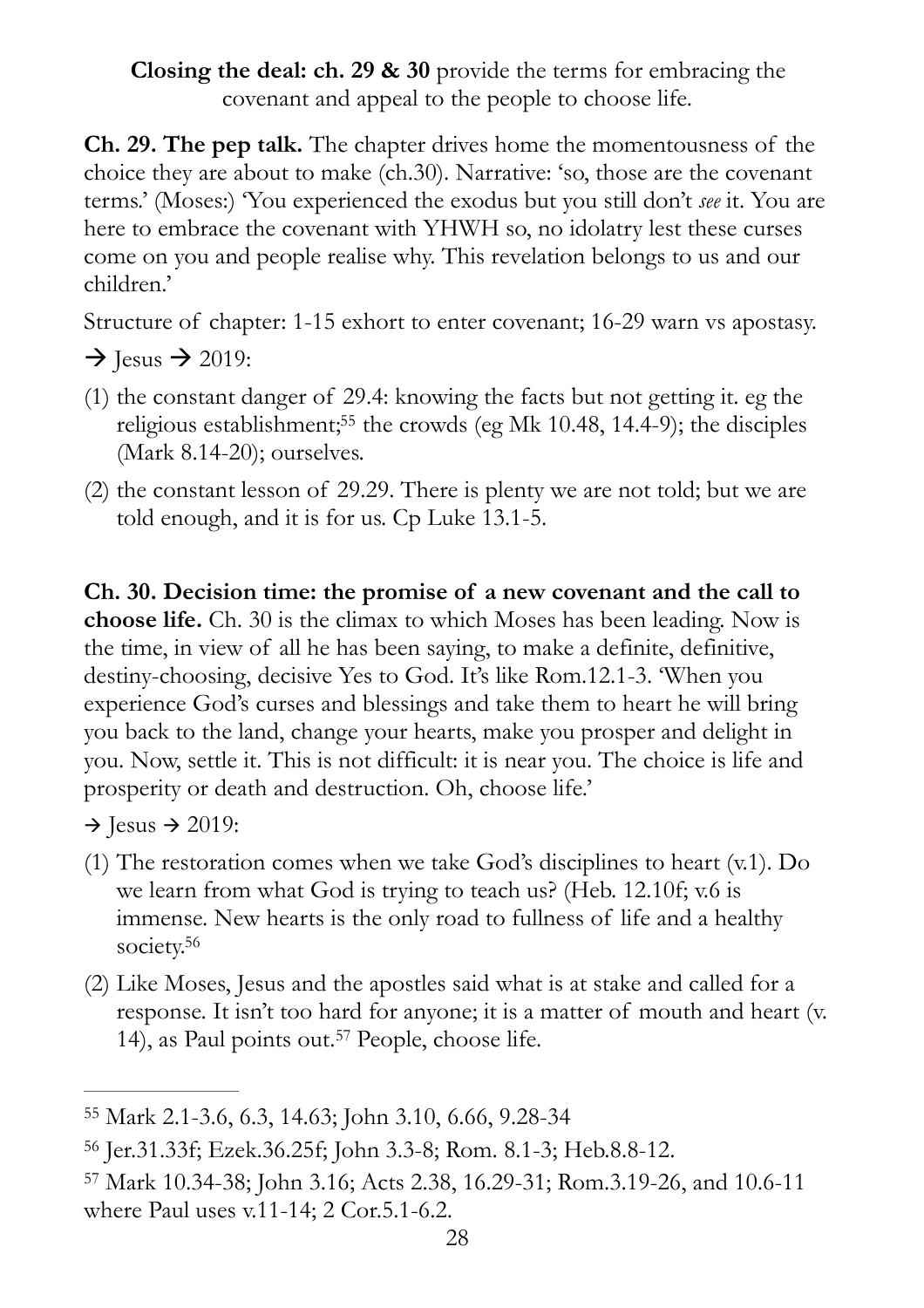<span id="page-28-0"></span>**Sermon 6: Chapter 30** New hearts are needed if we are going to obey the Lord. Choose life.

**Glowing heart:** Israel now knew what was at stake and it was decision time that day. Choose life: it needs to happen to every person.

**OHL**: Lord, I realise I need you to work in my life if I'm going to live as you and I want. I solemnly choose the covenant with you; do that inner miracle in me.

#### **Notes towards a sermon:**

*Text:* Deut. ch. 30

*Context:* The people know that they will end up in exile at some stage (28.64). They see how thick they've been recently (29.2-4). They know that a lot is at stake in whether a people choose the Lord or not (29.9, or 29.22 & 25?).

*Content*: Moses assures them that God will bring them back to the promised land even after a time of exile. He will change their hearts and they will obey him. Meanwhile today's task is plain and not difficult: it is, with heart and mouth (definite decision plus solemn declaration) to *choose life.* It's where the whole of Moses' preaching (Deut) has been taking them.

*Relevance*: This is a task for every person in every era. Many married couples do this sort of thing: they renew their wedding vows at 10 or 25 years married as though they'd never really said them before. For every Christian, time conceals a menace: going on in general intention, but dully. We need to renew our choice of Jesus.

*Proposition*: Let's follow Moses' sermon and come to that place.

*Divisions*: The chapter divides itself up very plainly:

- 1 10 A new covenant is promised
- 11-14 Today's step is not difficult
- 15-20 Choose life

#### *Development*:

1. A new covenant is promised, v. 1-10.

This is so exciting. Moses has been driving home how much they need God. 'You were unwilling; you grumbled; you did not trust; You are stiffnecked; circumcise your hearts; O that their hearts might fear me!' (1.26,27,32; 9.6 & 13; 10.16; 5.29). Their great need was an inner change, and that did not come during their lifetimes. But God here was promising the new thing that Jesus brought: a new covenant in which God would work inside a person. It's in v. 6: 'The Lord your God will circumcise your hearts and the hearts of your descendants, so that you love him with all your heart and soul, and live.'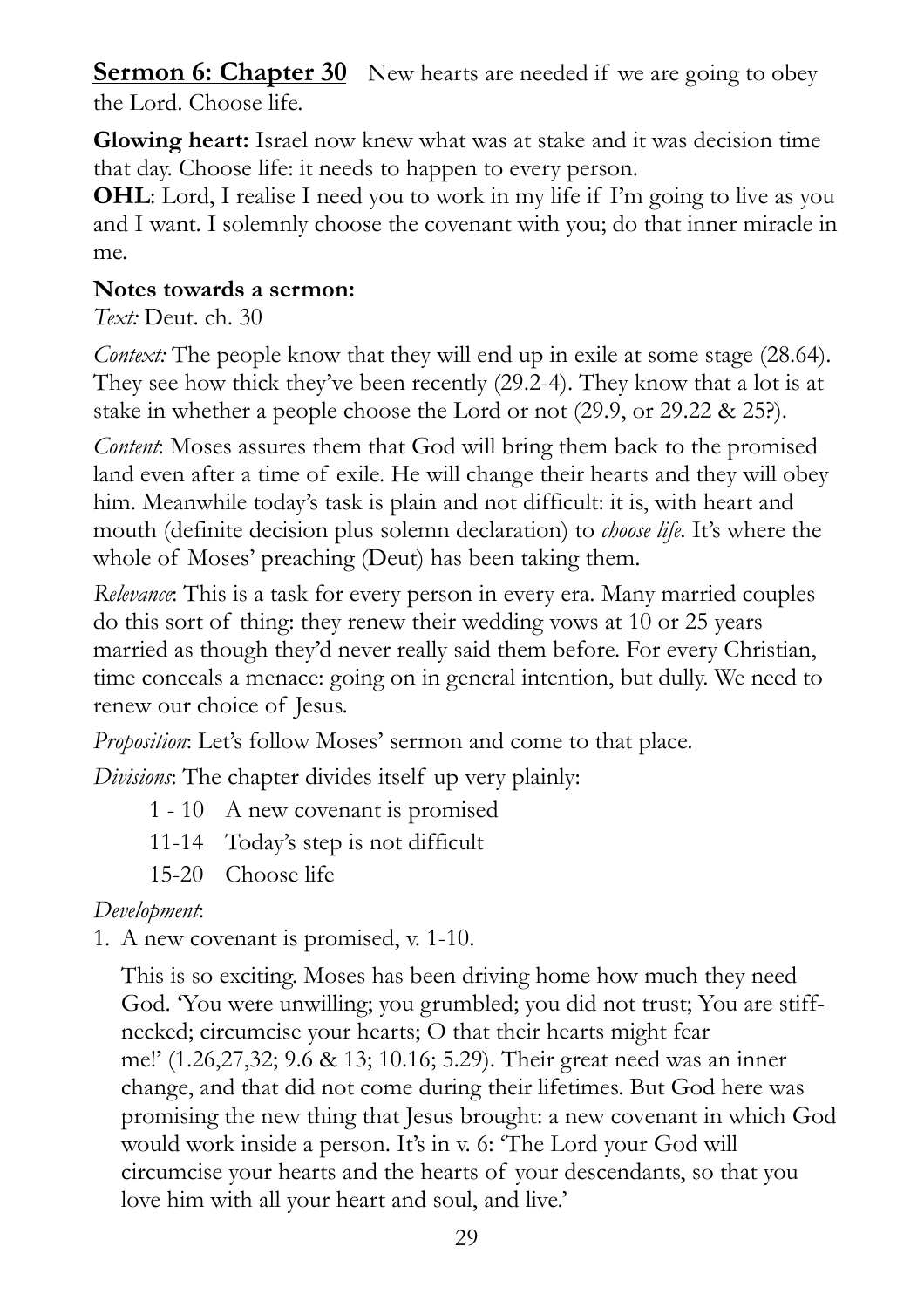Through Ezekiel God put it in these words: 'I will give you a new heart and put a new spirit in you. I will remove from you your heart of stone and give you a heart of flesh.' Martin Luther makes exactly Moses' point when describing the change God works through the Gospel:

'None of us can keep God's law from the depth of our hearts. Everyone finds, inside themself, an aversion to God and attraction to evil. What the Holy Spirit does is to put an eagerness of love in our hearts as he frees us to put our faith in Jesus Christ.'

That change of heart enables the obedience which Moses promises in the next verses (*read v. 8*  $\lll$  9). [could brief exp Rom.8.1-3]

Have you known that warming of the heart towards Jesus? (*wee lively exp/ invitn*)

Moses put this event in the future, as indeed it was for Israel at that time. But in order for it to come about, Israel must respond to God's appeal for *that* day, and to that Moses now turns.

I don't know how long it took for Moses to preach the content of the last 29 chapters but the point was now reached where the people of Israel were called on to make a definite, intentional, destiny-determining decision about God's covenant with them. Moses spells it out as

- 11-14 it's not difficult:

- 15-20 accept, embrace, close with the covenant and commit.

2. Today's step is not difficult, v. 11-14

They didn't have to ascend to heaven for it. They didn't have to cross the seas. It was as close to them as breathing. It was to be a momentous, deliberate statement from the heart:

'the word is very near you: it is in your mouth and in your heart so that you can keep it.'

That's all it involved, and all it involves to this day as Paul affirms:

'The message about the Faith we are proclaiming is: if you confess with your mouth Jesus as Lord, believing in your heart that God raised him from the dead, you will be saved.'  $-$  Rom.10.8 & 9.

People evade it, fear it, avoid doing it; maybe some here today are avoiding it? It certainly is momentous and you have no idea where it will take you; but it is not difficult. Declare, believing: those are the steps.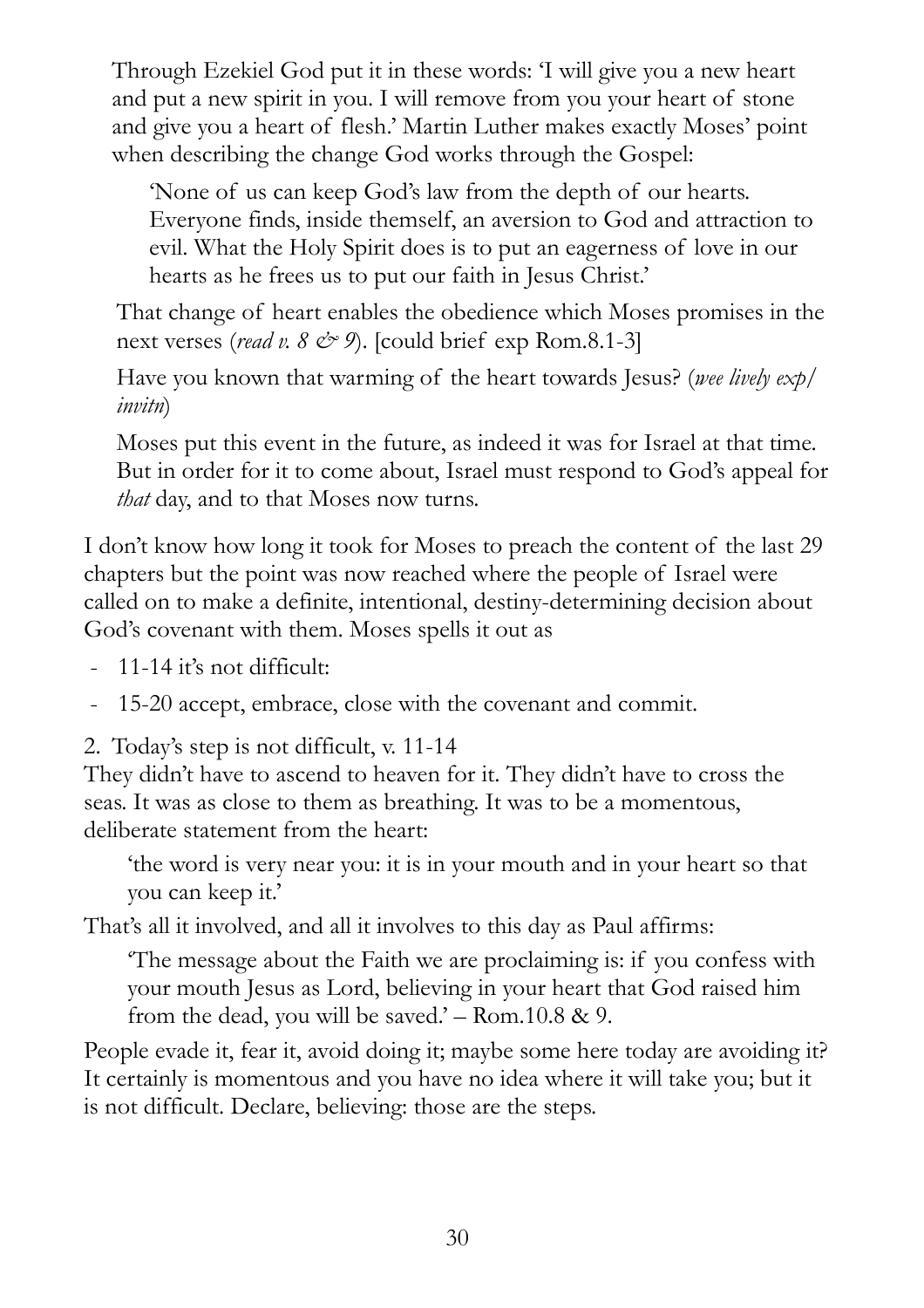3. Choose life, v. 15-20

Moses doesn't mince his words, notice. The choice is between (on the one hand) life and prosperity and (on the other) death and destruction (v. 15). In three verses he spells that out a bit more fully (16-18) and then calls heaven and earth to witness their decision.

The appeal, significantly, is put in the second person *singular*: 'Yes it's an all-Israel thing but this challenge is to every individual here. Let each one of you think hard about this. Don't do it lightly; but oh, each of you, *Do* it.'

You've probably signed some document that needs to be witnessed: a Will or marriage schedule. Heaven and earth are witnesses to today's decision (v. 19 read).

There's no reason not to treat this as our decision today. As we've seen, some of Deut. needs careful thought on how to baptise it into Christ and live it out now. We are not the church-nation Israel in that land at that time. We are the international world-wide kingdom and Deut. needs interpretation for this change. But today's choice for them is today's choice for us: life or death, spiritual flourishing or destruction. The appeal is in the singular: each one of us puts our personal hand to the choice; and to its implications for good or ill.

Now, friends, choose life (v. 19, 20).

If you want words, here is how Betty Stam of the CIM put it in 1934:

*Lord I give up all my own plans and purposes, all my own desires and hopes, and accept your will for my life. I give myself, my life, my all utterly to you to be yours for*  ever. Fill me and seal me with your Holy Spirit. Use me as you will, send me where *you will, work out your whole will in my life at any cost, now and for ever.* 

*Conclusion.* Looking back, we see that Moses promises God's people the new covenant that has now come in the person Jesus Christ. This better covenant is the one we may embrace. We see that doing so is not difficult. It involves believing in the heart and solemnly professing with our mouths. God now calls everyone everywhere to do that. We see that the choice involved is between eternal life and destruction. I appeal to you therefore, in view of God's mercies, to close with Christ today, whether for the first time or in lifedetermining renewal.

Time for quiet reflection and responsive prayer.

**My sermon's core headings:** The need to commit. Moses prophesies –

- A new covenant  $(v.1-10)$
- An easy act  $(v.11-14)$
- A momentous choice (v.15-20)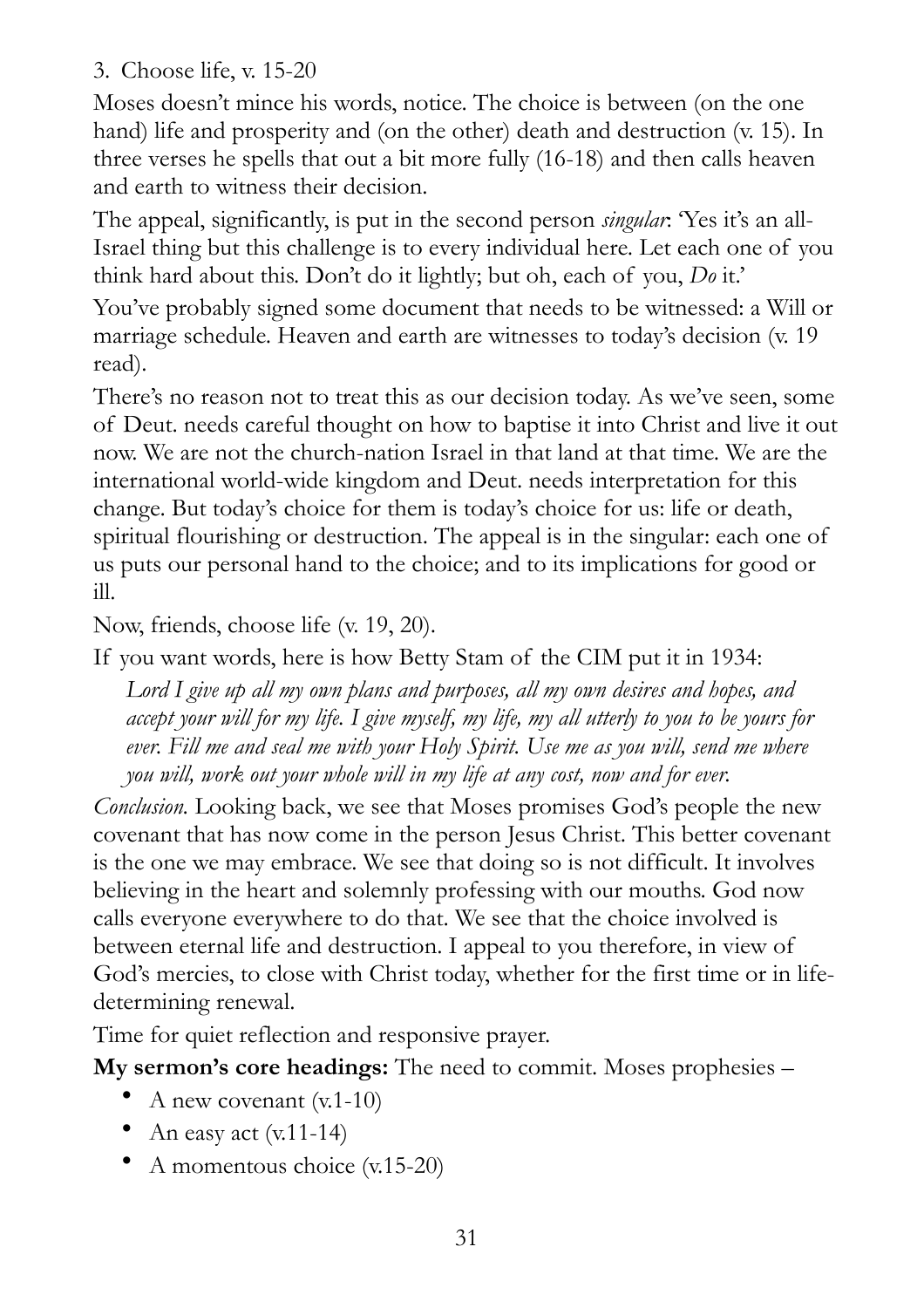<span id="page-31-3"></span>**Ch. 31. Call to keep the covenant alive by 7-year reading.** 'The chapter is crucialfor an understanding of the divine presence.'<sup>58</sup> Moses: '*I* won't lead you into the land, *God* will. Joshua, go with them.' *The narrative then resumes.*  Moses wrote Deut. down to be read every 7 years during Tabernacles. God warns the people will forsake him and be destroyed; commissions Moses' song and Joshua to be leader. Deut. to be witness against them: so hardhearted, due for disaster.

 $\rightarrow$  Jesus  $\rightarrow$  2019:

- <span id="page-31-4"></span>(1) God buries his workmen, but carries on his work so focus on God's purposes not our indispensability. [59](#page-31-1)
- (2) For Joshua that would require courage (v.6); fix our eyes on Jesus (Heb. 12.1f).
- (3) The law to be read to the whole assembly for renewal of commitment & understanding: importance of fostering a Heb.10.24f spirit, cp Acts 20.

(4)

**Ch. 32. Song of Moses.** Starting with a structure that echoes an ANE lawsuit, Moses adds two sections about God's grace:

The usual ANE lawsuit:

- Overlord calls witnesses, 1-3
- Accusation: I've kept the covenant between us but you haven't, 4-9
- Overlord's benevolence: think how I've cared for you, 10-14
- Whereas you've broken the covenant by your apostasy, 15-18
- Announcement of punishment, 19-25

'But God': two stanzas about God's grace:

- But you are so thick, our Rock will show mercy, 26-35
- <span id="page-31-5"></span>• He will vindicate himself and save his people, 36-43

'The song is a witness, first of all, to the deep and abiding love of Yahweh for his people.'[60](#page-31-2)

'God be praised, his ways are perfect. But his people are warped. Think how he blessed Jacob; but in your prosperity you have deserted him. He will send calamity and repay those who hate him. Take this to heart, people.'  $\rightarrow$  Moses is to die on Mt Nebo.

<span id="page-31-0"></span><sup>&</sup>lt;sup>[58](#page-31-3)</sup> McConville p. 442

<span id="page-31-1"></span>[<sup>59</sup>](#page-31-4) Acts 20.22-32; Phil.1.12-24; 2Tim 4.1-6

<span id="page-31-2"></span> $60$  McConville p. 451, 461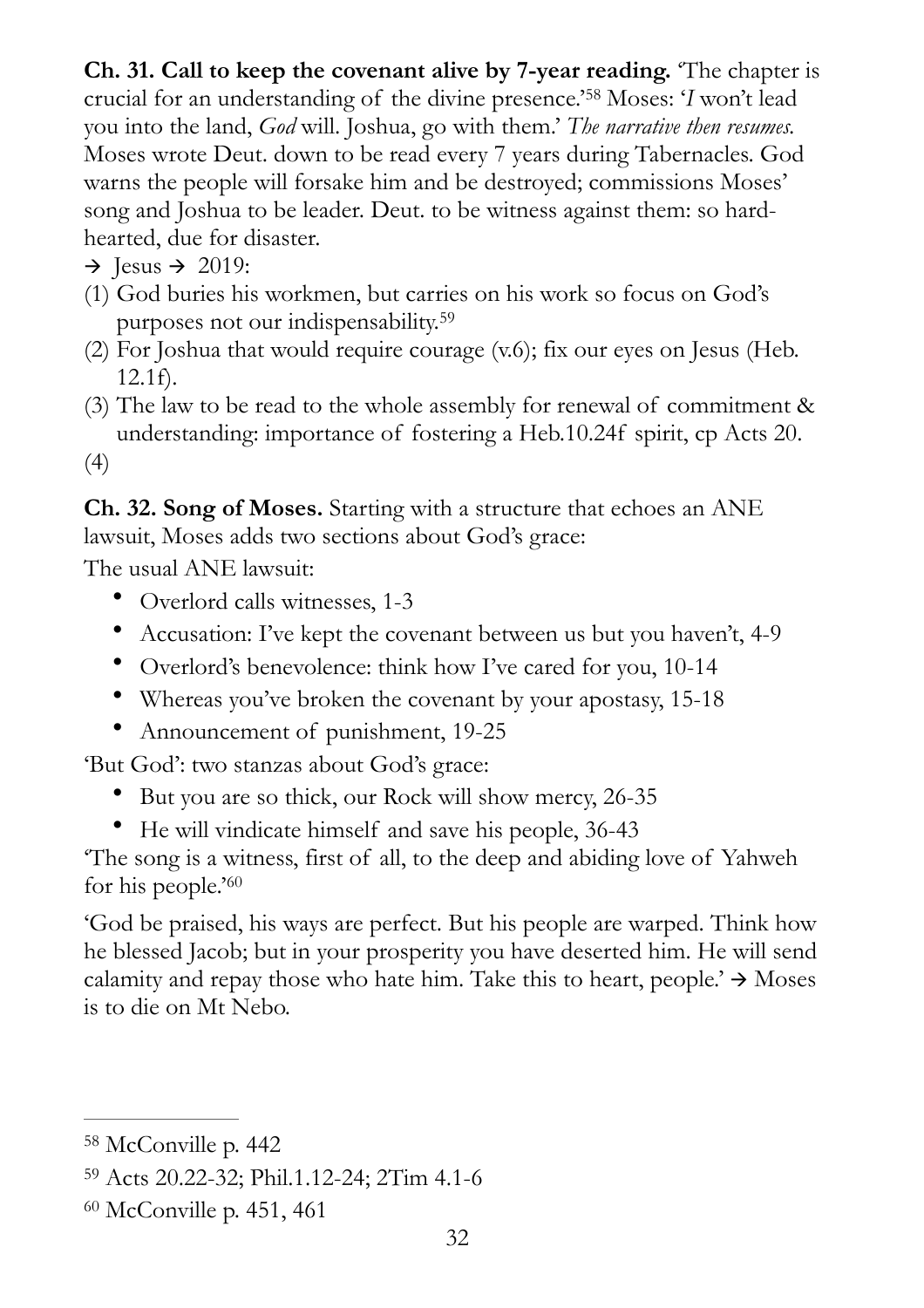$\rightarrow$  Jesus  $\rightarrow$  2019:

- (1) Jesus and the apostles also gloried in  $God.<sup>61</sup>$  $God.<sup>61</sup>$  $God.<sup>61</sup>$  $God.<sup>61</sup>$  $God.<sup>61</sup>$  (
- <span id="page-32-3"></span>(2) Let us also remember (Eph.2.11f; Rev.3.3)
- <span id="page-32-4"></span>(3) We too strive to hold out the word of life in a perverse generation (Phil. 2[.](#page-32-2)15f); and watch and pray lest we too fall. $62$

**Ch 33. Moses' blessing.** Opening and concluding praise (1-6 & 25-29) frame a benediction echoing Jacob's (Gen.49). A sense of God's actions (v. 1-5) takes Moses to a word for each tribe except Simeon. There is special appreciation of Levi, delight in Benjamin, blessing on Joseph. In summary 'The eternal God is your refuge, and underneath are the everlasting arms.' Israel will live in safety: who is like a people blessed by the LORD?  $\rightarrow$  Jesus  $\rightarrow$  2019:

(1) the connection between what some of the patriarchs were and did in sticking up for God, and the benedictions pronounced on them, might well give us pause. It is both momentous for us personally:

 'Sow an act, reap a habit Sow a habit, reap a character Sow a character, reap a destiny'

And crucial also for the entail on our children and their children.

(2) The individual benedictions are bathed in God: 1-5 and 26-29. He is behind, in front, around, above, beneath us, sword and shield, driving out our enemy.

<span id="page-32-0"></span>**Sermon 7: Chapter 33** Moses' blessing. Underneath are the everlasting arms

*Intro*: Here are Moses' last words, full of God and full of wisdom. It is another many-bits chapter; how to make a useful single preach? Note the structure (see chapter intro above).

**Glowing heart**: May God – what a God – bless each of you as He appoints, for you with your particular history, character and destiny. He's king, and he will bring you nothing but the good that's right for you all your days.

**OHL**: Trust in God's providence, personally applied, with awe at belonging to such a God.

<span id="page-32-1"></span>Luke 10.17-21; Rom. 11.33f; 2 Cor.1.3f; Gal.6.14; Eph.1.3-10; 1 Pet.1.3-5 [61](#page-32-3)

<span id="page-32-2"></span>[<sup>62</sup>](#page-32-4) Matt.26.41; Rom. 7.21-25; Col.3.1-5; 2 Pet.1.3-10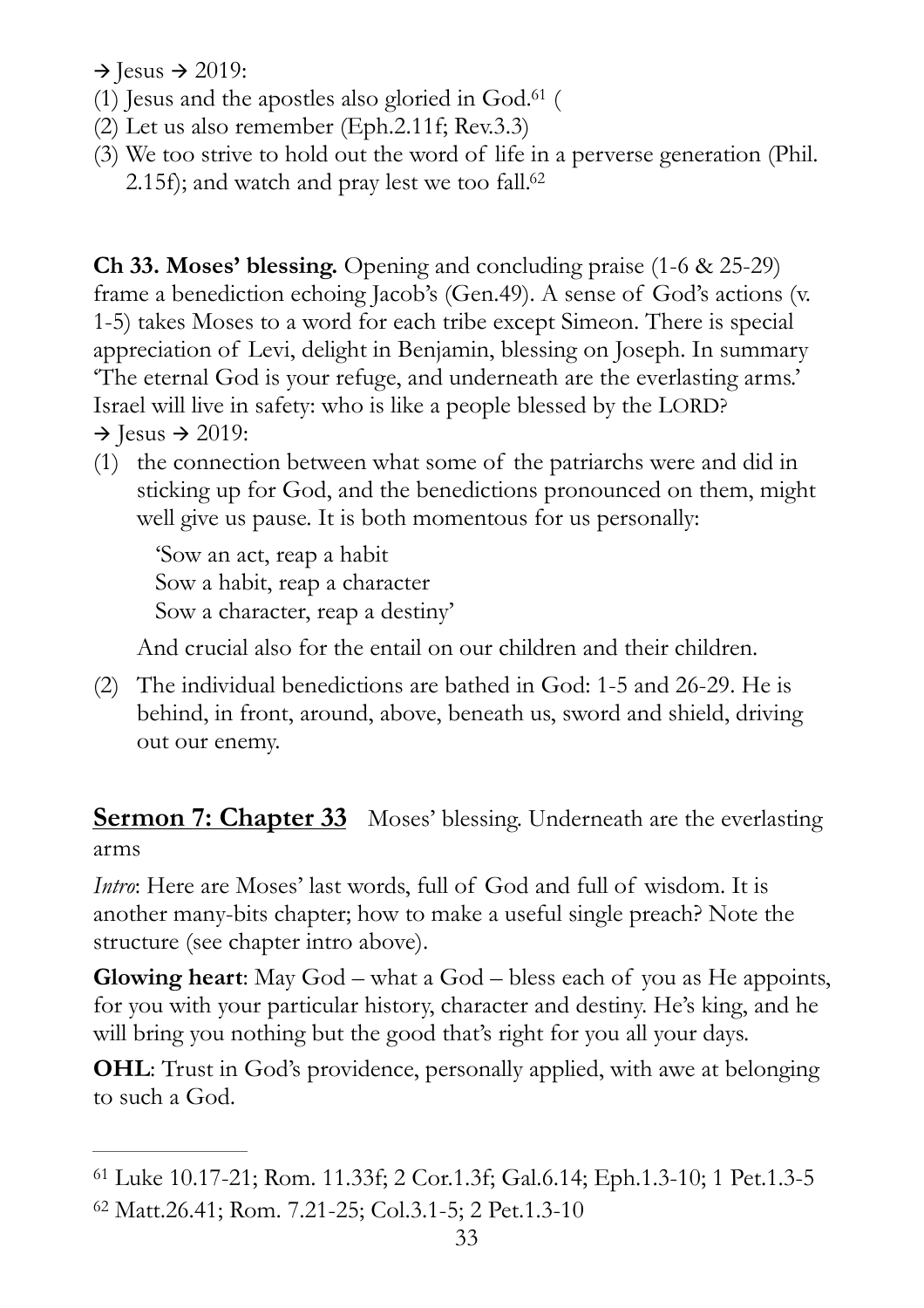#### **Notes towards a sermon:**

Some famous last words (thanks to Simon Manchester's sermon)

- Joan Crawford (film actress) when her maid offered to pray for her on her deathbed: 'Don't you dare ask God to help me.'
- Machiavelli: 'I want to go to hell, not heaven.'
- Joan of Arc: 'Jesus, Jesus, Jesus.'
- Beethoven: 'I shall hear when I'm in heaven.'
- Lord Rothschild: 'Obey the laws of Moses and always consult your mother.'

And of course in Scripture we have quite a few records of last words, of which Jacob's recorded in Gen ch. 49 are the most closely connected with Moses' here. They differ in that Jacob speaks to individual patriarchs, Moses to the tribes whom they begat; and Moses makes no critical comments, he simply pronounces a benediction. These of Moses are magisterial, and prophetic in the most 'act of power' sense.

The blessing has three sections. The blessings on the tribes of Israel are sandwiched between tributes to God of equal length and linked by the use in each of Jeshurun as a poetic name for Israel:<sup>[63](#page-33-0)</sup>

- <span id="page-33-1"></span>1 – 5 Vision of God coming from Sinai to the people gathered at Moab
- 6 25 Individual blessings on 11 of the 12 tribes (not Simeon)
- $26 29$  A hymn of praise to God for his mercies to his fortunate people
- *1. The Vision, v. 1-5*

Moses tells how he had a vision of God coming, shining, from Sinai via Paran (near Kadesh) and Seir (=Edom: south of where they were) to Israel gathered at Moab to hear God's instruction (1.1,4). Myriads of angels attended him (v.2). He just loves his people in all their thrawn-ness (v.3). There they were, gathered: his glory was shining over them, a million guardian angels in attendance. An experience repeatedly granted to his people in time of special need. The medical missionary Chrissie Chapman,

<span id="page-33-0"></span>Experts vary in how they interpret the name. The word is linked to *yasar* [63](#page-33-1) which means straight or upright. McConville says it emphasises her chosenness. Harman says that no diminutive ends in '–un' and it is better to take it as meaning law-keeping or upholding justice, a bit like Scotland having been known as the land of the Book. Either way 32.15, its first occurrence, points out the irony. The law-keeper is a law-breaker; the straight or upright one is crooked; the chosen one chose against God.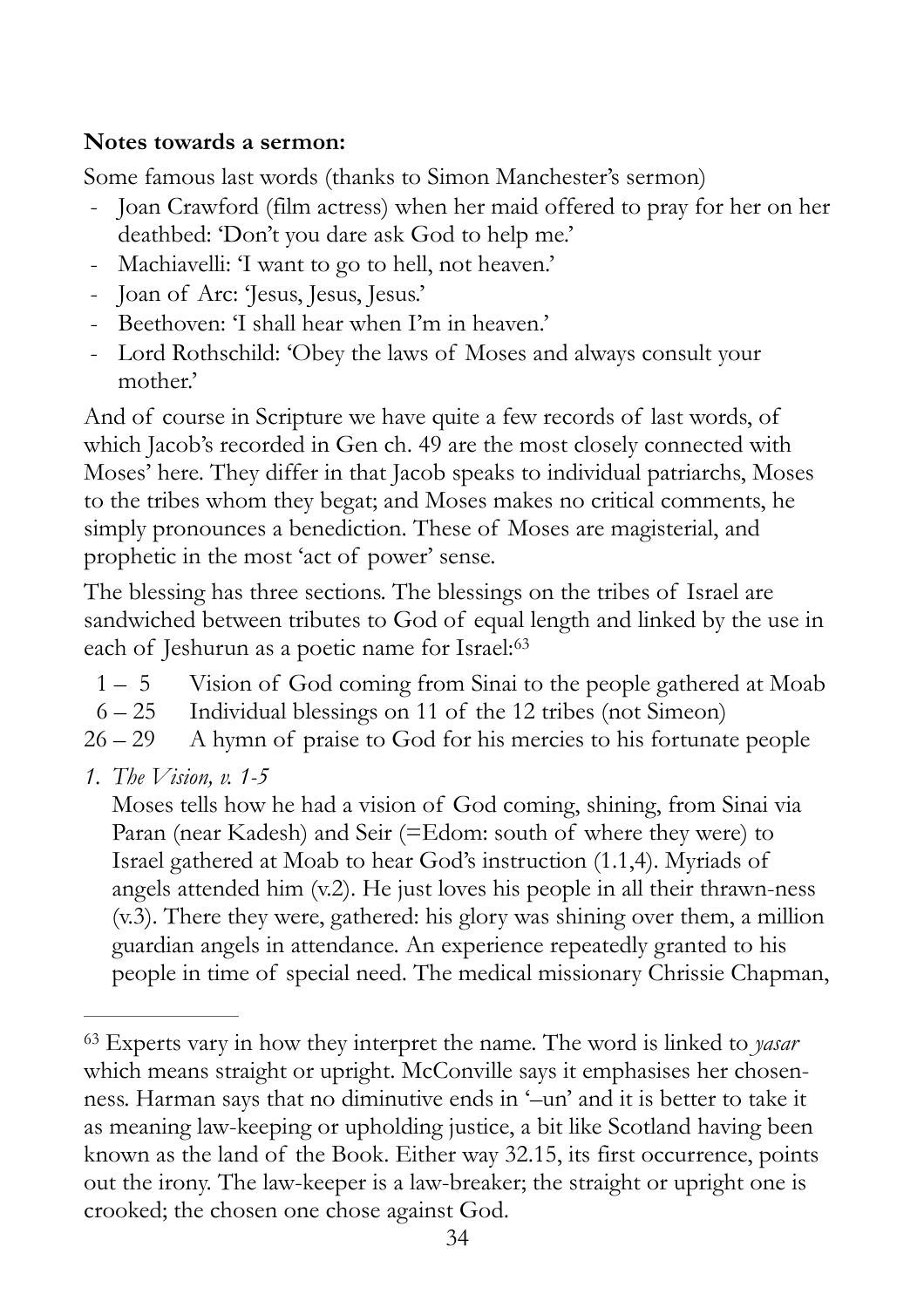for example, was in Burundi during the terrible civil war, with gunfire all around. David Ndaruhutse the centre director prayed God would open her eyes to see what he was seeing:

'I saw dozens of huge angels standing shoulder to shoulder on top of the six-foot high wall that surrounded the perimeter of our healing centre. These strong, shining heavenly beings clothed in full armour with gleaming breastplates were standing on top of the wall in a complete circle with their backs to us, looking outward. They looked so huge and strong. I was filled with so much awe that every bit of fear drained out of my body and could no longer touch me. From that moment, and for the next twelve years during which the war continued, I have never experienced nor felt fear for my life.['64](#page-34-0)

<span id="page-34-2"></span>I wonder if we value highly enough the immensity of God, the love he has for us, the angelic protection unseen yet ever alert over our circumstances.

*2. The individual blessings on the tribes, v. 6-25* 

It is fascinating, and thought-provoking, to see the link from the past into these words, from Jacob's blessings on the tribal patriarchs (Gen. 49); and the effect into the future of Moses' own words.

There is a lot here and I take just that one theme, linkage from past into future, in respect of three tribes that are mentioned and one that is not. You know the saying:

'Sow an act – reap a habit Sow a habit – reap a character Sow a character – reap a destiny.' See how that theme worked out:

The *tribe of Simeon* is not mentioned. Gen 49 regrets his violent behaviour. The tribe of Simeon lost its separate territory quite early after the occupation of the promised land and is virtually unmentioned after this time. Sow an act …

<span id="page-34-3"></span>The *tribe of Reuben (v.6):* Gen 49 says how indecisive he was. Moses prays 'let him live' but accepts that the tribe might remain small[.](#page-34-1)<sup>[65](#page-34-1)</sup> That came true. Sow an act …

The *tribe of Levi (v. 8-11)* stood up for God during the golden calf debacle even against their own kith and kin: Ex.32.26-29. Moses said then, 'You

<span id="page-34-1"></span><span id="page-34-0"></span><sup>&</sup>lt;sup>[64](#page-34-2)</sup> E.g. Chrissie Chapman *The Night the Angels Came* Monarch 2016 p.36f v. 6b is literally 'may his men be *a number*' whose natural meaning is '*few*' [65](#page-34-3) says McConville, comparing Gen.34.30. The NIV footnote is to be preferred.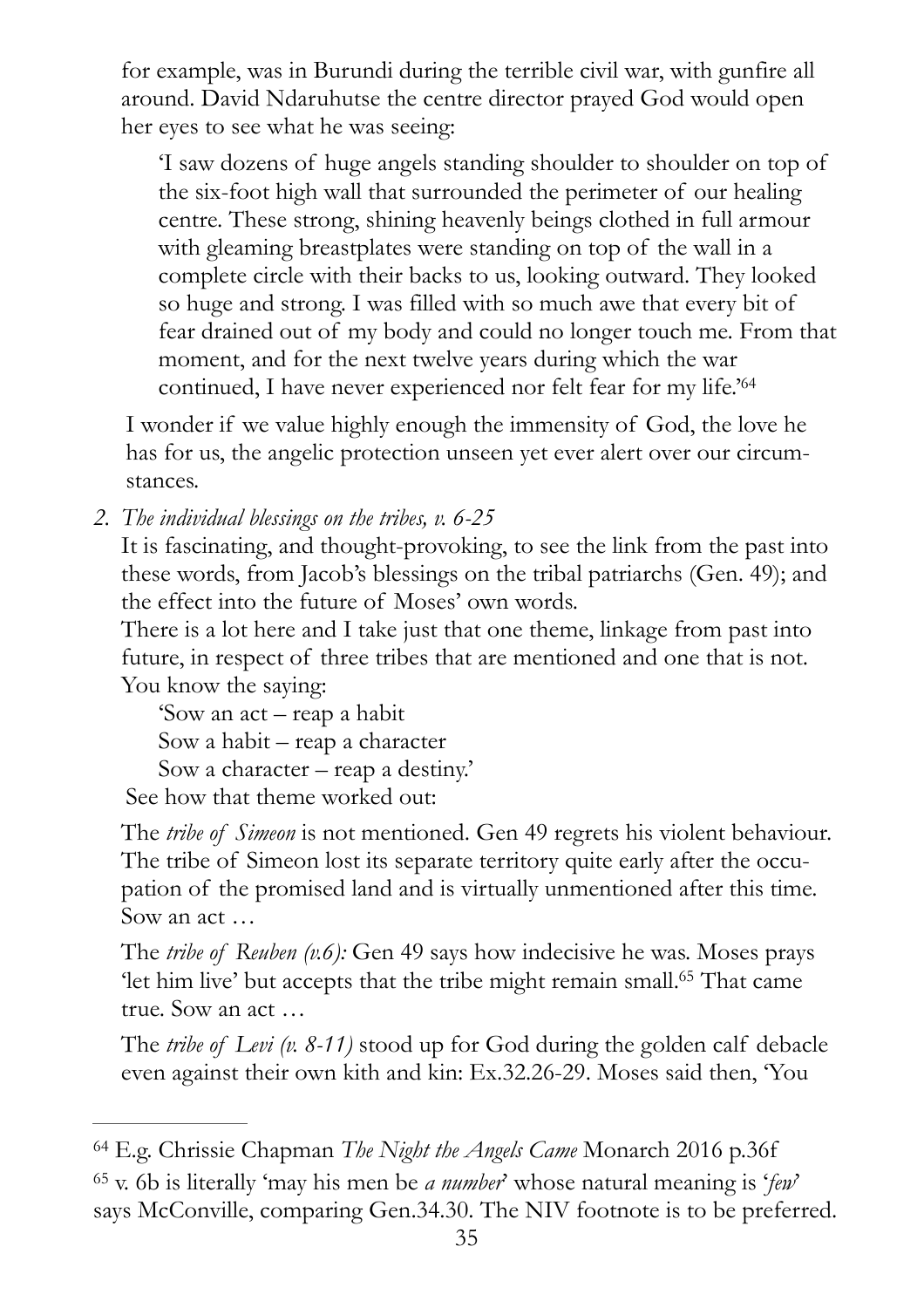have been set apart to the Lord today.' Moses' blessing remembers this and prays 'bless all his skills, O Lord, and be pleased with the work of his hands' (v. 9-11). Sow an act …

The *tribe of Joseph (v. 13-17)*. Notice the abundance promised on what became the largest tribe, the two half-tribes Ephraim and Manasseh. The word for 'yield' of a crop is used five times: a fitting reaping for Joseph who had kept his relations, the land of Egypt and surrounding nations supplied with food in time of famine. Moses also mentions the burning bush: its only occurrence outside Ex. Ch. 3. Special blessing is pronounced on the man who had suffered so much, responded so nobly and come out as gold. The blessing came true in subsequent history. Sow an act …

Does that not call us to examine our lives and consider what kind of entail we are bequeathing to our grandchildren? 'Sow an act' is of course a most New Testament vision:

<span id="page-35-3"></span><span id="page-35-2"></span>Do not be deceived: God cannot be mocked. A man reaps what he sows.[66](#page-35-0)

What kind of person am I going to be?

- *3. Who is like our God? How fortunate, the people whose God is the LORD, v. 26-29* We quoted some famous last words, above. Here are Moses' very last words; what words. Notice where God is:<sup>[67](#page-35-1)</sup>
	- *Above them, reigning*: 'who rides on the heavens to help you, and on the clouds in his majesty' (26)
	- *Around them, protecting*: 'the eternal God is your refuge' (27)
	- *Beneath them, catching and carrying*: 'and underneath are the everlasting arms' (27)
	- *Before them, advancing* his plans for their lives: 'So Israel will live in safety alone; Jacob's spring is secure in a land of grain and new wine where the heavens drop dew' (28).

This being surrounded by God is fulfilled in the new covenant by God putting us 'in Christ', the NT shorthand for all that is implied in being being-saved. Look at Eph.1.3-14 for a seminal summary. Moses' arms failed at a crucial moment (Ex. 17.12); God's will never be missing however low we have fallen, and you cannot fall out of them. Our sins, troubles,

<span id="page-35-0"></span> $66$  Galatians 6.7. Actually 6.7-10 if we want it spelt out further.

<span id="page-35-1"></span>[<sup>67</sup>](#page-35-3) Thanks to Simon Manchester's sermon for most of this paragraph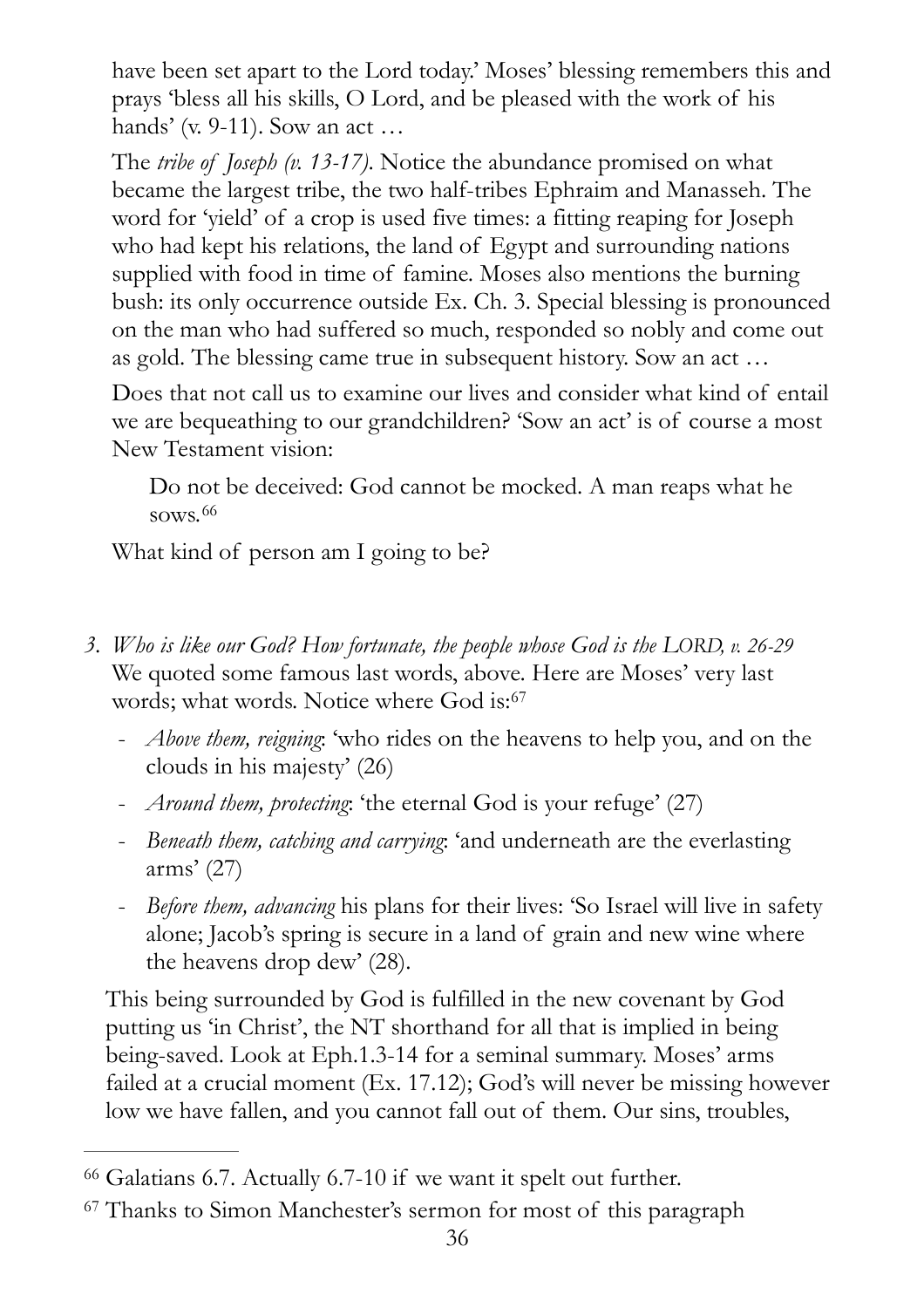illnesses, deaths – nothing can take God's people out of his arms. See Rom. 8. 28-38 and be glad.

#### **My sermon's core headings:** Moses' blessing –

- The God who loves us  $(v.1-5)$
- The words that bless us (v. 6-25)
- The arms that hold us (v.26-29)

#### **Ch. 34 Moses' death** (wow)**, Joshua's succession**. **Moses' Epitaph.**

Moses saw the land and died at the kiss of YHWH, still fit at 120: and what years. God buried him. Joshua took over. Moses the prophet was incomparable, whom the LORD knew face to face.

Three themes thus mark the chapter: the gift of the land, the continuation of God's work and the tribute to the great prophet. It is a picture of the life of faith: ever poised to receive God's blessings.

 $\rightarrow$  Jesus  $\rightarrow$  2019: Luke 23.46, John 19.30, Phil.3.10-14 and 2 Tim.4.6-8, please Father.

<span id="page-36-0"></span>**Sermon 8: Chapter 34** Moses' death and burial; Joshua takes over; final tribute to Moses

**Glowing heart:** You are your ministry

**OHL**: Lord Jesus that you and I might walk in close fellowship

#### **Notes towards a sermon:**

I don't know if you have simply read Moses' life, from Exodus to Deut. I did it as a young Christian because in those days 'Search the Scriptures' took you through the Pentateuch at the start of the course. The impact is almost overwhelming. I could hardly go to my lectures the day I read this chapter, so bereaved was I, so appalled that Moses was dead. There are lessons from Moses that modern Christians and pastors could benefit from.

The chapter structure is simple. *Moses dies* and God buries him; Moses had ordained *Joshua* who *now takes over*; important *final tribute to Moses*, important because it contains a message.

Each section says something profound to us.

- 1-8 *God's care* takes us into and through death
- 9 *God's next person* continues his work
- 9-12 *God's key* is given to usefulness in his service
- 1. God's care takes us into and through death, 1-8.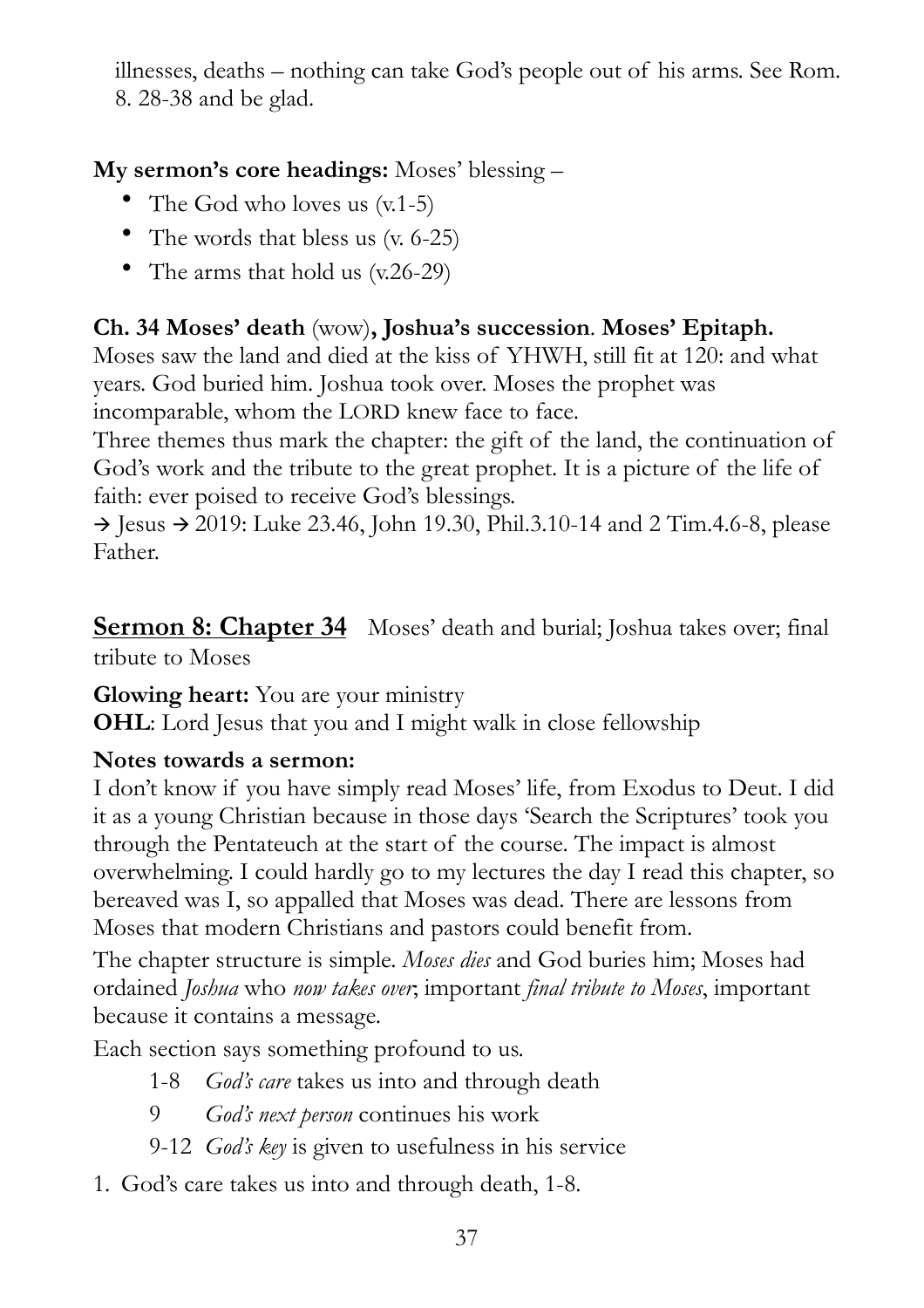<span id="page-37-4"></span>God showed Moses the whole of the promised land, north to south, east to west (v.1-3). He was promising that all Moses had worked for, God would faithfully bring about; but it was more than that. Viewing the land was part of the legal process when purchasing: in later times the legal transfer was secured by the purchaser's formal inspection. Abraham did the same, as did the man in Jesus' parable[.](#page-37-0)<sup>68</sup> God says, 'This is the beautiful land: inspect what I'm transferring to this people, and marvel at it.' It wasn't Moses' call to take the people in: that was the next leader's task. And so Moses dies 'at the mouth of the Lord' (v.5 literally): a rabbinic comment says 'at the kiss of the Lord.' He was still strong: in AV's words, 'his eye was not dim, nor his natural force abated;' but he had completed the task for which God had made him special and trained him, and God kissed him into eternity.

<span id="page-37-6"></span><span id="page-37-5"></span>When I'm scared of dying, it's the method of Lazarus' home-call that reassures me, and it makes the same point: 'the angels carried him to Abraham'sbosom.'<sup>[69](#page-37-1)</sup> It's OK: God's care takes us into and through death. Moses was gathered to his people[.](#page-37-2)<sup>[70](#page-37-2)</sup> Although he had disqualified himself from entering the promised land at this stage, he did so later when talking with Jesus on the mount of Transfiguration (Luke 9.28-31). God's care takes us into and through death to more and better. As Robert Browning said, 'The best is yet to be.'

2. God's next person continues his work, v. 9

Joshua had been well prepared for this. He it was who had fought as Moses prayed. He had been beside Moses on Sinai and in the tent of meeting as God spoke to him. Joshua had spoken up for entering the promised land; no wonder the Holy Spirit endowed him with the gift of leadership. Moses had commissioned him to be his successor and now the Holy Spirit endows him with the gift of wisdom. Faithful in smaller practical things, he had been increasingly Spirit-filled and gifted for larger things[.](#page-37-3)<sup>[71](#page-37-3)</sup> God buries his workers but continued his work; none of us is indispensable and we can safely leave his work in his hands. He will build his church, and the gates of hell will not prevail against it (Matt.16.18).

<span id="page-37-7"></span>3. God's key to usefulness in his service, 10-12

<span id="page-37-0"></span><sup>&</sup>lt;sup>[68](#page-37-4)</sup> Gen.13.14f; Luke 14.18

<span id="page-37-1"></span><sup>&</sup>lt;sup>[69](#page-37-5)</sup> Luke 16.22

<span id="page-37-2"></span><sup>&</sup>lt;sup>[70](#page-37-6)</sup> Numbers 27.13

<span id="page-37-3"></span>Exodus 17.8-16, 24.13, 33.11; Num.14.6, 27.18; Deut 31.7 & 14, 34.9; Matt. [71](#page-37-7) 25.21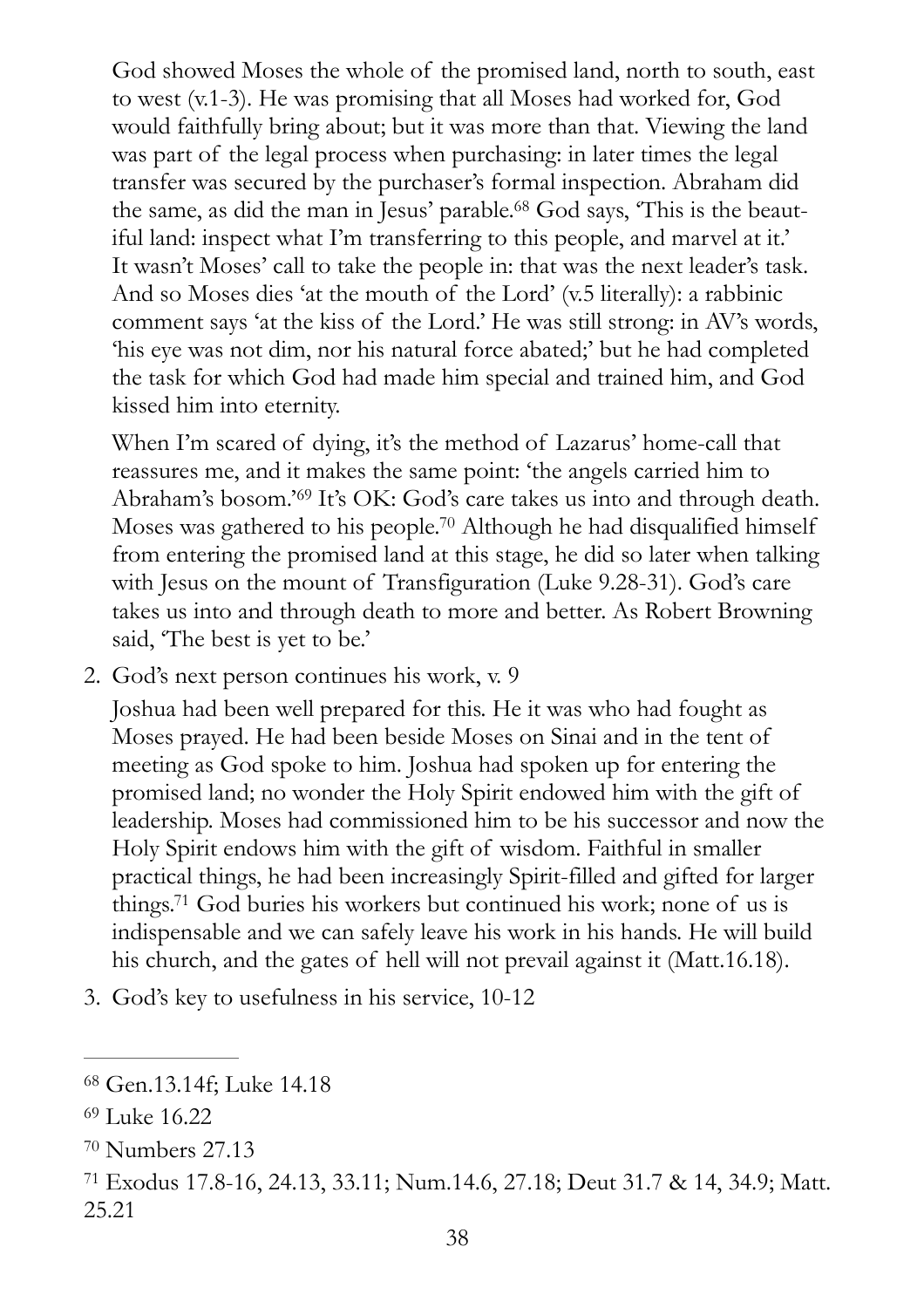'Moses, *whom the Lord knew face to face*' (v. 10). That explains everything about Moses' life and ministry. Jesus laid down the same canon: 'Did I know you?' (Matt.7.21-23).

I want to know Christ and the power of his resurrection and the fellowship of sharing in his sufferings, becoming like him in his death, and so, somehow, to attain to the resurrection from the dead.

The life I live in the body, I live by faith in the Son of God, who loved me and gave himself for me: I *will not* set aside the grace of God.[72](#page-38-0)

<span id="page-38-1"></span>What a giant. No one has ever shown the mighty power or performed the awesome deeds that Moses did. But we have the same God. Everything that he intends to do through you will be accomplished; trust me.

**My sermon's core headings:** Moses' death and epitaph –

- God carries us through death
- He continues his work
- The key to usefulness

<span id="page-38-0"></span>Phil.3.10f, Gal.2.20f [72](#page-38-1)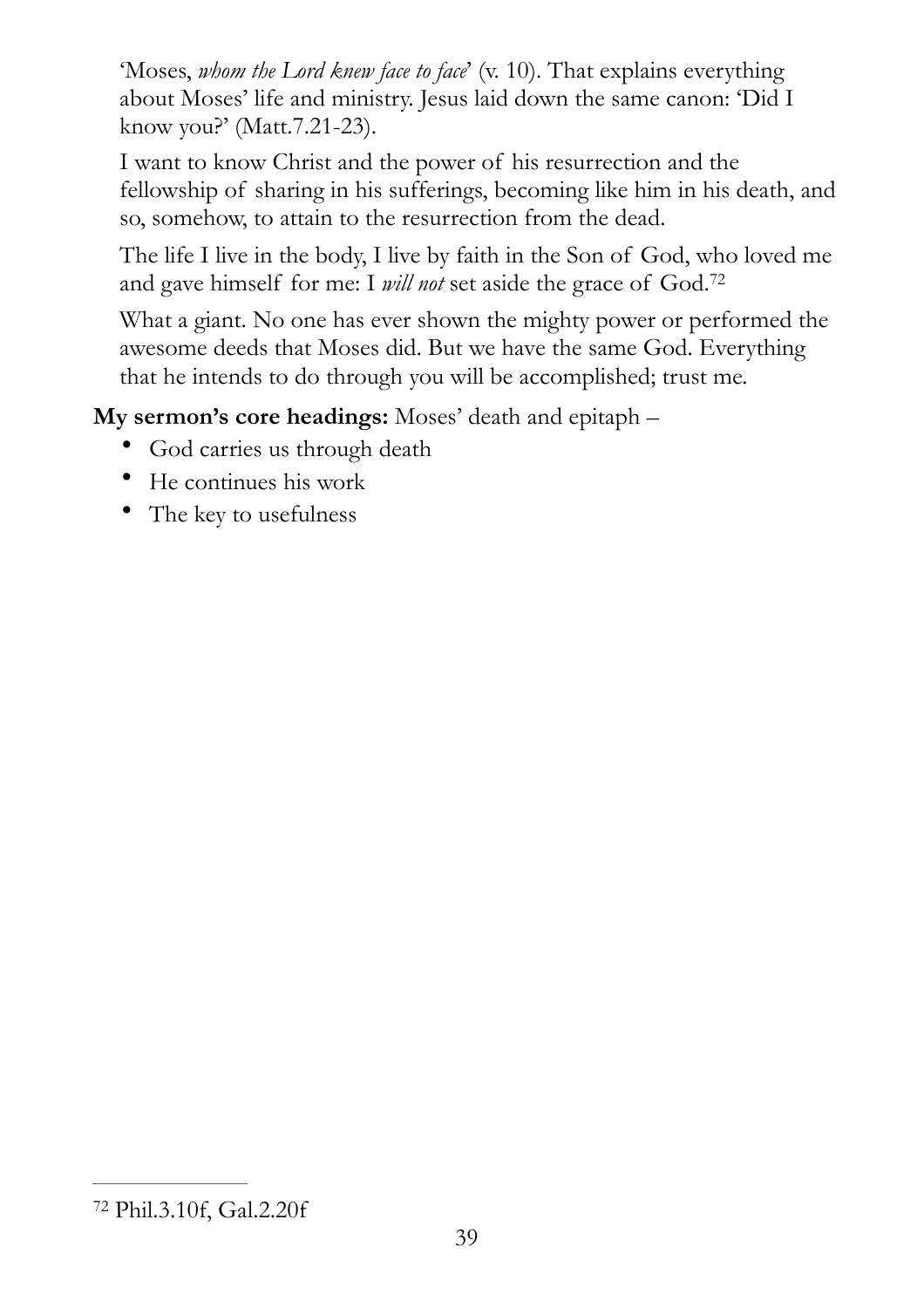## <span id="page-39-0"></span>**Main themes covered in the eight-sermon series**

*Chapter* 

|                | Theme                                                                          | Message                                                      |
|----------------|--------------------------------------------------------------------------------|--------------------------------------------------------------|
| 1              | How we got here' $\rightarrow$ Know yourself Learn from our past and press on. |                                                              |
| 5 <sup>5</sup> | Covenant essence: I'm yours, you're Mine Value God's covenant with us          |                                                              |
|                | 12 Worship God alone, and enjoy Life                                           | God First, and enjoy life                                    |
|                | 20 Principles of war; the LORD'S war                                           | See life in the perspective of<br>eternity and God's justice |
|                | 24 Civil life under God's kingship                                             | Labour for mutual support in<br>our congregation and land.   |
|                | 30 Decision time: choose life                                                  | The need to choose eternal life<br>while there is time       |
|                | 33 Moses' blessing: Happy you, such a God Rest in God's blessing               |                                                              |
|                | 34 Moses' epitaph. Knowing God was<br>the key to his greatness                 | Work to be far ben with the Lord                             |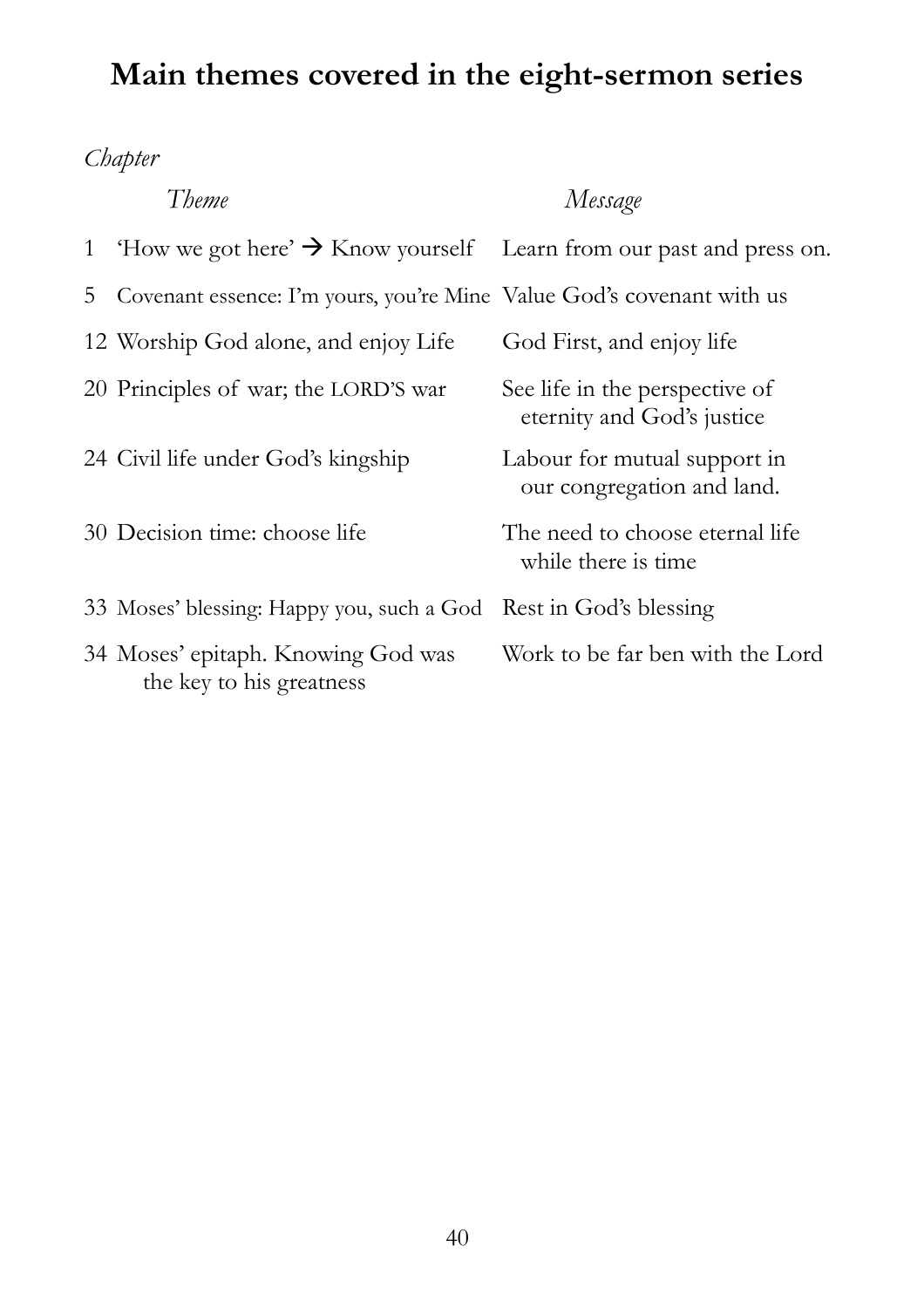## <span id="page-40-0"></span>**Selected Bibliography for preachers**

- If only buying one book for detailed exegesis, we are spoiled for choice. My recommendation is **Allan Harman** for its clarity, accessibility and upto-dateness You can go straight to a verse and find a clear explanation. But **J.A.Thompson** or **Peter Craigie** will serve equally well.
- For exposition again there is a genuine choice, between Brown and Block. **Raymond Brown** (331 pages) is my suggestion, just. He combines clear explanation (including ANE life and literature) with contemporary application. The 1990s provenance is noticeable sometimes. His divisions of the book are soundly chosen and his sub-headings in each chapter close to genius. The only danger of using a BST book is that the author, rather than oneself, might determine the structure of the sermons: Brown's are so good it's tempting just to use them.
- For **Daniel Block** (818 pages...) see my comments in Bklt 1. He would serve equally well: although a bit long-winded, he is more up to date, provides more exegetical foundation and leaves you more room for independence in sermon design.
- To do both of the above you could buy **Block** but it would be harder work than using Harman; or **Brown** who is so full of life.
- To get the feel of a passage in ten seconds: **Andrew Thomson**.
- For academic detail: **J. Gordon McConville** 'Deuteronomy' in the Apollos series, IVP 2002. Very able. He has a frustrating lack of signposts: after introductory issues the contents page just says 'text and commentary,' and you look in vain, through much text, for an outline and structure, although it mostly appears in bits as you go along. Each passage has five treatments:
	- o his translation
	- o notes on the Hebrew text (English transliteration of the Hebrew)
	- o form and structure
	- o comment
	- o explanation

The outline and structure of a passage are given in the third of those. For what he sets out to do – theological interpretation of the text in the context of the Biblical canon – he is, if densely written, exact and admirable (I don't agree with him that 30.8 rather than 30.6 is the core burden of 30.1-10).

• Online: In addition to the video on Deut. described in Booklet 1, **The Bible Project** provides more *videos* on the Torah, including Deuteronomy, and lets you download the A4 poster:<https://www.thebibleproject.com> Menu, *Posters*, Overviews: Old Testament.